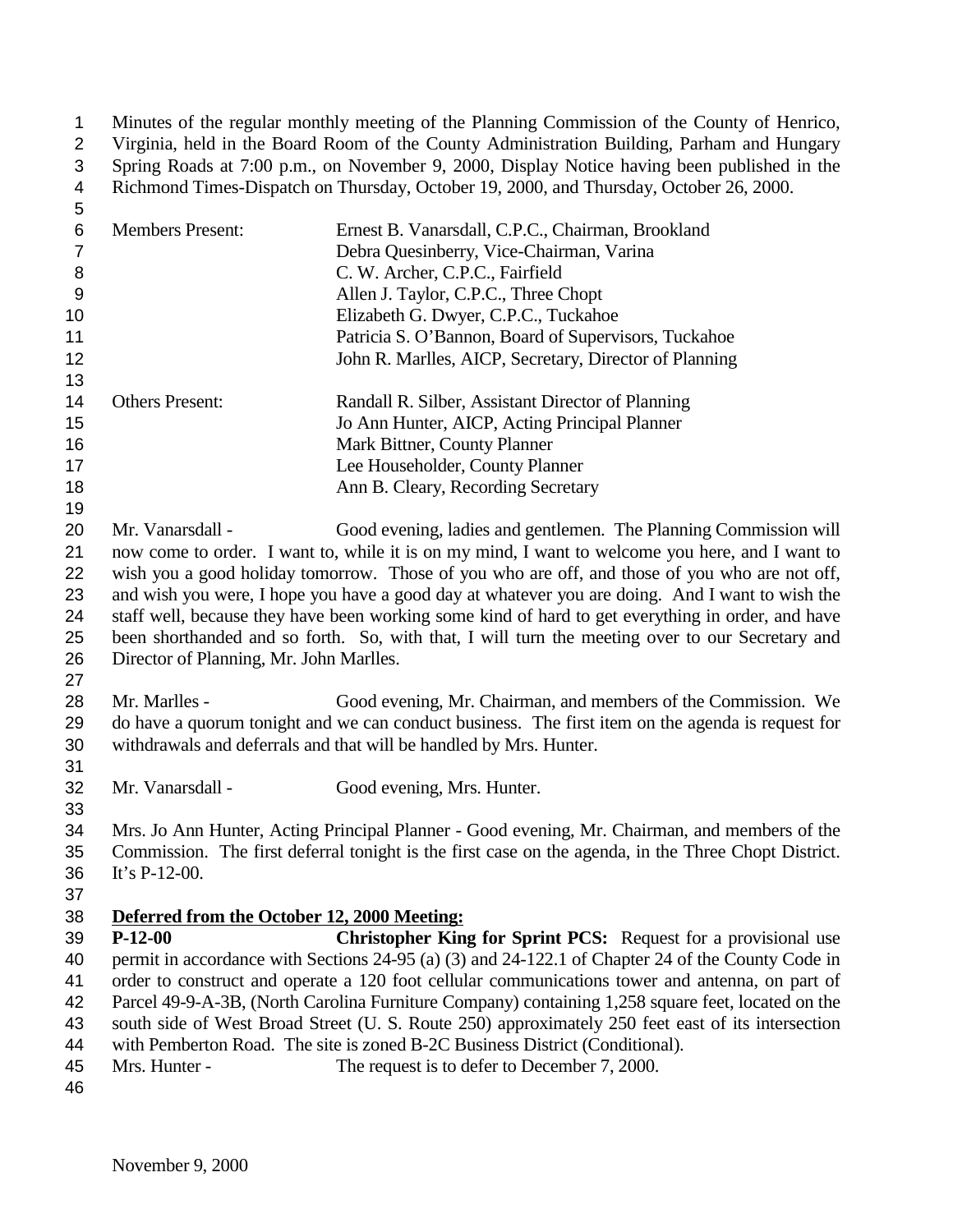47 Mr. Vanarsdall - Is any one in the audience in opposition to the deferment of P-12-00? It is in the Three Chopt District. No opposition. Mr. Taylor. Mr. Taylor - Mr. Chairman, seeing no opposition, I move that Case P-12-00 be deferred at the request of the applicant. Mrs. Quesinberry seconded the motion. Mr. Vanarsdall - Motion made by Mr. Taylor, seconded by Mrs. Quesinberry. All those in favor say aye—all those opposed by saying nay. The vote is 5-0 (Mrs. O'Bannon abstained). Next case. Mrs. Hunter - The second request for deferral is also in the Three Chopt District, on Page 1; Case C-71C-00. **C-71C-00 Henry L. Wilton for Wilton Development Corporation:** Request to conditionally rezone from A-1 Agricultural District to R-2AC One Family Residence District (Conditional), Parcel 10-A-15, located at the western terminus of Triple Lee Lane approximately 600 feet west of its intersection with Shady Grove Road and part of Parcels 17-A-9A and 10-1-2-10 (Bridlewood subdivision), located at the western terminus of Nuckols Road right of way dedicated in Bridlewood subdivision, containing a total of approximately 22.2 acres. A single family residential subdivision is proposed. The applicant has proffered that the maximum density of the entire development shall not exceed 2.1 units per acre when added to the parcels in Case C-39C-00. The Land Use Plan recommends Suburban Residential 1, 1.0 to 2.4 units net density per acre, and Environmental Protection Area. 73 Ms. Hunter - The applicant is requesting a deferral to December 7, 2000. Mr. Vanarsdall - Is any one in the audience in opposition to the deferment of this case? This is C-71C-00? No opposition. Again, Mr. Taylor. Mr. Taylor - Mr. Chairman, I move that Case C-71C-00 be deferred until December 7, 2000, at the request of the applicant. Mrs. Quesinberry seconded the motion. Mr. Vanarsdall - Motion made by Mr. Taylor, seconded by Mrs. Quesinberry. All those in favor say aye—all those opposed by saying nay. The vote is 5-0 (Mrs. O'Bannon abstained). Next case. Mrs. Hunter - The next case is on top of Page 3 of the agenda in the Brookland District – Case C-36C-00. **Deferred from the September 14, 2000 Meeting: C-36C-00 Gloria L. Freye for McDonald's Corp.:** Request to conditionally rezone from R-3 One Family Residence District to O-2C Office District (Conditional) and B-2C Business District (Conditional), Parcels 61-A-2 and 31, containing 2.046 acres, located on the west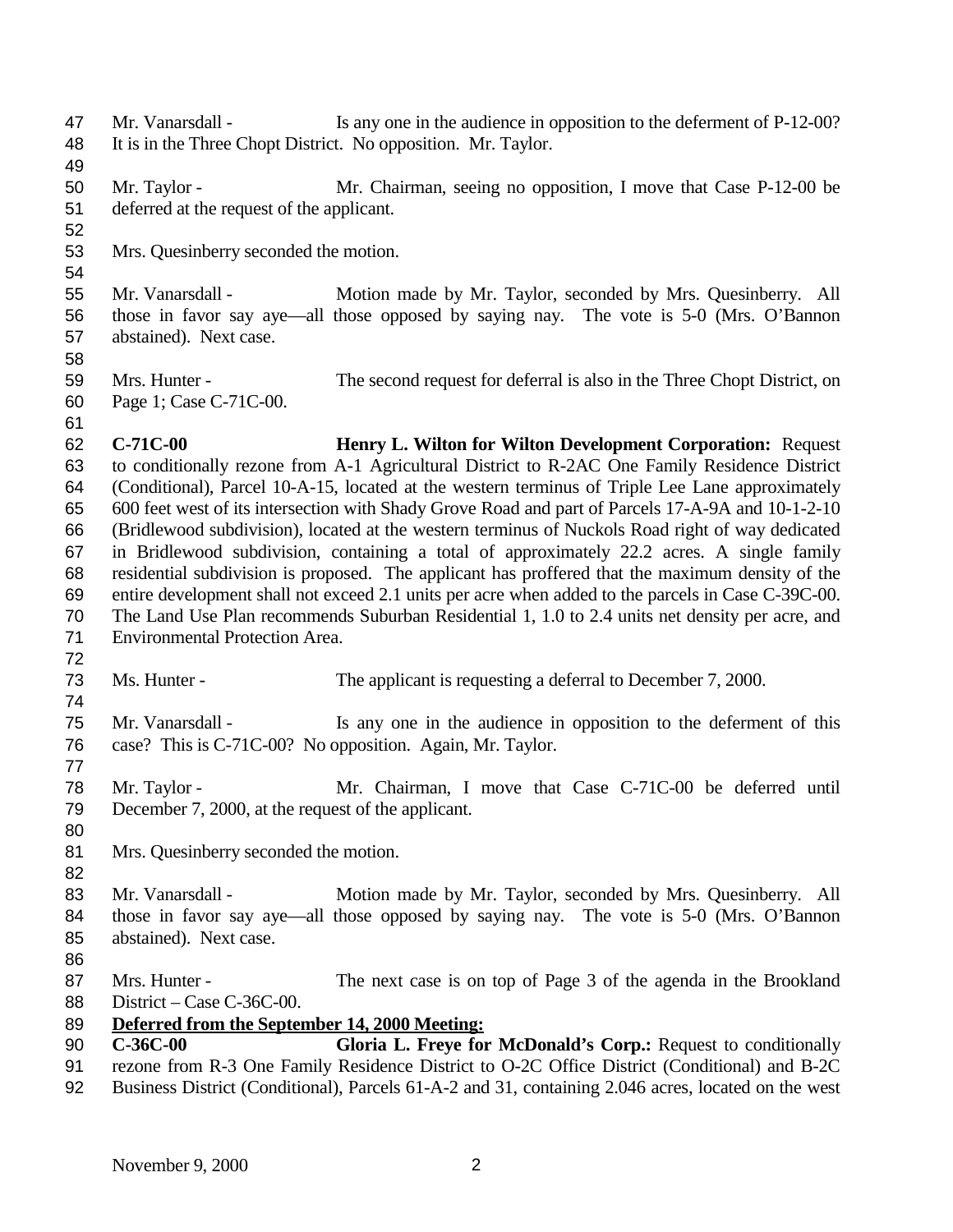line of Staples Mill Road approximately 160 feet north of Parham Road and on the north line of Parham Road approximately 170 feet west of Staples Mill Road (U. S. Route 33). A fast food restaurant with drive through is proposed. The use will be controlled by proffered conditions and zoning ordinance regulations. The Land Use Plan recommends Office. Mrs. Hunter - The applicant is requesting a deferral to January 11, 2001. 100 Mr. Vanarsdall - Is any one in the audience in opposition to McDonalds? This is C- 36C-00, being deferred? I move that C-36C-00 be deferred to January 11, 2001, at the applicant's request. Mrs. Quesinberry seconded the motion. Mr. Vanarsdall - Motion made by Mr. Vanarsdall, seconded by Mrs. Quesinberry. All those in favor say aye—all those opposed by saying nay. The vote is 5-0 (Mrs. O'Bannon abstained). Next case. 110 Mrs. Hunter - Also, on Page 3 of the agenda, Case C-53C-00. **Deferred from the October 12, 2000 Meeting: C-53C-00 Henry L. Wilton for Wilton Development Corp.:** Request to conditionally rezone from R-4 One Family Residence District to RTHC Residential Townhouse District (Conditional), R-5C General Residence District (Conditional) and O-2C Office District (Conditional), Parcels 82-A-14 through 18 & 20 and Parcels 82-7-A-2 & 9, containing 28.4 acres, located on the west line of Staples Mill Road at its intersection with Dublin Street. Residential and office uses are proposed. The RTH District allows a density of 9 units per acre. The R-5 District allows a density of 14.5 units per acre. The office use will be controlled by proffered conditions and zoning ordinance regulations. The Land Use Plan recommends Urban Residential, 3.4 to 6.8 units net density per acre. 123 Mrs. Hunter - The applicant is requesting a deferral to December 7, 2000. Mr. Vanarsdall - Is any one in the audience in opposition to this case, C-53C-00? No opposition. I move that Case C-53C-00 be deferred, at the applicant's request, to December 7, 2000. Mrs. Quesinberry seconded the motion. Mr. Vanarsdall - Motion made by Mr. Vanarsdall, seconded by Mrs. Quesinberry. All those in favor say aye—all those opposed by saying nay. The vote is 5-0 (Mrs. O'Bannon abstained). Mrs. Hunter - That is all of the deferred cases this evening. Mr. Vanarsdall - All right. Does any one else have any deferments?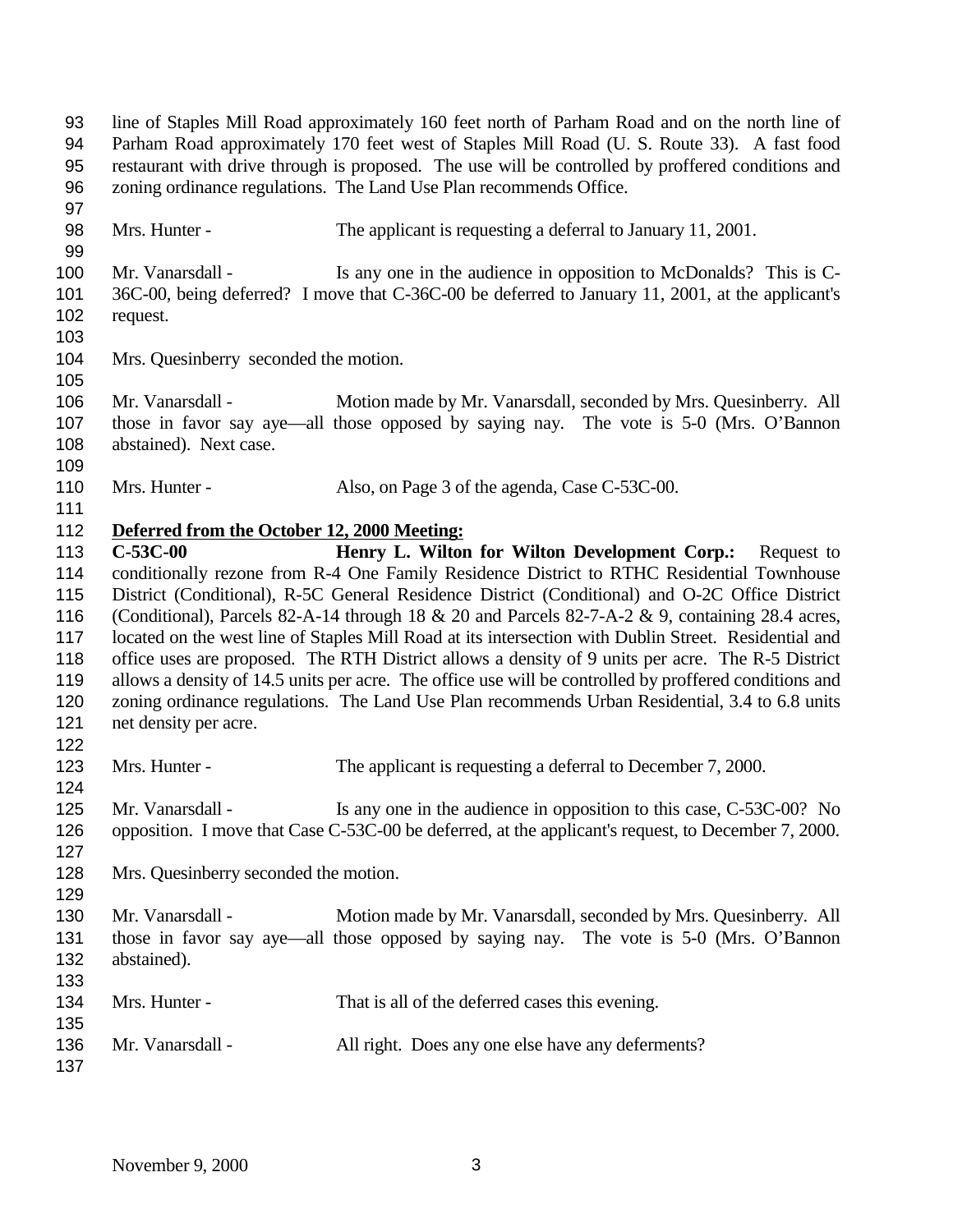- 138 Mr. Marlles Mr. Chairman, the next item on the agenda is expedited items, and I do believe we have a number of those, as well. Mrs. Hunter.
- 

- Mrs. Hunter Yes. The first case on the expedited agenda is at the bottom of Page 142 1 on the agenda. It is Case C-72C-00.
- **C-72-00 James W. Theobald for H. H. Hunt Corporation:** Request to rezone from R-4C One Family Residence District (Conditional), RTHC Residential Townhouse District (Conditional), and R-5C and R-6C General Residence Districts (Conditional) to C-1 Conservation District, part of Parcel 26-A-31 and part of Parcels 27-A-6, 8 and 9A, described as follows:
- 
- Parcel 1 R-4C to C-1
- Beginning at a point at the centerline intersection of Old School Road and Twin Hickory Lake Drive; thence continuing along a curve to the right in a western direction with a radius of 1864.32' and a length of 58.03' to a point; thence S 38° 37' 00" W, 150.00' to a point; thence along a curve to the right with a radius of 2608.70' and a length of 518.29' to a point; thence S 50° 00' 00" W, 177.11' to a point; thence along a curve to the left with a radius of 2508.37'and a length of 122.18' to a point; thence leaving the centerline of Twin Hickory Lake Drive N 82° 14' 48' W, 64.35' to the true point and place of beginning on the i00 year flood plain; thence from said true point and place of beginning and following the meandering of the 100 year flood plain in a western direction 2430.38'+ to a point; thence leaving the 100 year flood plain n 63° 22' 45" E, 192.82' to a point in the centerline of western branch creek; thence following the meandering of the centerline of the western branch creek in an eastern direction 95.79'+ to a point; thence following the meandering of the centerline of the western branch creek 1327.94' in an eastern direction to the true point and place of beginning and containing 5.22+ acres of land.
- 
- Parcel 2 RTHC to C-1
- Beginning at a point at the centerline intersection of Old School Road and Twin Hickory Lake Drive; thence continuing along a curve to the right in a western direction with a radius of 1864.32'
- 168 and a length of 58.03' to a point; thence S 38<sup>°</sup> 37' 00" W, 150.00' to a point; thence along a curve to
- the right with a radius of 2608.70' and a length of 518.29' to a point; thence S 50° 00' 00" W, 177.11'
- to a point; thence along a curve to the left with a radius of 2508.37'and a length of 122.18' to a point;
- 171 thence leaving the centerline of Twin Hickory Lake Drive N 82<sup>°</sup> 14' 48" W, 64.35' to a point on the
- 100 year flood plain and the centerline of the western branch creek, being the true point and place of
- beginning; thence from said true point and place of beginning and continuing along the centerline of
- the western branch creek in a western direction 1327.94'-+ to a point on the 100 year flood plain;
- thence following the meandering of the 100 year flood plain in an eastern and southern direction
- 1473.33'+ to the true point and place of beginning containing 3.00-+ acres of land.
- 
- Parcel 3 R-6C to C-1
- Beginning at a point at the centerline intersection of Old School Road and Twin Hickory Lake
- Drive; thence continuing along a curve to the right in a western direction with a radius of 1864.32'
- 181 and a length of 58.03' to a point; thence S 38<sup>°</sup> 37' 00" W, 150.00' to a point; thence along a curve to
- 182 the right with a radius of 2608.70' and a length of 518.29' to a point; thence s 50<sup>°</sup> 00' 00" W, 177.11'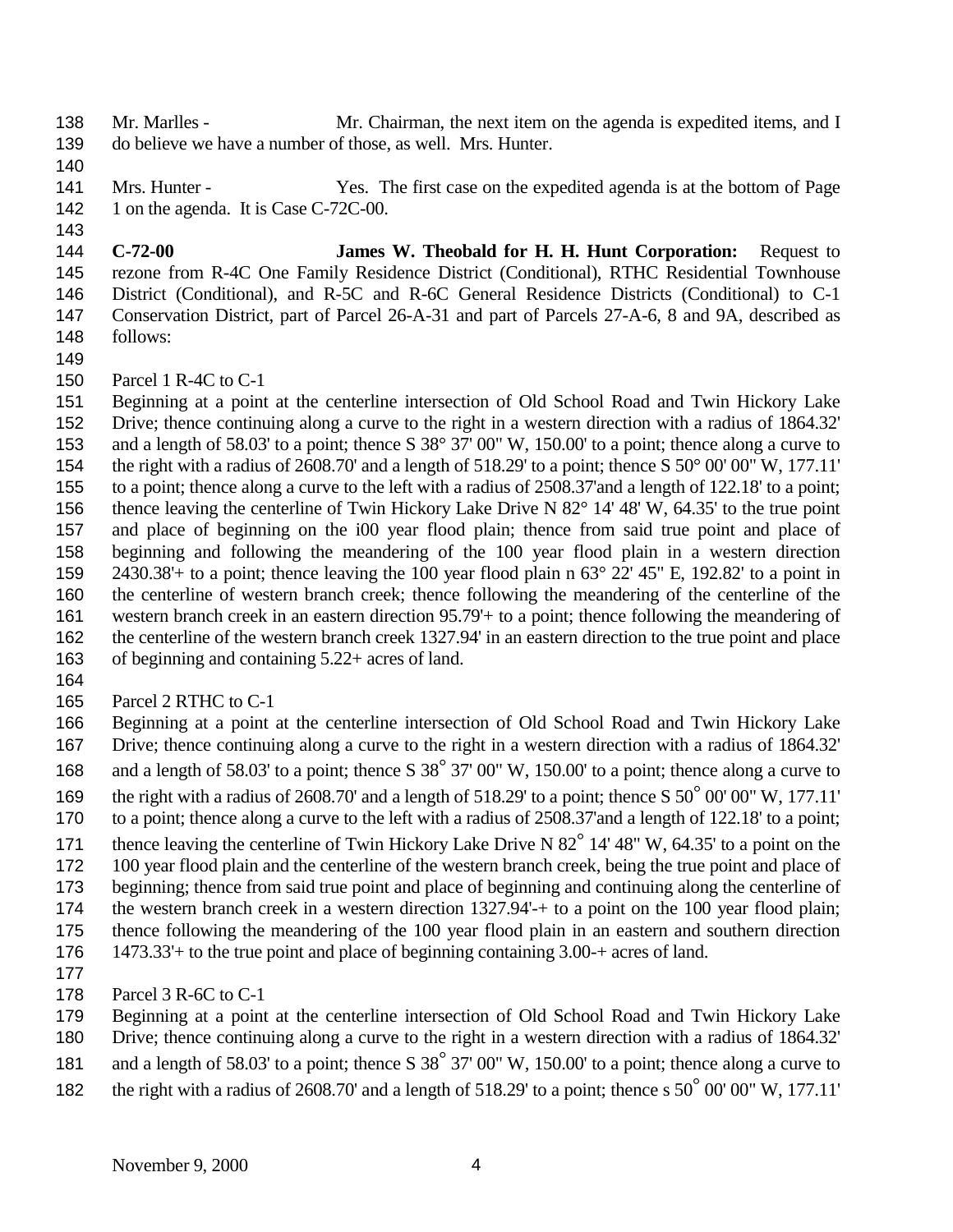to a point; thence along a curve to the left with a radius of 2508.37'and a length of 122.18' to a point; 184 thence leaving the centerline of Twin Hickory Lake Drive N 81<sup>°</sup> 01' 52" E, 101.90' to a point on the 100 year flood plain being the true point and place of beginning; thence from said true point and place of beginning and continuing along the meandering of the 100 year flood plain 1760.87' to a point on the northern right of way line of Interstate Route 295; thence continuing along the northern right of way line of Interstate Route 295 1n an eastern direction along a curve to the right with a radius of 11,609.16 and length of 88.48' to a point; thence leaving the northern right of way line of Interstate Route 295 and following the 100 year flood plain in an eastern direction 234.94'+ to a point on the northern right of way line of Interstate Route 295; thence continuing along the northern right of way line of Interstate Route 295 in an eastern direction along a curve to the right with a radius of 11,609.16' and a length of 101.55' to a point on the centerline of the western branch creek; thence leaving the northern right of way line of Interstate Route 295 in a western direction along the centerline of western branch creek 387.25' to a point; thence continuing along the centerline of the western branch creek in a western direction 31.49'+- to a point; thence continuing along the centerline of the western branch creek in a western direction 922.15' to the true point and place of beginning containing 4.64+ acres of land.

Parcel 4 R-5C to C-1

 Beginning at a point at the centerline intersection of Old School Road and Twin Hickory Lake Drive; thence continuing along a curve to the right in a western direction with a radius of 1864.32' and a length of 58.03' to a point; thence S 38° 37' 00" w, 150.00' to a point; thence along a curve to 204 the right with a radius of 2608.70' and a length of 518.29' to a point; thence  $S$  50° 00' 00" W, 177.11' to a point; thence along a curve to the left with a radius of 2508.37'and a length of 122.18' to a point; thence leaving the centerline of Twin Hickory Lake Drive N 81° 01' 52" E, 101.90' to the true point and place of beginning on the 100 year flood plain of western branch creek; thence following the meandering of the 100 year flood plain in an eastern direction 1809.94'+- to a point; thence S 47° 00' 00" E, 266.19' to a point on the northern right of way line of Interstate Route 295; thence following the northern right of way line of Interstate Route 295 in a western direction along a curve to the left with a radius of 11,609.16' and a length of 236.94' to a point in the centerline of the western branch creek; thence leaving the north right of way line of Interstate Route 295 and following the meandering of the centerline of western branch creek in a western direction 387.25+ to a point; thence continuing in a western direction 31.49'-+ to a point; thence continuing in a western direction 922.15'+- to the 100 year flood plain being the true point and place of beginning containing 3.83 +- acres of land.

 Mr. Vanarsdall - Is there any one in the audience in opposition to this case? This case is C-72-00, James W. Theobald for H. H. Hunt Corporation, in the Three Chopt District. Any opposition? Mr. Taylor.

- 
- 

222 Mr. Taylor - Mr. Chairman, I move that Case C-72-00 be approved on the

- expedited agenda.
- 
- Mrs. Quesinberry seconded the motion.
-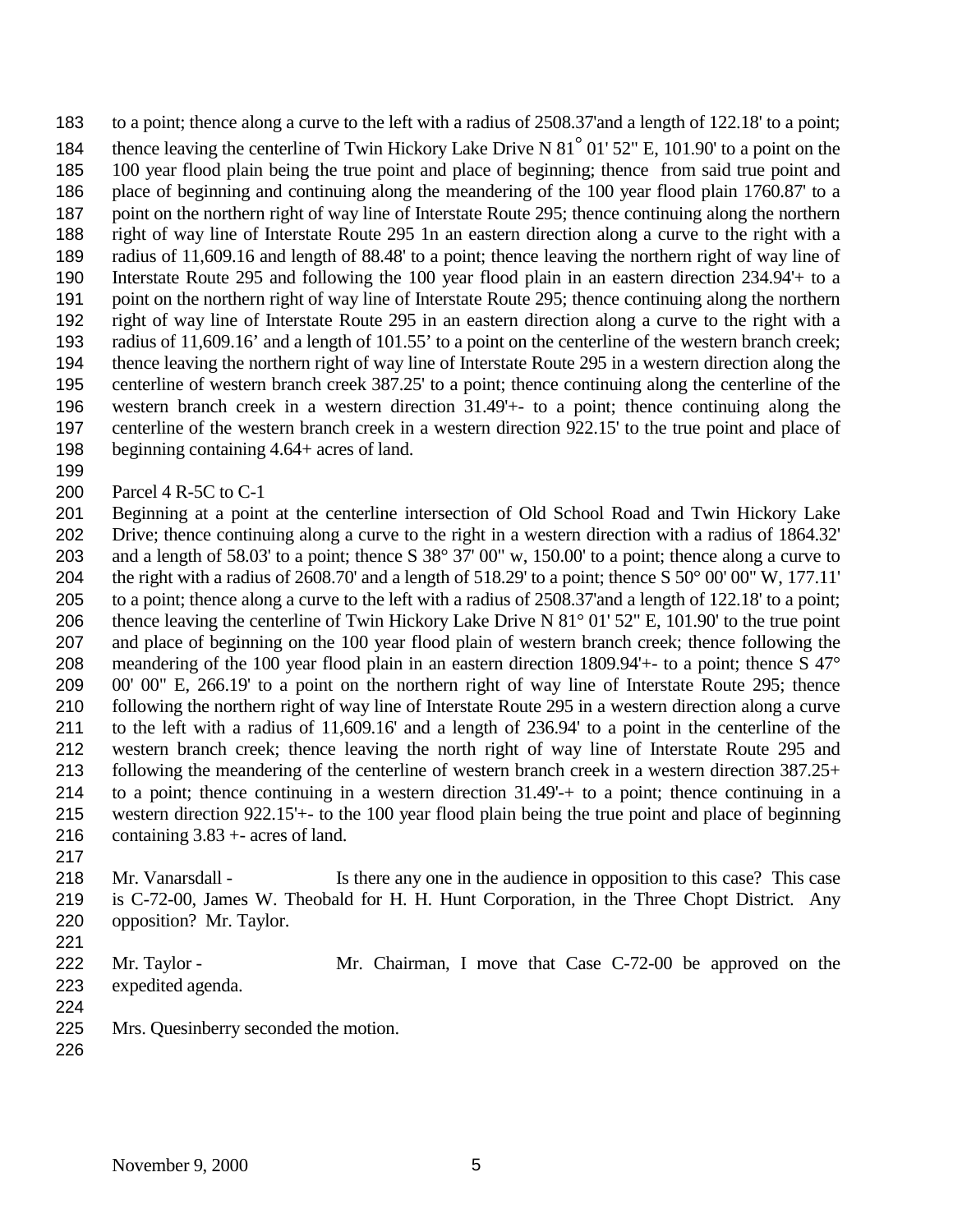Mr. Vanarsdall - Motion made by Mr. Taylor, seconded by Mrs. Quesinberry. All those in favor say aye—all those opposed by saying nay. The vote is 5-0 (Mrs. O'Bannon abstained). Next case. REASON: Acting on a motion by Mr. Taylor, seconded by Mrs. Quesinberry, the Planning Commission voted 5-0, (one abstention) to recommend that the Board of Supervisors **grant** the request because it conforms with the objectives and intent of the County's Comprehensive Plan. Mrs. Hunter - On Page 2 of your agenda in the Tuckahoe District, C-74C-00. **C-74C-00 Karen M. L. Whelan & Douglas A Jones, et al:** Request to amend proffered conditions accepted with rezoning Case C-72C-89, on Parcels 99-14-A-3, 4, 5, 8, 16, 20, 21, 24, 31 and 35 (Gaslight Subdivision), containing approximately 4.78 acres, located off of Gaslight Drive, Gaslight Court, Gaslight Place and Gaslight Terrace. The amendment is related to the type of roofing materials allowed. The Land Use Plan recommends Suburban Residential 1, 1.0 to 2.4 units net density per acre. 244 Mr. Vanarsdall - Is there any opposition to this case, in the Tuckahoe District, C-74C- 00? No opposition. Mrs. Dwyer. Mrs. Dwyer - I would like to just ask a quick question of Mr. Householder before I make a motion. 250 Mr. Vanarsdall - Mr. Householder. Mrs. Dwyer - Mr. Householder, as you know, this is a case in which there is a proffer limiting roof materials, and a few people in the neighborhood did not want to continue to have the cedar shake roof or, you know, wanted an alternative to that. And this has been an anticipated problem, because I received calls from other subdivisions. And, this is not the best way to go about doing it; that is, to have piece-meal zoning that appears as an individual homeowner or a small group of homeowners comes forward. Is there a way to resolve this kind of an issue in a more expeditious way? Mr. Lee Householder, County Planner - We agree that it is piecemeal, and it is a problem and we would like to come up with a way that would prevent it from happening. We haven't come up with that way yet. We do have a meeting scheduled this week to actually discuss this very issue. It is time consuming and one person at a time in a subdivision doesn't seem to make a lot of sense. Mrs. Dwyer - I knew you were meeting about it. I thought maybe you already had. 267 Mr. Householder - No. We meet on Tuesday. Mrs. Dwyer - Okay, great. I would be interested in what you come up with. Mr. Householder - Okay. We'll let you know.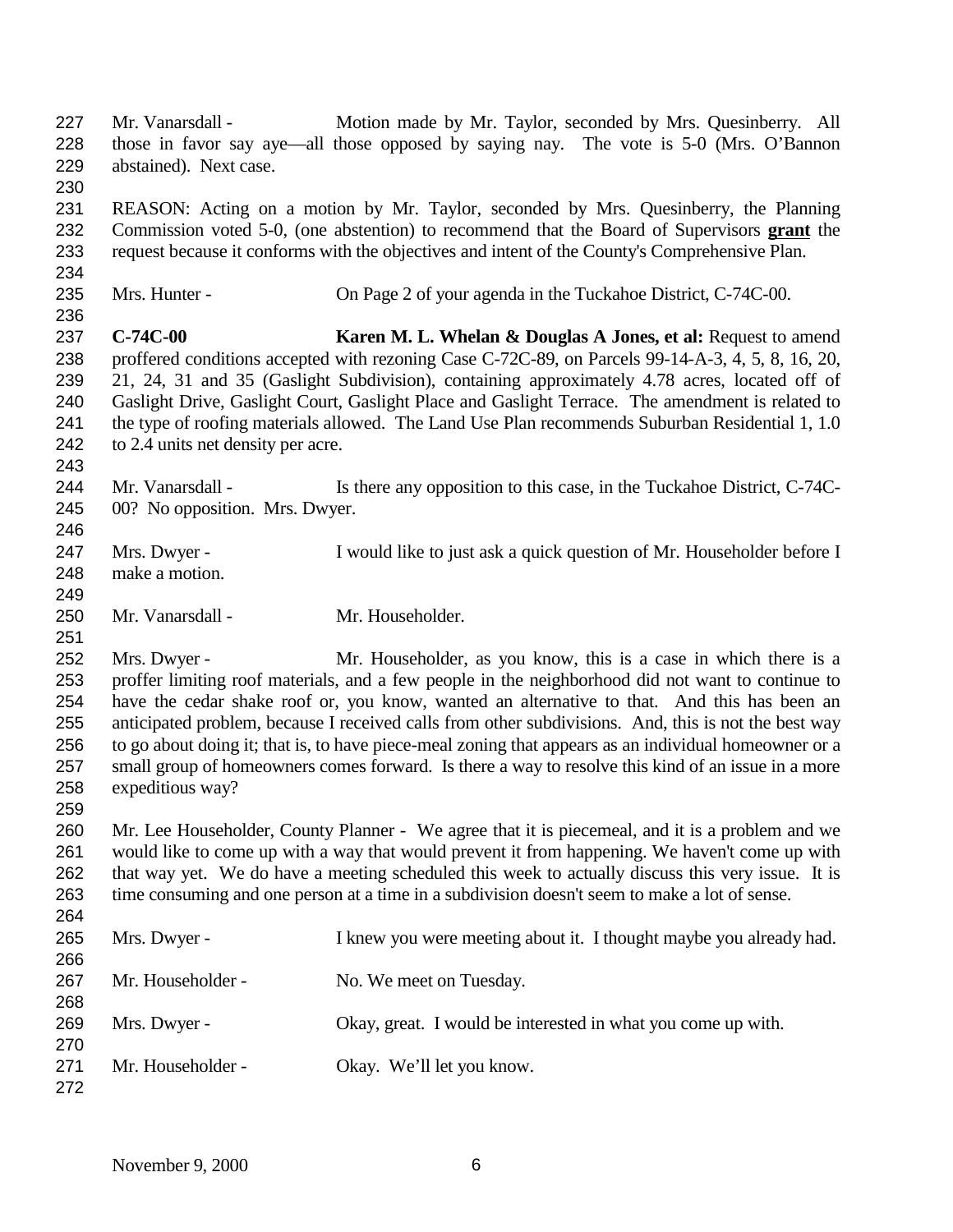| 273        | Mrs. Dwyer -                                | Thank you.                                                                                            |
|------------|---------------------------------------------|-------------------------------------------------------------------------------------------------------|
| 274        |                                             |                                                                                                       |
| 275        | Mr. Vanarsdall -                            | All right, I need a motion, Mrs. Dwyer.                                                               |
| 276        |                                             |                                                                                                       |
| 277        | Mrs. Dwyer -                                | I move that the Commission recommend for approval to the Board                                        |
| 278        |                                             | Case C-74C-00, Karen M. L. Whelan and Douglas A. Jones, et al.                                        |
| 279        |                                             |                                                                                                       |
| 280        | Mrs. Quesinberry seconded the motion.       |                                                                                                       |
| 281        |                                             |                                                                                                       |
| 282        | Mr. Vanarsdall -                            | Motion made by Mrs. Dwyer, seconded by Mrs. Quesinberry. All                                          |
| 283        |                                             | those in favor say aye—all those opposed by saying nay. The vote is 5-0 (Mrs. O'Bannon                |
| 284        | abstained).                                 |                                                                                                       |
| 285        |                                             |                                                                                                       |
|            |                                             |                                                                                                       |
| 286        |                                             | REASON: Acting on a motion by Mrs. Dwyer, seconded by Mrs. Quesinberry, the Planning                  |
| 287        |                                             | Commission voted 5-0, (one abstention) to recommend that the Board of Supervisors grant the           |
| 288        |                                             | request because it is reasonable; and it would not adversely affect the adjoining area if properly    |
| 289        | developed as proposed.                      |                                                                                                       |
| 290        |                                             |                                                                                                       |
| 291        | Mrs. Hunter -                               | The next case is on Page 3 of the agenda. It is also in the Brookland                                 |
| 292        | District. It's P-8-00.                      |                                                                                                       |
| 293        |                                             |                                                                                                       |
| 294        | Deferred from the October 12, 2000 Meeting: |                                                                                                       |
| 295        | $P-8-00$                                    | Heidi H. Parker for RCTC Wholesale Corp.: Request for a                                               |
| 296        |                                             | provisional use permit in accordance with Sections $24-95(a)(3)$ and $24-122.1$ of Chapter 24 of the  |
| 297        |                                             | County Code in order to extend the height of the existing tower, on part of Parcel 116-A-13,          |
|            |                                             |                                                                                                       |
| 298        |                                             | containing 4,200 square feet of leased area, located on the east line of Westmoreland Street          |
| 299        |                                             | approximately 400 feet south of its intersection with Jacques Street (2001 Westmoreland Street).      |
| 300        |                                             | The site is zoned M-1 Light Industrial District. The Land Use Plan recommends Heavy Industry.         |
| 301        |                                             |                                                                                                       |
| 302        | Mr. Vanarsdall -                            | Is any one in the audience in opposition to this case, P-8-00? All                                    |
| 303        |                                             | right. Before I make my motion, I want to thank Mrs. Hunter for the way she handled this case, and    |
| 304        |                                             | Heidi Parker, the Attorney, who came down from Charlottesville tonight, and we appreciate your        |
| 305        | doing that.                                 |                                                                                                       |
| 306        |                                             |                                                                                                       |
| 307        |                                             | This tower is not located in a neighborhood, or next to a neighborhood, or anything of that nature.   |
| 308        |                                             | But Mrs. Hunter saw that there were three other towers, and there is no need for a fourth one, and so |
| 309        |                                             | she asked the attorney, Ms. Parker, to consider that, and her company did. And I thank you for the    |
|            |                                             |                                                                                                       |
| 310        |                                             | manner in which you handled that. I move that P-8-00, Heidi H. Parker for RCTC Wholesale Corp.        |
| 311        | be approved on the expedited agenda.        |                                                                                                       |
| 312        |                                             |                                                                                                       |
| 313        | Mrs. Quesinberry seconded the motion.       |                                                                                                       |
| 314        |                                             |                                                                                                       |
| 315        | Mr. Vanarsdall -                            | Motion made by Mr. Mr. Vanarsdall, seconded by Mrs. Quesinberry.                                      |
| 316        |                                             |                                                                                                       |
|            |                                             | All those in favor say aye—all those opposed by saying nay. The vote is 5-0 (Mrs. O'Bannon            |
|            |                                             |                                                                                                       |
| 317<br>318 | abstained).                                 |                                                                                                       |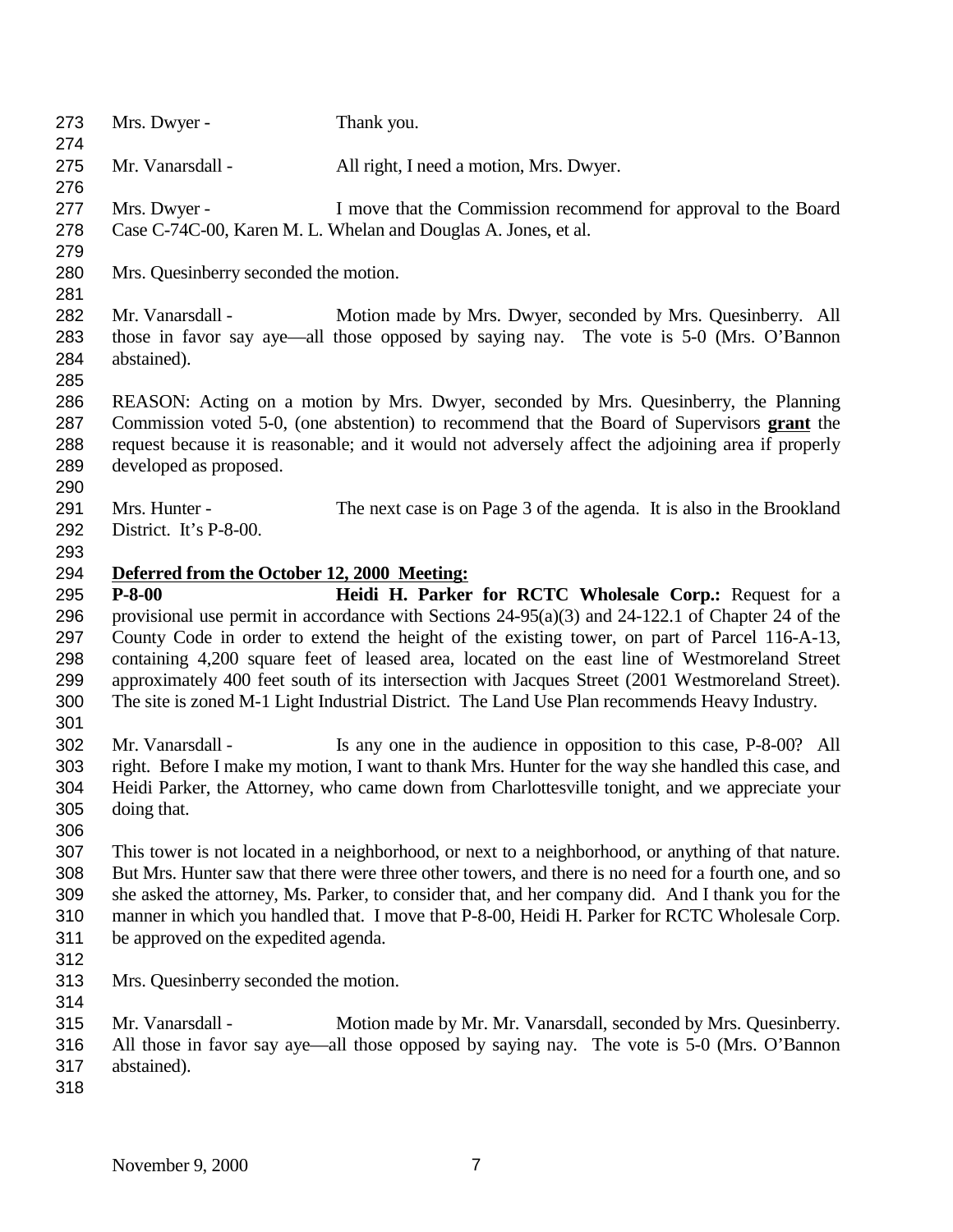REASON: Acting on a motion by Mr. Vanarsdall, seconded by Mrs. Quesinberry, the Planning Commission voted 5-0, (one absent) to recommend that the Board of Supervisors **grant the requested revocable provisional use permit**, subject to the following conditions:

 1. If the use of the tower for communication purposes is discontinued for 180 days, the tower and all related structures shall be removed from the site within ninety (90) days. Within ten (10) business days after written request by the County, the owner of the tower shall provide the County with written confirmation of the status of the tower, the number and identity of users on the tower, available co-location space on the tower and such additional information as may be reasonably requested.

 2. Application for a building permit to install the tower extension must be made within one year after the Provisional Use Permit is granted by the Board of Supervisors, unless an extension of time is granted by the Director of Planning upon written request by the applicant.

 3. The applicant shall obtain approval from the Henrico County Planning Commission should the FAA require the addition of standard obstruction marking and lighting (i.e. red lighting and orange and white striping) to the tower. The applicant shall notify the Henrico County Planning Director prior to making any changes to the original galvanized finish of the tower. 

 4. When site construction will be initiated as a result of this Provisional Use Permit, the applicant shall complete requirements prescribed by Chapter 10 of the Henrico County Code. In particular, land disturbance of more than 2,500 square feet will require that construction plans include a detailed drainage and erosion control plan prepared by a professional engineer certified in the State of Virginia. Ten (10) sets of the construction plans shall be submitted to the

- Department of Public Works for approval.
- 

 5. If ownership of the lease is transferred to another provider, the applicant will need a Transfer of Provisional Use Permit.

 The Planning Commission's recommendation was based on the fact that it is reasonable in light of the surrounding uses and existing zoning on the property; and it would not be expected to adversely affect public safety, health or general welfare. 

- Mr. Vanarsdall Any more?
- Mrs. Hunter That's it.
- Mr. Vanarsdall Mr. Secretary.
- Mr. Marlles Okay, Mr. Chairman, the first case is in the Three Chopt District. It's on top of Page 2 of your agenda. It's Case C-73C-00.

 **C-73C-00 Neil P. Farmer for Willbrook, LLC:** Request to conditionally rezone from A-1 Agricultural District and R-3 One Family Residence District to R-3C One Family Residence District (Conditional) Parcels 29-A-22, 24A and 25, described as follows: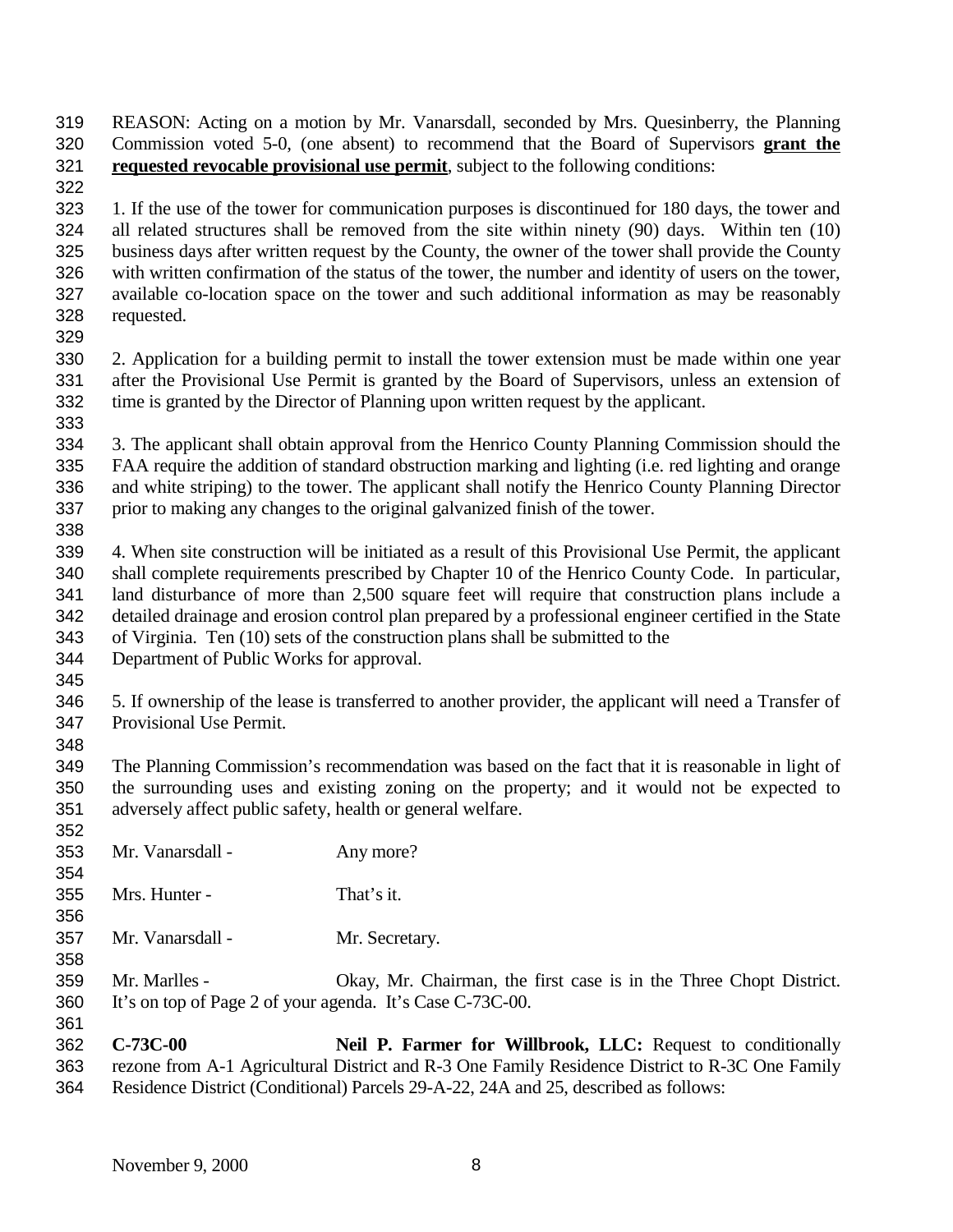Beginning at a point in the west line of Meredith's Branch Drive at the northern terminus of said road; thence from the point of beginning N39°59'26"E, 136.56' to a point; thence N50°28'59"W, 765.69' to a point; thence N38°12'07"W, 56.41' to a point; thence S42°12'26"W, 12.11' to a point; thence N50°l5'24"W, 399.83' to a point in the south line of Springfield Road (State Route 157); thence along the south line of Springfield Road S31°25'50"W, 270' +- to a point; thence leaving said road S50°04'10"E, 211.12' to a point; thence S31°25'50"W, 208.71' to a point; thence S50°04'10"E, 645'+ to a point; thence N31°25'50"E, 208.71' to a point; thence S50°00'32"E, 345'+ - to a point; thence N39°59'26"E, 125' to the west line of Meredith's Branch Drive and the point and place of beginning. containing 10.2+- acres.

Mr. Marlles - The staff report will be given by Mrs. Jo Ann Hunter.

 Mr. Vanarsdall - I want to recognize the press. I see Tom Lappas over here from the Henrico Line, and I don't think anyone else is here. I appreciate your being here, Tom. All right. Mrs. Hunter. 

 Mrs. Hunter - Thank you, Mr. Chairman. The subject request would rezone 10.2 acres from A-1, Agricultural District, and R-3, to R-3C, One-Family Residence District, for a single-family subdivision. The property is located on the east side of Springfield Road and at the southern terminus of Eli Place. Properties that surround the subject parcel are zoned R-3 or R-3C or A-1.

 The applicant has submitted revised proffers that have been handed out to you this evening, that address all of the concerns identified in the staff report. The Land Use Plan recommends SR-1 with densities ranging from 1.0 to 2.4 units per acre. The applicant has proffered that there will be no more than 2.4 units per acre, showing consistency with the Land Use Plan.

 The applicant's original proposal was for a cul-de-sac off of Springfield Road that you can see here (referring to slide). We have worked with the applicant to coordinate this development with properties to the north here, (referring to slide), which is an existing subdivision, and to the south. 

 The applicant came back with a revised layout that showed this (referring to slide), with a connection to Eli Place to the north and a connection to Ellington Place, which currently has conditional subdivision approval, but undeveloped. They took this and met with the neighbors, and the neighbors said they would also like the connection to Springfield Road. And the applicant has agreed, through the proffers, that he will then continue this road out to Springfield Road, instead of cul-de-sacing it, and so the subdivision will have very good road circulation.

 The applicant is also pursuing an alternative for stormwater management and trying to coordinate it with the Springcreek Subdivision. This would be preferable to building another BMP on the property. If this cannot be worked out, the BMP will be located at the rear of the subdivision near Meredith Branch Drive, which is to the right of the screen (pointing to screen).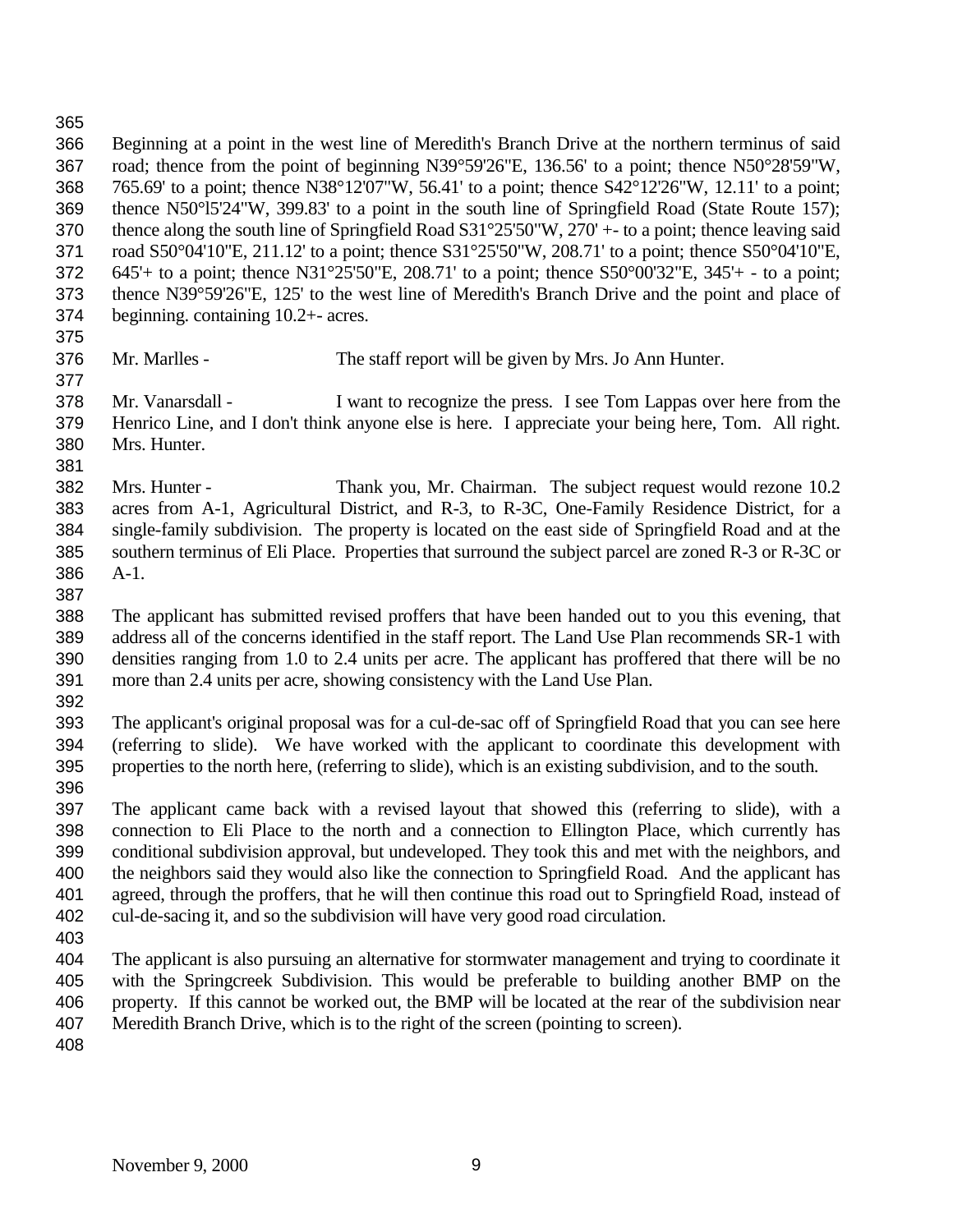The applicant has also proffered a minimum house size of 1,800 square feet, right of way dedication along Springfield Road, and a buffer along Springfield Road measured from the ultimate right of way. Overall, the R-3 request is consistent with the Land Use Plan and the applicant has addressed all of the concerns. Staff supports this request. Mr. Vanarsdall - Is there any opposition to this case? Is there any one here on behalf of this case? All right. Any questions by Commission members? Mr. Taylor. Mr. Taylor - Mr. Chairman, there was going to be somebody here from the community. Mr. Vanarsdall - The applicant is here also, isn't he? 424 Mr. Taylor - Yes. Mr. Vanarsdall - Let's let him talk and then he will make notes of what you say. Mr. Neil Farmer - Members of the Planning Commission, my name is Neil Farmer, and I a member of Willbrook, LLC, which is requesting rezoning of this 10.2 acre parcel to R-3 Conditional. And I've submitted the proffers like Jo Ann Hunter indicated, which were recommended by the staff. I will be glad to answer any questions that you have. Mr. Vanarsdall - Any questions for Mr. Farmer? All right. Come down, sir. State your name. Mr. Chris Lynn - My name is Chris Lynn, and I reside at 5120 Hartwell Drive in the Springcreek Subdivision, which is immediately north of the parcels of land being considered for rezoning by Willbrook, LLC, and Mr. Neil Farmer. I would just like to read a statement. "I would like for it to be known and made a part of the public record that a meeting took place between some of the residents of Springcreek, and Mr. Farmer, along with Allen Taylor of the Planning Commission. The purpose of this meeting was to gather input for the best scenario for having these two communities exist side by side. We would like to thank both Mr. Farmer and Mr. Taylor for the very professional manner in which they addressed this issue. The main topic of the meeting was the possibility of additional traffic in our neighborhood. It was agreed by us, Mr. Farmer and Mrs. Hunter, that the best way to handle traffic issues would be for the main entrance into the new subdivision come directly off of Springfield Road. As planned, Eli Place would be a secondary entrance and would be extended to the proposed Elinor Spring Subdivision. Mr. Farmer broached the subject of possibly sharing the BMP of Springcreek Subdivision. Both parties agreed to await the results of the engineering review to see if this was a possibility. If it is deemed possible, one of the proposals that was of interest to Mr. Farmer and Springcreek was to allow his use of the BMP in return for a recreation area being designed into the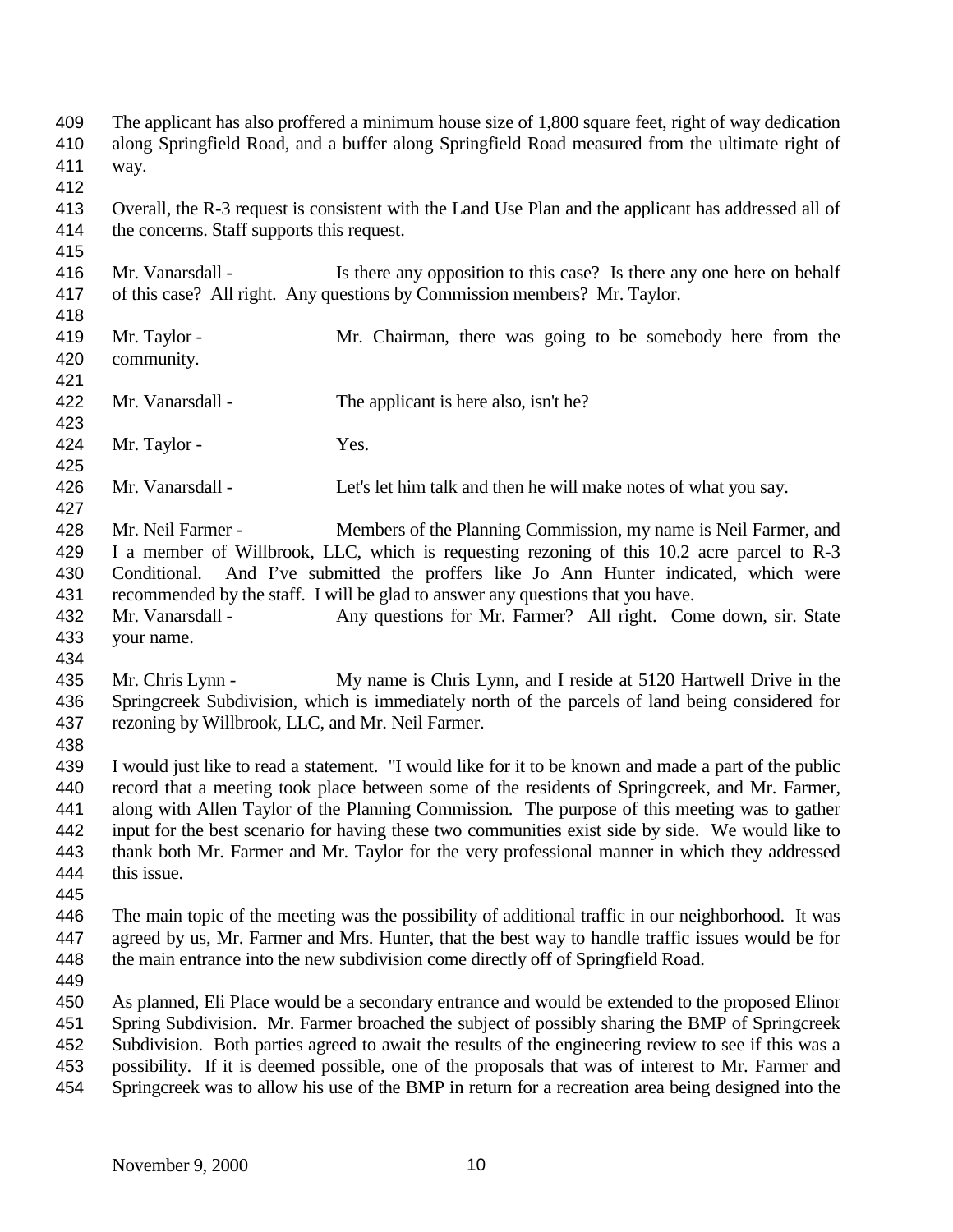| 455 |                                                                                       | new community, and will be available for use by the residents of Springcreek, also. Additionally,       |  |
|-----|---------------------------------------------------------------------------------------|---------------------------------------------------------------------------------------------------------|--|
| 456 | some consideration was given to adding this proposed development into the Springcreek |                                                                                                         |  |
| 457 | Community Association.                                                                |                                                                                                         |  |
| 458 |                                                                                       |                                                                                                         |  |
| 459 |                                                                                       | Once again, we would like to thank Mr. Farmer for his up front and professional handling of the         |  |
| 460 |                                                                                       | process. I also thank this Commission for affording me the opportunity to speak here tonight.           |  |
| 461 | Thank you.                                                                            |                                                                                                         |  |
| 462 |                                                                                       |                                                                                                         |  |
| 463 | Mr. Vanarsdall -                                                                      | Thank you. Any questions by Commission members? Thank you                                               |  |
| 464 | very much. Anyone else? Mr. Taylor.                                                   |                                                                                                         |  |
| 465 |                                                                                       |                                                                                                         |  |
| 466 | Mr. Taylor -                                                                          | Mr. Chairman, I want to thank Mr. Farmer and Mr. Lynn for                                               |  |
| 467 |                                                                                       | working together within the neighborhood; both with the connection of the road to Springfield           |  |
| 468 |                                                                                       | Road, and the circulation improvements with connecting to Eli Place across the development, and         |  |
| 469 | then working with the BMP.                                                            |                                                                                                         |  |
| 470 |                                                                                       |                                                                                                         |  |
| 471 |                                                                                       | We did have a very successful community meeting. It was very positive and I think improved both         |  |
| 472 |                                                                                       | the understanding of both the developer and the community in what we were trying to do. And I           |  |
| 473 |                                                                                       | think it has worked for the better in developing good circulation and extending the BMP. So, with       |  |
| 474 | that, I will move approval of Case C-73C-00.                                          |                                                                                                         |  |
| 475 |                                                                                       |                                                                                                         |  |
| 476 | Mr. Vanarsdall -                                                                      | Excuse me, Mr. Taylor. You first have to waive the time limits for                                      |  |
| 477 | the proffers because it is dated today.                                               |                                                                                                         |  |
| 478 |                                                                                       |                                                                                                         |  |
| 479 | Mr. Taylor -                                                                          | Of the proffers? Oh, I'm sorry. Mr. Chairman, I would move                                              |  |
| 480 |                                                                                       | approval of the conditional proffers that we have dated November 9, 2000.                               |  |
| 481 |                                                                                       |                                                                                                         |  |
| 482 | Mr. Archer -                                                                          | Second, Mr. Chairman.                                                                                   |  |
| 483 |                                                                                       |                                                                                                         |  |
| 484 | Mr. Vanarsdall -                                                                      | Motion made by Mr. Taylor, seconded by Mr. Archer. All those in                                         |  |
| 485 |                                                                                       | favor say aye—all those opposed by saying nay. The vote is 5-0 (Mrs. O'Bannon abstained). All           |  |
| 486 | right, now the case.                                                                  |                                                                                                         |  |
| 487 |                                                                                       |                                                                                                         |  |
| 488 | Mr. Taylor -                                                                          | Mr. Chairman, I move approval of Case C-73C-00, Willbrook, LLC.                                         |  |
| 489 |                                                                                       |                                                                                                         |  |
| 490 | Mr. Archer seconded the motion.                                                       |                                                                                                         |  |
| 491 |                                                                                       |                                                                                                         |  |
| 492 | Mr. Vanarsdall -                                                                      | Motion made by Mr. Taylor, seconded by Mr. Archer. All those in                                         |  |
| 493 |                                                                                       | favor say aye—all those opposed by saying nay. The vote is 5-0 (Mrs. O'Bannon abstained). Next          |  |
| 494 | case, Mr. Secretary.                                                                  |                                                                                                         |  |
| 495 |                                                                                       |                                                                                                         |  |
| 496 |                                                                                       | REASON: Acting on a motion by Mr. Taylor, seconded by Mr. Archer, the Planning Commission               |  |
| 497 |                                                                                       | voted 5-0, (one abstention) to recommend that the Board of Supervisors <b>grant</b> the request because |  |
| 498 |                                                                                       | it conforms to the recommendations of the Land Use Plan; it would permit infill development with        |  |
| 499 |                                                                                       | the proper connection for roads and other public facilities; and it continues a form of zoning          |  |
| 500 | consistent with the area.                                                             |                                                                                                         |  |
|     |                                                                                       |                                                                                                         |  |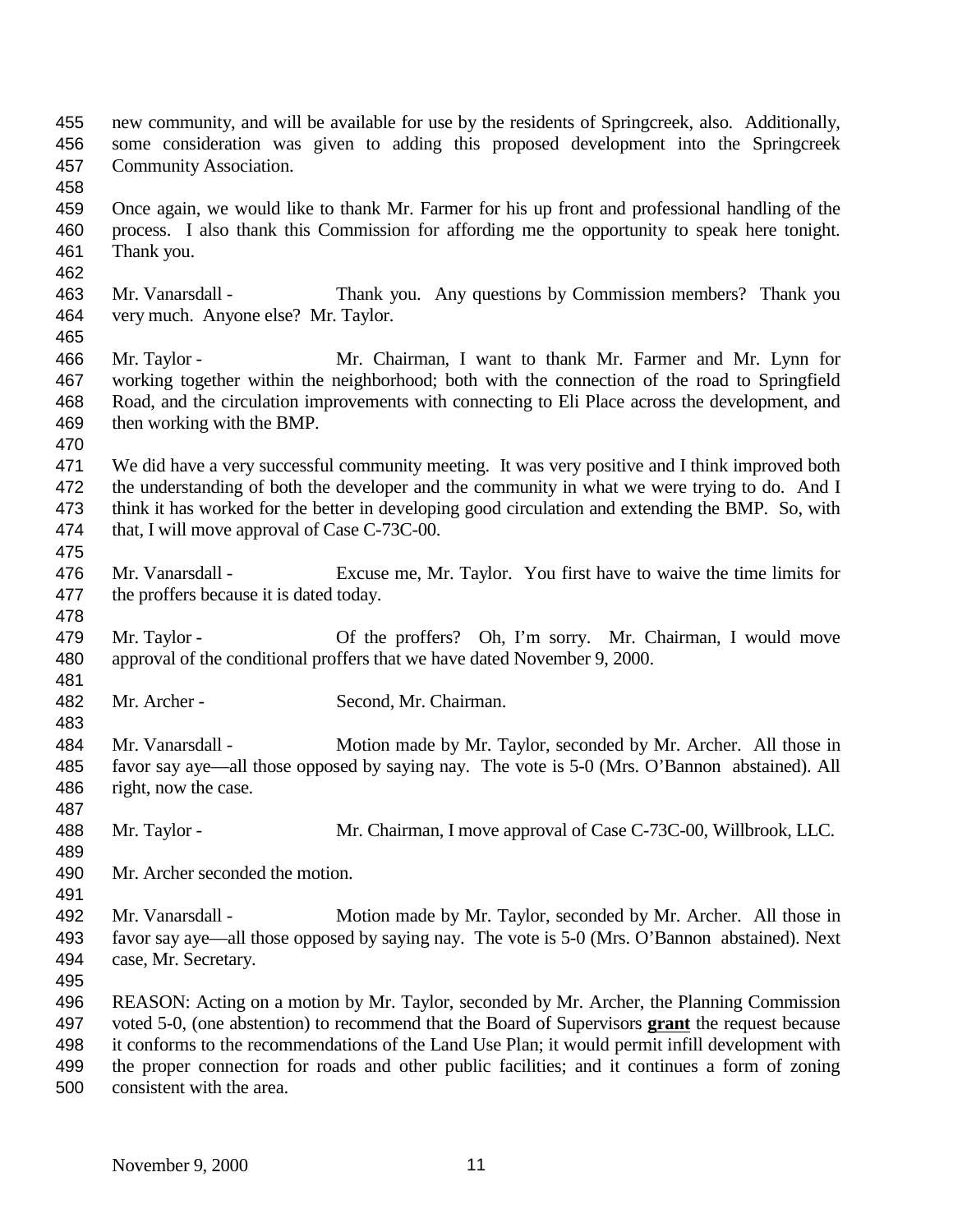## **Deferred from the October 12, 2000 Meeting:**

 **C-67C-00 John G. "Chip" Dicks for HC One, L.P.:** Request to conditionally rezone from A-1 Agricultural District and R-4 One Family Residence District to R-5C General Residence District (Conditional), Parcels 162-A-31 and 38, described as follows:

 Beginning at a point in the southern right-of-way line of Gay Avenue approximately 800 feet from the intersection with said right-of-way line with the eastern right-of-way line of Miller Lane; thence 509 from said point of beginning running along the southern right-of-way line of Gay Avenue N 54° E approximately 720 feet to a point; thence leaving said Gay Avenue turning and running S 10° E approximately 136 feet to a point; thence S 02° W approximately 475 feet to a point; thence turning and running S 72° E approximately 100 feet to the rear line of Lawndale Farms - Section 2 (P.B.33, Pg.5); thence turning and running along said subdivision in a southerly direction approximately 197 feet to the intersection of the centerline of a large drainage ditch with said subdivision line; thence turning and running along the centerline of said ditch, which forms the northern boundary of Lawndale Farms (P.B.26, Pg.151), in a southwesterly direction approximately 1,075 feet to the northwest corner of Lot 11 - Lawndale Farms; thence turning and running along the west line of said Lot 11, S 20° W approximately 238 feet to the southwest corner of Lot 11 being a point in the northern right-of-way line of Denison Road; thence turning and running along said right-of-way line N 71° W approximately 18 feet to a point; thence leaving said Denison Road turning and running N 521 20° E approximately 1,167 feet to a point; thence turning and running N  $74^{\circ}$  W approximately 71 feet to the point of beginning. containing 12.6 acres more or less. 

 Mr. Marlles - The staff report will be given by Mrs. Jo Ann Hunter. 

 Mr. Vanarsdall - Any one in the audience in opposition to this case? The case is in the Varina District, Case C-67C-00. Ms. Hunter. 

- Mrs. Quesinberry There is opposition.
- Mr. Vanarsdall All right, Mrs. Hunter.

 Mrs. Hunter - Thank you. This application would rezone approximately 12.62 acres from R-4 and A-1 to the R-5 District. The applicant is proposing a multi-family development project for seniors. This request was discussed extensively at the October Planning Commission meeting.

 The Commission raised concerns with the density of this development, and asked the applicant about alternatives to reduce the density. The applicant has revised his request from 116 units to 108 units. The applicant has indicated that the floodplain area is 2.47 acres. Based on this information, the density of the project minus the floodplain area would be 10.7 units per acre. This is well above the density recommended in the Land Use Plan of 3.4 to 6.8 units per acre. The applicant should reduce the density to be consistent with the Land Use Plan.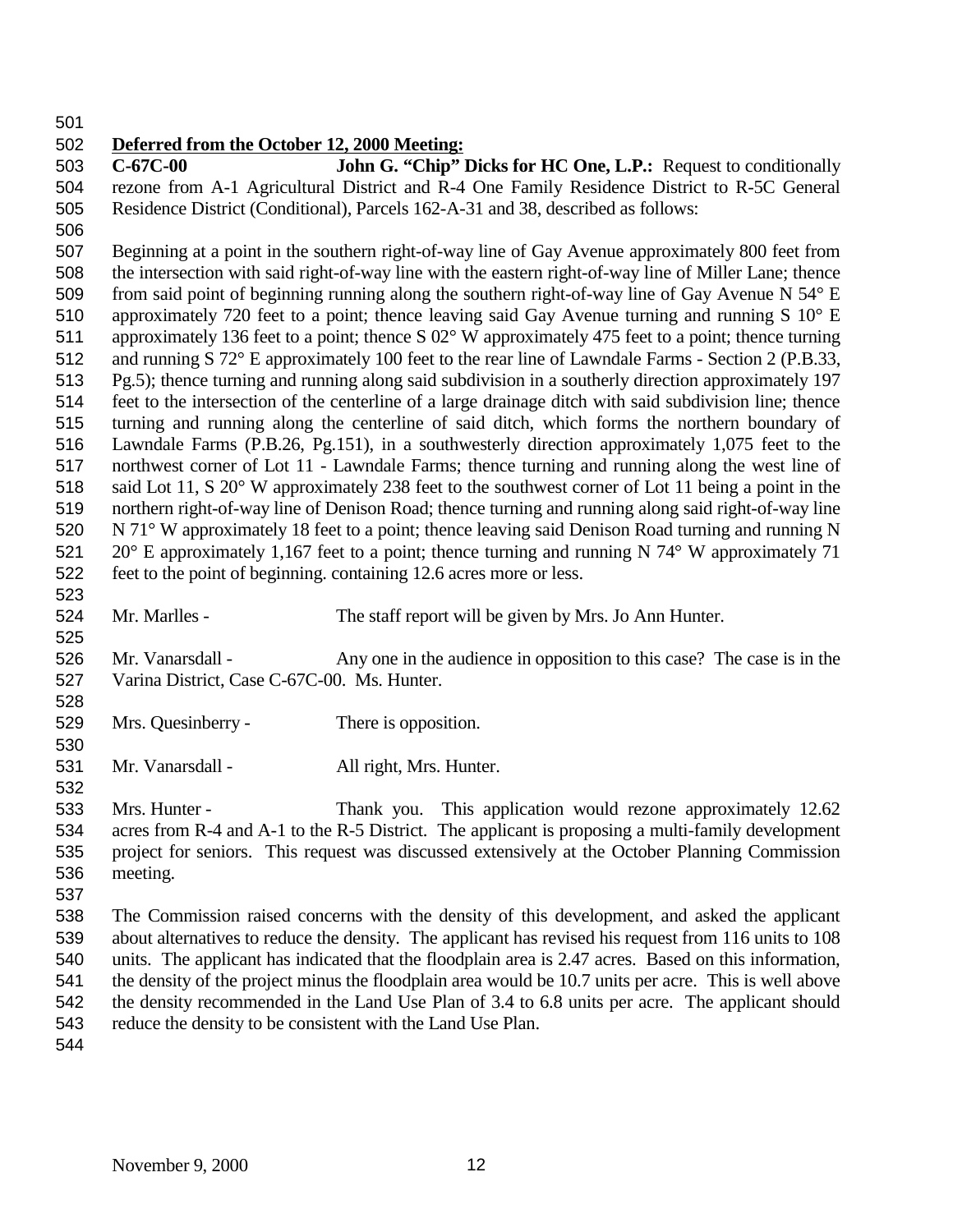| 545<br>546<br>547<br>548               |                                                                                                                                                                                                                                                                                                                                                                                                                                                                                               | The apartment use is also not consistent with the Land Use Plan. The Urban Residential encourages<br>single-family homes, town houses, and zero lot line homes. The plan and the district encourage<br>home ownership and this project would be a rental community. |
|----------------------------------------|-----------------------------------------------------------------------------------------------------------------------------------------------------------------------------------------------------------------------------------------------------------------------------------------------------------------------------------------------------------------------------------------------------------------------------------------------------------------------------------------------|---------------------------------------------------------------------------------------------------------------------------------------------------------------------------------------------------------------------------------------------------------------------|
| 549<br>550<br>551<br>552               | adjacent density of nearby vacant properties.                                                                                                                                                                                                                                                                                                                                                                                                                                                 | There are several vacant parcels in the immediate vicinity, and staff is concerned that the precedent<br>setting nature of this request this request could have if it was approved. It would impact the                                                             |
| 553<br>554<br>555<br>556               | already zoned for this use.                                                                                                                                                                                                                                                                                                                                                                                                                                                                   | While there is some merit to the concept of apartments for the elderly, staff still believes this is not<br>the optimum location. Staff continues to encourage the applicant to explore properties that are                                                         |
| 557<br>558<br>559<br>560               | up.                                                                                                                                                                                                                                                                                                                                                                                                                                                                                           | The applicant has addressed a number of staff's concerns, including age restriction, C-1, zoning of<br>flood plain, access, refuse screening, lighting and the limited hours of construction, and trash pick-                                                       |
| 561<br>562<br>563<br>564<br>565<br>566 | Staff continues to be concerned with the treatment of the perimeter of the site. The applicant is<br>providing only the required building setbacks along the perimeter of the project. Staff continues to<br>recommend a larger setback adjacent to the single-family residences. The applicant has proffered<br>the plantings of the transitional 25-foot buffer requirements along Longdale Farms and Gay<br>Avenue, but they have not addressed a planted buffer along the VEPCO easement. |                                                                                                                                                                                                                                                                     |
| 567<br>568<br>569                      |                                                                                                                                                                                                                                                                                                                                                                                                                                                                                               | In summary, the requested zoning and apartment use is not consistent with the Lane Use Plan and<br>staff believes the current R-4 zoning is appropriate. Staff does not support this case.                                                                          |
| 570<br>571<br>572                      | Mr. Vanarsdall -<br>Mr. Dicks, are you here? Good evening, Mr. Dicks.                                                                                                                                                                                                                                                                                                                                                                                                                         | Any questions for Mrs. Hunter by Commission members? All right.                                                                                                                                                                                                     |
| 573<br>574                             | Mr. Chip Dicks -                                                                                                                                                                                                                                                                                                                                                                                                                                                                              | How are you?                                                                                                                                                                                                                                                        |
| 575<br>576                             | Mr. Vanarsdall -                                                                                                                                                                                                                                                                                                                                                                                                                                                                              | Fine. Thanks.                                                                                                                                                                                                                                                       |
| 577<br>578                             | Mr. Dicks -                                                                                                                                                                                                                                                                                                                                                                                                                                                                                   | My name is Chip Dicks, and I represent the applicant in this case.                                                                                                                                                                                                  |
| 579<br>580                             | Mr. Vanarsdall -                                                                                                                                                                                                                                                                                                                                                                                                                                                                              | You have some opposition over here.                                                                                                                                                                                                                                 |
| 581<br>582<br>583<br>584               | Mr. Dicks -<br>Thank you very much.                                                                                                                                                                                                                                                                                                                                                                                                                                                           | Okay. I think I've got a lot of folks here from the neighborhood that<br>are in support. The folks from the neighborhood who are in support, would you please stand?                                                                                                |
| 585<br>586                             | Mr. Vanarsdall -                                                                                                                                                                                                                                                                                                                                                                                                                                                                              | Let me see if I can get this straight. You are all in support?                                                                                                                                                                                                      |
| 587<br>588                             | People in the Audience -                                                                                                                                                                                                                                                                                                                                                                                                                                                                      | Yes, we are.                                                                                                                                                                                                                                                        |
| 589<br>590                             | Mr. Vanarsdall -<br>very much.                                                                                                                                                                                                                                                                                                                                                                                                                                                                | We very seldom have anybody in support of something. Thank you                                                                                                                                                                                                      |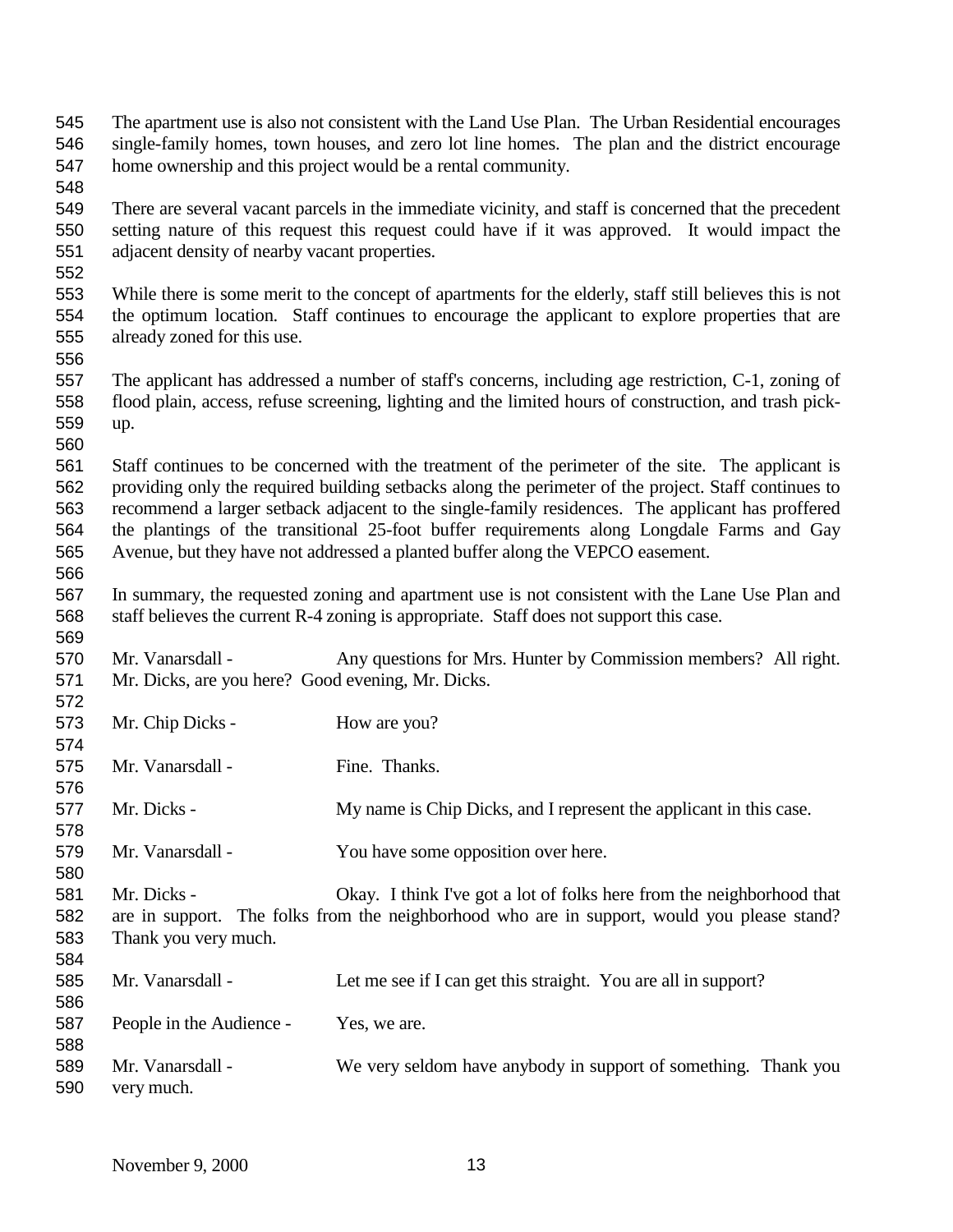- Mr. Dicks What I would like to do, Mr. Chairman, if I could, is last meeting there was an extensive hearing on this particular proposal. What I would like to do tonight is to focus on the things where we haven't reached consensus with the staff, and suggest to you why we think it is appropriate to vary from the Land Use Plan, if I could.
- 

 First of all, let me say that, you all sit here on zoning cases every month and you know that it is unusual for a large group of citizens to come in and tell you that they support a particular project. I will tell you that we have reached out to the community. We have tried to address the concerns that the community has raised.

 The community has expressed to us that they do not want single-family houses on this particular property. We have gone back and done a little bit of calculation. You could build roughly 69 single-family houses on this property if you were to do some kind of townhouse development.

 And if you figure that, what impact those single-family residences would have on schools and other County services, we think that the proposal that we offer is one that, obviously, has the support of the vast majority of the neighborhood. And, in addition to that, we think is compatible with the overall area, and also compatible with the Land Use Plan in a couple of respects.

- The primary issue, apparently, where we are not able to reach consensus, is with respect to density.
- And, I guess, the difference is roughly 3.8 units per acre. And the question is, "Why should you vary from what the density would be allowed according to the Land Use Plan?"
- 

 The first thing I'd suggest to you is that, one of the reasons that you would not normally want apartments, and I think everyone of the neighbors that are here would tell you, that the apartment proposal two years ago, they were vehemently opposed to that. And the reason was, that it looked and felt like apartments.

 What we've done in this case is we have worked with the neighbors to establish single-story type structures.

 So, when staff comes to you and says that, "Yes, in a normal circumstance, between multi-family and single-family residences, you should have a 75 foot buffer." And I stand here tonight and tell you that I think that is a good policy. But, I also tell you that, if a 75-foot buffer is imposed on this particular project, what that means is, that we'd have to go back on the commitments that we made to the citizens, and we'd have to build multi-story structures, at which point I think the citizens would say to you that they are opposed to the project.

 So I think what we've tried to do is to recognize that single-story structures certainly would be compatible, and that is one of the reasons that I think that you can justify both the reduction of the buffer and also an increase in density, because you have single-story structures. And also, I think the age restriction is a major factor.

When you look, and staff has commented in the report, and also tonight, and I compliment the staff

 and JoAnn Hunter, in particular, on the detail to which we have addressed different issues of this plan, because we have gone into a great deal of detail.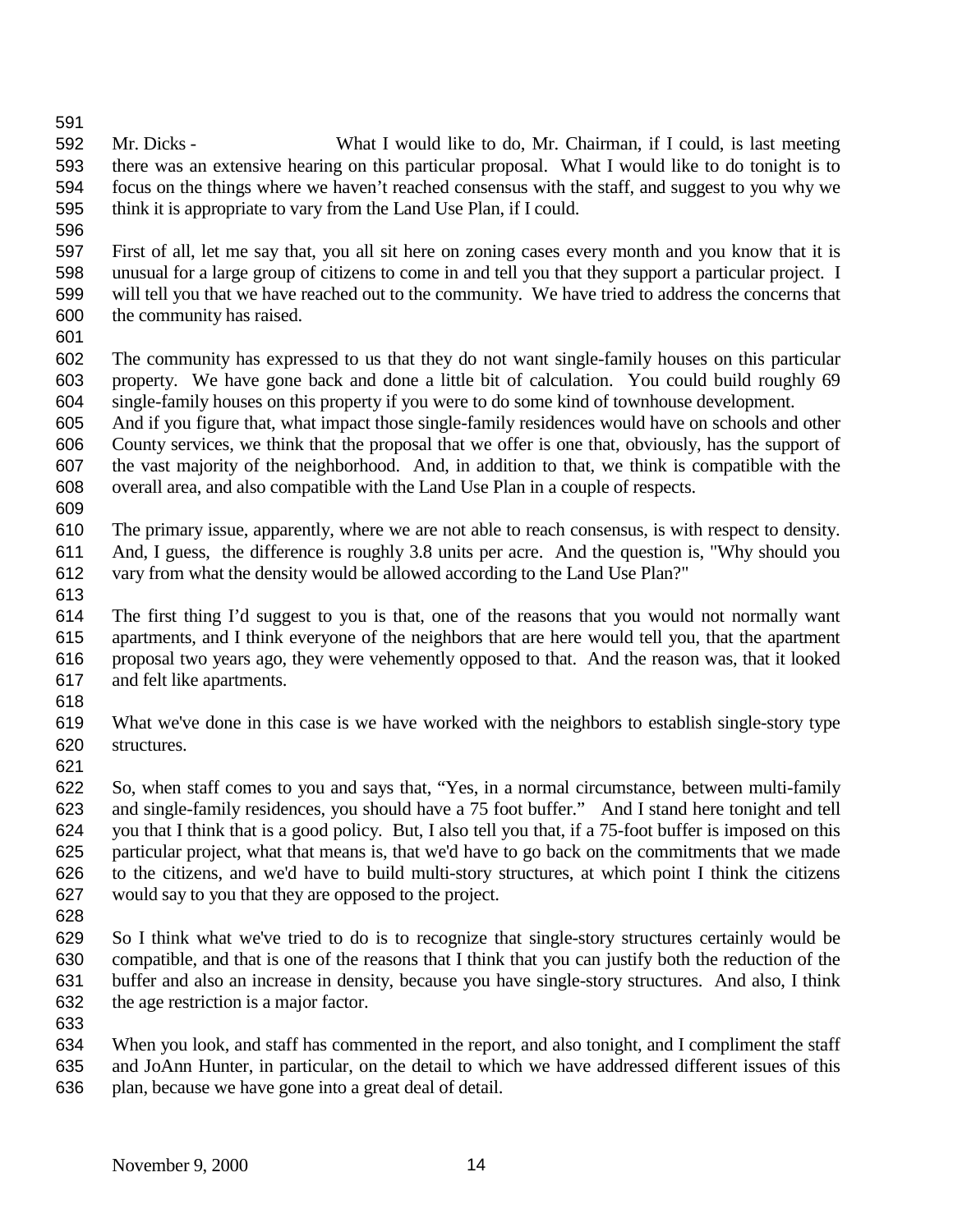- 
- One of the concerns is the question about the buffering. You go around the buffering. I would suggest to you that there is a good solid public policy rationale for reducing the buffer from 75 feet to 35 feet because this is not a multi-story structure. They are single-story structures compatible with single-family residences. And, in many cases, where there are two-story residences, those residences will be higher than the single-story residences than we are proposing for the site.
- 
- The second thing is with respect to the transitional buffer 25 requirements. Staff requested that we accommodate those along Gay Avenue and also along the back, next to Lawndale Farms Subdivision, and we have proffered those.
- 

 Staff also suggested that we do something with respect to the Virginia Power easement. And we offered, and proffered in our revised proffers, that we would establish a buffer adjacent to the Virginia Power lines. And I would suggest to you that we will be happy to add, tonight, the proffer with respect to plantings in that particular buffer. Still, the buffer would be as we suggested, 25 feet width from the Virginia Power easement.

- 
- I think you all have been out there and seen the property. There are a lot of other things around there where there are no buffers, and we'd be creating and planting and buffering for this particular property that doesn't exist, quite frankly, even with the single-family neighborhood. So, we are happy to do that.
- 

- Staff had suggested that we not have lattice around the mechanical equipment. That is not an issue either. We are happy to accommodate that request.
- The other issues that staff raised, I think with respect to all of the other issues, I think we are in accord with the staff. The only thing that we are at variance on, and there are really two issues as I see it. One is the 75 foot versus the 35 foot buffer area. And, I think it is a solid public policy rationale as I've indicated.
- 
- The second thing is, and that allows us to have single-story versus multi-story. The second thing is that, with respect to the overall land use and the question of precedent, you know, there are other vacant parcels. And we've gone and looked at those other vacant parcels. And there is vacant multi-family property. But, you know what, the multi-family property is either out at different places. It is either not suitable for seniors apartment community, because it does not have services where they are needed.
- 
- This is in the middle of an area where there are services nearby. The seniors would be an addition, a valuable addition to this particular neighborhood with Neighborhood Watch. We are bringing a community club house to this neighborhood, which we have proffered to the neighbors that they can use, on an as available basis.
- 

 We have proffered to them that we will do, as you see from the additional proffers, all of the kinds of things that we will do for our residents to the extent that there is space available as we have represented to the community that we will make those trips to The Pottery and those kinds of things available for these residents, and Lawndale Farms and the existing neighborhood.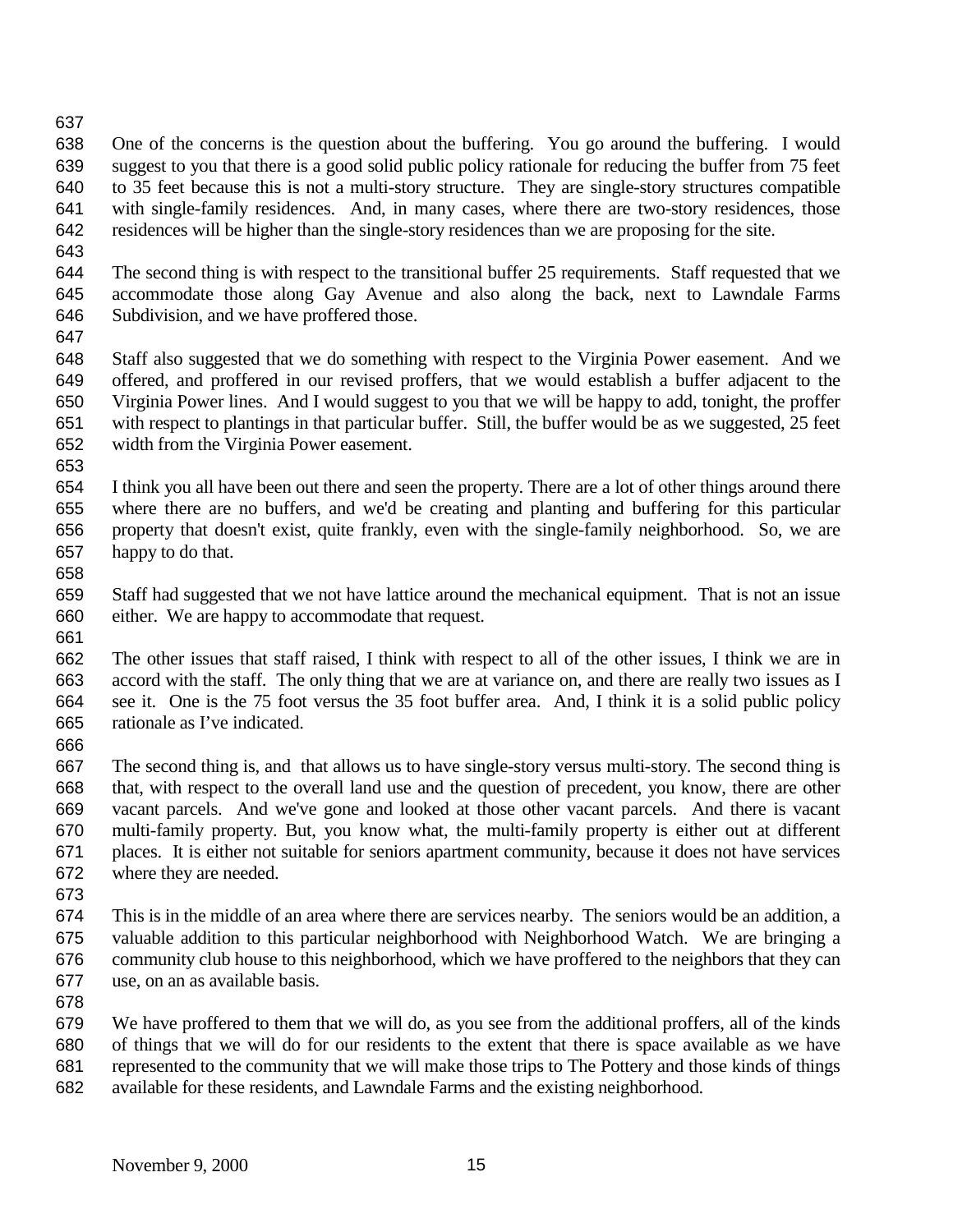So, we think that this is a point in time where the citizens are requesting, and supporting this particular approach, because they recognize that this is a parcel of land. It is going to be developed. If its developed in accordance with the Land Use Plan, that is not what the neighborhood is telling us, and I think telling you tonight, that they want to see for that particular parcel.

 They recognize that Mr. Hutchinson is going to sell his property, and move back home and do something else. So, this is something where they think, and, obviously, they are here, and a number of them have written letters and made telephone calls and these kinds of things. This is a situation where they feel like this is a good proposal, and that it would fit well with their neighborhood and be a valuable addition. So it would be our hope that you'd act upon this tonight.

 We have got some contractual limitations that require us to move the case forward. And we hope, very much, that it would be with a favorable recommendation. And, we feel like we have addressed the issues that staff has raised.

 And I think, with respect to precedent, you are not establishing precedent for apartments on R-4 land that varies from the Land Use Plan. What you are saying is that, where you are going to build a single-story type structure, where you are going to interface with the neighborhood in a single- family residential area, and that where you are going to provide a reduced need for governmental services, by income restriction or by senior restriction, by age restriction, that, under that circumstance, in a very limited way, yes. If somebody else came in and had a demonstrated need for a seniors apartment community in that area, yes, you'd have to take look at that. But, I would suggest to you that it will probably be a pretty rare occasion where someone would come back in with a single-story structure in that area and suggest that there is a need when, quite frankly, we think that this community will fulfill a lot of that need in that particular area.

 As I mentioned last time, to close, we think most of our residents are going to come within a five- mile radius of this particular apartment community. And we are pleased to have the support of the Lawndale Farms neighborhood, and we look forward to being a good neighbor with them. I would be happy to answer any questions.

- Mr. Vanarsdall - Any questions by Commission members for Mr. Dicks? 717 Mrs. Quesinberry - I just have a couple, Mr. Dicks...
- Mr. Dicks Please.
- Mrs. Quesinberry …because I am concerned still, tonight, over some of the issues that we have talked about. And, not the least of which is, encouraging additional apartment development, in currently vacant land in this area, because this particular area really is designated for Urban Residential and should be developed with, and the plan supports to encourage single- family development and home ownership. There is already an over-abundance of rental apartment community projects in this particular area.
-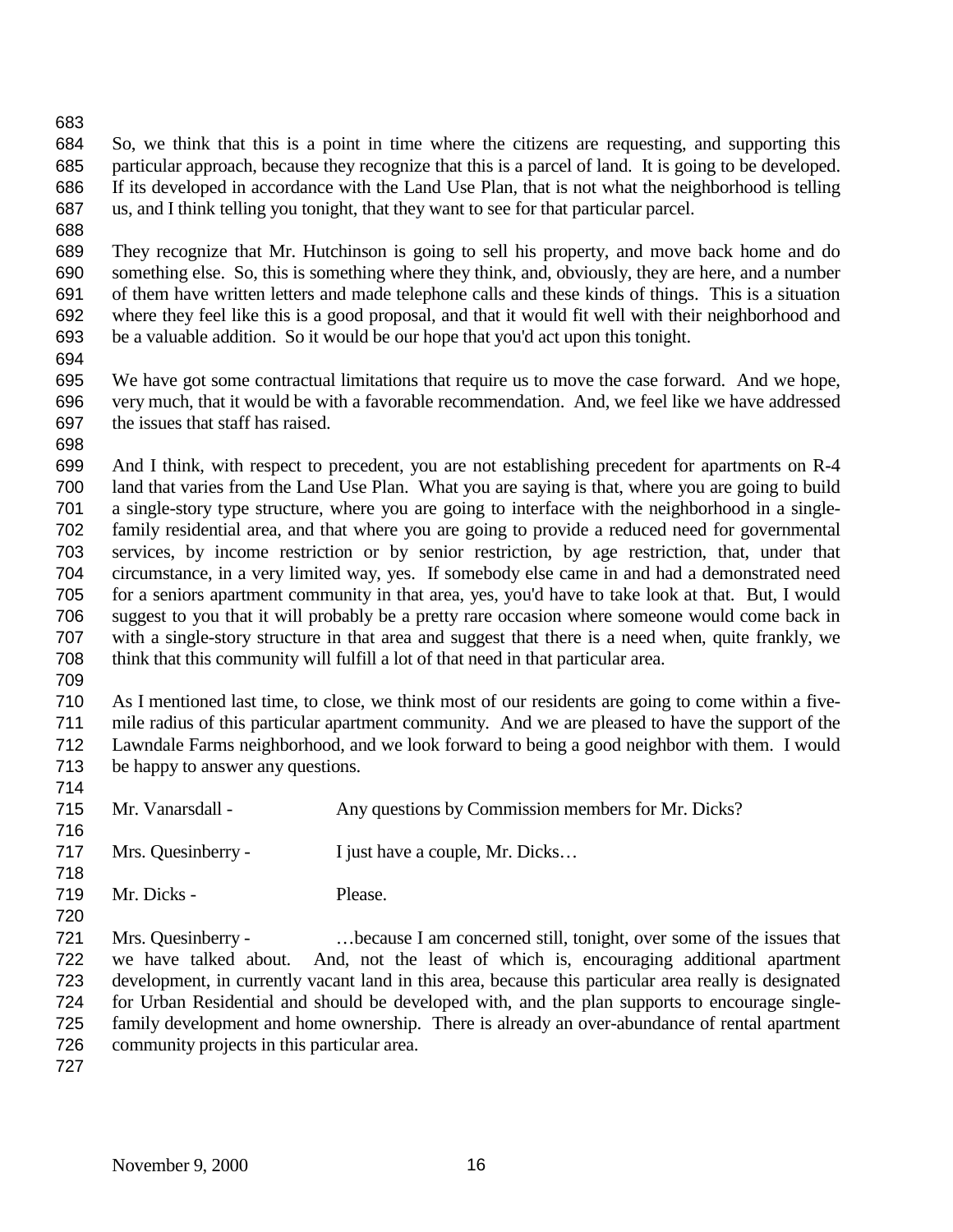Probably, the single most attractive thing about this complex is that it is designated for seniors. But, you know, that aside, there is plenty of apartment communities in the area, and most of them have one and two bedrooms. Most of them offer single level, you know, first floor, ground floor apartments, and that sort of thing. So, there is plenty of apartments for anybody of any age that's looking for apartments reasonably priced in the area. And, although you age restrict for a community, you don't really offer much more than anyone else offers in any of other apartment community in the way of any kind of amenities, or the tradeoff of the almost double the density that the Land Use Plan would call for.

 I know you say you have a resident manager, and everybody has a resident manager. And you also say this person will coordinate services on an as-needed basis for the residents. And, I haven't called every resident manager in all of the apartment communities around this neighborhood, but, I bet if I did I'd find out, that they'd probably encourage and help their residents as well, and refer them to services that are available from other sources and vendors that are not available on their complex. So…

Mr. Dicks - I suggest to you, go ahead and finish. I'd like to comment on that.

 Mrs. Quesinberry - I am just saying that resident managers in apartment complexes certainly do customer service for their residents. And, you know, you might draw some lines on how much they do. But I know they do customer service, because they don't have facilities available at their complexes either. So, I still have some questions about some of that, and I am still trying to look for some compelling reason why we would want to rezone land that is already designated for single-family use, and that is in the neighborhood that it is in, and that is the way the Land Use Plan supports the way it should be developed. I am looking for some real compelling reason why we would want to do that in this area, when we already have abundant vacant land all over Varina, all over Henrico, that is available for apartment complexes.

 Mr. Dicks - Well, first of all, I would tell you that we have examined the available land in the Varina District for a seniors apartment community. And it is our determination, based upon the fact that the services are not readily available in all of those locations, and quite frankly, based upon the price of some of the land, that it is cost prohibitive. And, by the time you attempt to develop it for a seniors apartment community, it just doesn't work.

- So, I will tell you that we have gone out and done that. Because why in the world would we come before you tonight, or even submit an application if we hadn't gone out and examined the fact that there are other available zoned multi-family. It would be easy. You just simply apply, and don't have to go through rezoning. You deal with the conditions in the plan and be done with it.
- 

- So, I hear you, and I went out and looked, and they are not suitable for a seniors apartment community. We did a detailed examination of that, and Ms, Joyner is here, and she did much of that herself. So, I will tell you that we have done that.
- The second issue is, yes, there are other apartments around. At the same time, they are family apartments and there are lots of kids there. There are lots of situations where it is just like any other community. It is not uniquely tailored to a seniors market.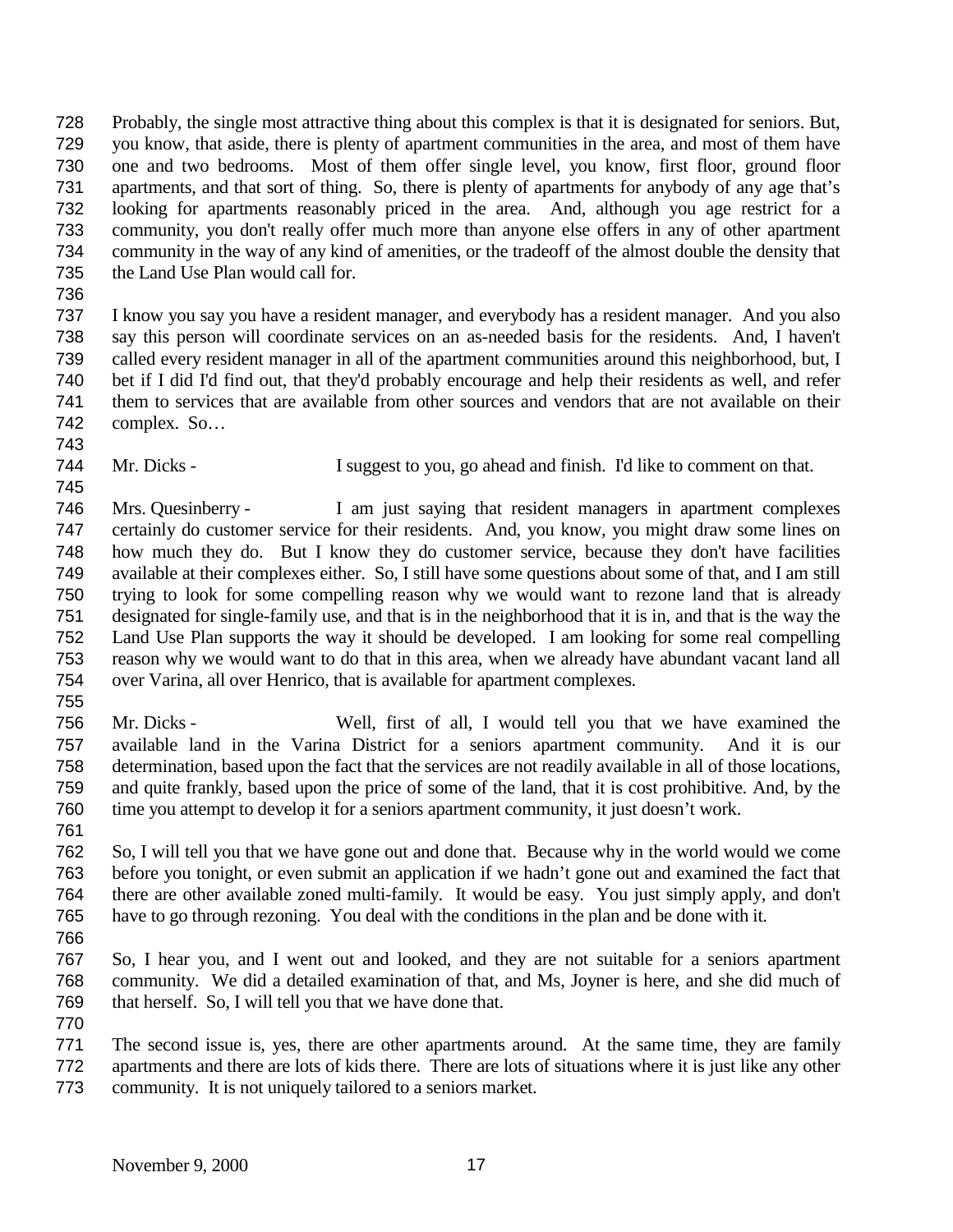- What we try to do in terms of these amenities, and I would say to you, I have represented about 100 apartment units, as a lawyer. And I am not aware of any family apartment community, any family apartment community that offers meals, wellness, physical activities, social activities, and coordinated efforts for their residents. What most of them offer, because it is not a demand. It is not a need that the residents want in most of those apartments.
- 
- So, I suggest to you that the seniors, who we think will be our residents, in terms of compelling need, would not be able to get these services in these other apartment communities. And I'd suggest to you that, when we talk about, yes, they would do customer service.
- 
- If you came to me and I was the resident manager of one of the adjacent apartment communities, I would say to you, "Sure, if I could find this for you or that for you, whatever." But, I tell you, Mrs. Quesinberry, I am busy right now.
- 

 I've got 300 other residents to do this, that, and the other for. If I have got a block of 25 or 50 residents that all need meal service or laundry service or some type of cleaning service, then the likelihood is, that I am going to do a much better job facilitating and coordinating whether it is on a third party basis or whether we include it as part of our package, or whether we add it as an additional package that they can purchase. So, what we have tried to do here is to list those amenities that we think are unique to seniors apartment communities for the most part.

 Now, one of the reasons that we find a little bit of fuzz in the language, if that is what you are looking at, I will tell you why the fuzz is there, and I addressed it last time. If, in some of our apartment communities that are seniors apartment communities, sometimes residents want organized exercise activities. Sometimes they don't. We don't want to proffer to you that we are 800 going to provide coordinated organized exercise activities, if our residents don't want them. If they'd rather play bingo, then we will do bingo as long as it is permitted under the Ordinance and the law, we'll do it.

 So, those are the kinds of things that we say, and I have said in here that we will do as many of these things, depending upon whether there is a sufficient desire on the part of the residents to do that.

 Now, the question is, where is the compelling reason? No. 1, there is a compelling need which staff recognizes, and I think everybody on this Commission recognizes, for seniors housing in the Varina District. There is a compelling need for seniors housing in the Varina District. It is not being met. You have existing land that is zoned multi-family. And I will tell you that from professionals who do seniors housing for a living, they have looked at those parcels. And, if it was something we could do, I tell you, we'd be there in a heart beat. But it is not something; none of those parcels works for a senior community because the services are not readily available close by.

 This piece of property, because it is surrounded by single-family houses, is a perfect area for seniors housing because, by establishing single-story buildings, what we do is we interface in the neighborhood. And, with the buffers and the trees and the other things, quite frankly, there'll be greater buffers and trees between these houses and Lawndale Farms Subdivision and Gay Avenue,

and on the other side, on the Virginia Power easement, than it will be among neighbors. I mean,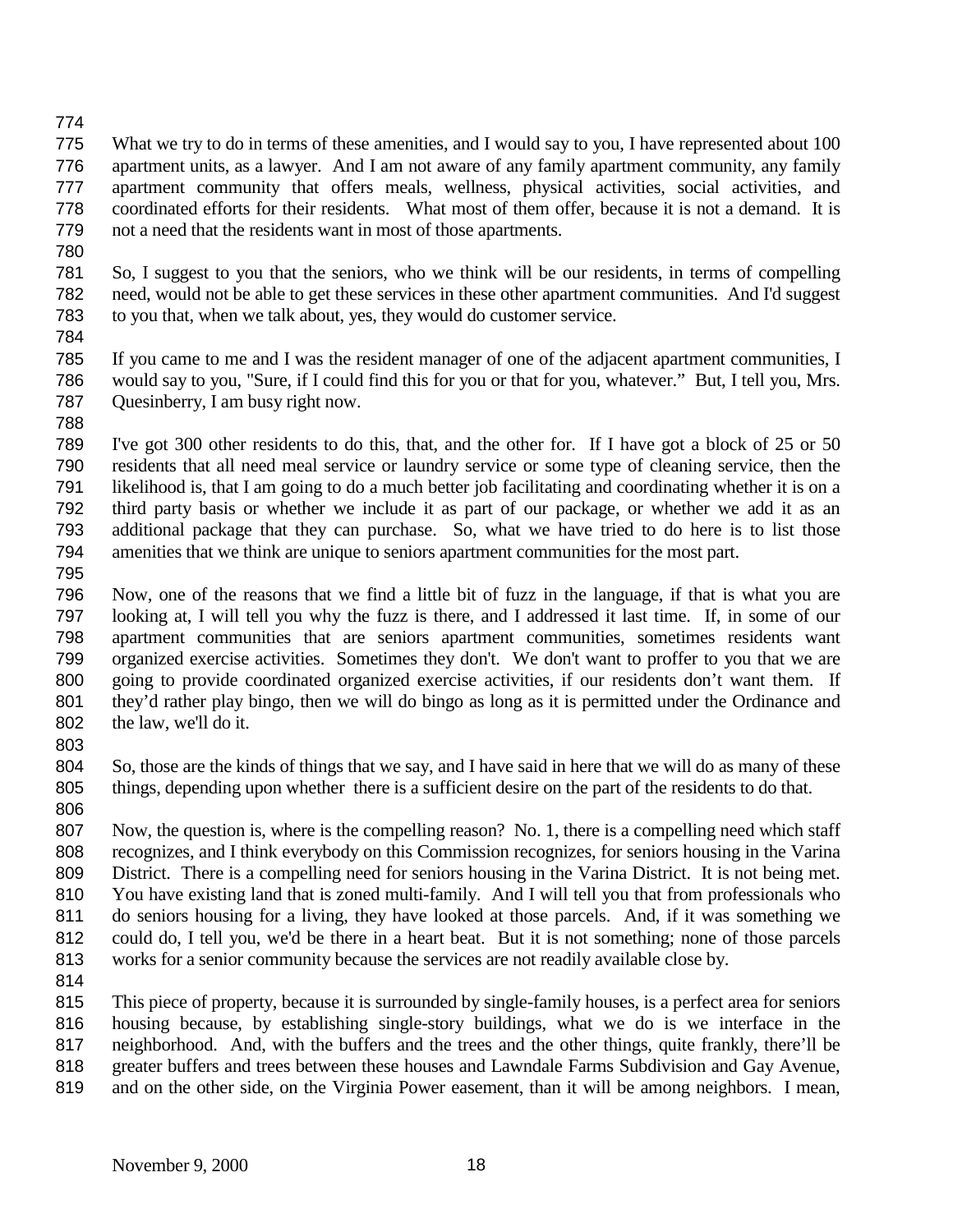they will be able to see each other in the neighborhood, but they won't be able to see us, for the most 821 part, with buffers are established at 35 feet. So, I think the 35 feet and transitional 25 plantings gets you to where you need to be on a compelling basis.

 The only issue that leaves you with is, the issue of density. And the question is, this is not double. The idea is that this is not 12 units per acre. It is 10 units per acre; 10.7 units per acre versus 6.0 units per acre. That is where we are. If I walked in here with an application for 6.8, it would be consistent with the Land Use Plan. And, so, the question is, "Okay, this is an area where you want people to be able to buy homes." There are a lot of people in society, and a lot of people when they get to a certain age, they simply don't want a hassle with owning a home. Or their husband has died and they, basically, want to know that the maintenance person will come.

 My mother is in that position. I think you and I talked about this when we first talked about the case. That she would rather live in a seniors community and have the maintenance person be able to come when something does not work than to stay in her home that she had lived in for 30 years with my father.

 So, you get to the point in life where you want those kinds of services, and you want to be able to get those kinds of services from somebody who coordinates those, and that is what we proffer in these proffers. So, I think that it is a unique situation. I think there is a demonstrated unique need for seniors housing in the Varina District. I think this particular property is uniquely situated because it is surrounded by single-family neighborhoods. And we've established, what amounts to, pretty much a single-family kind of product; a single-story product. And, what we have tried to do is be a good neighbor by opening up the things that we do to the seniors in the surrounding community. So, I would suggest to you that, under some compelling need, I think we have done that.

 Lastly, the Land Use Plan is not zoning, as you well know. And we have had this debate in the General Assembly before on whether it should or should not be. And the Land Use Plan is a guide. And the guide is really there with the public participation process, with people trying to decide for the future what kind of development should occur in their area. And what you are hearing tonight 851 from the citizens is that, "Yes, this may have been what the Land Use Plan designated", but they support this particular proposal because they feel like this is a better neighbor for them than would be what is allowed under the Land Use Plan. So, not that you always vote by referendum. Certainly, the last couple of days of elections, who knows? But, at the same time, the citizens are saying to you that they are comfortable that this is the kind of community that would support and be a good neighbor to their existing community.

858 Mrs. Quesinberry - You are kind of repeating yourself, so let me just ask you a couple of questions. I think we'll have a short answer.

 861 Mr. Dicks - Okay. Go ahead.

 Mrs. Quesinberry - What happens in 15 years when your management company no longer has to retain ownership of this property?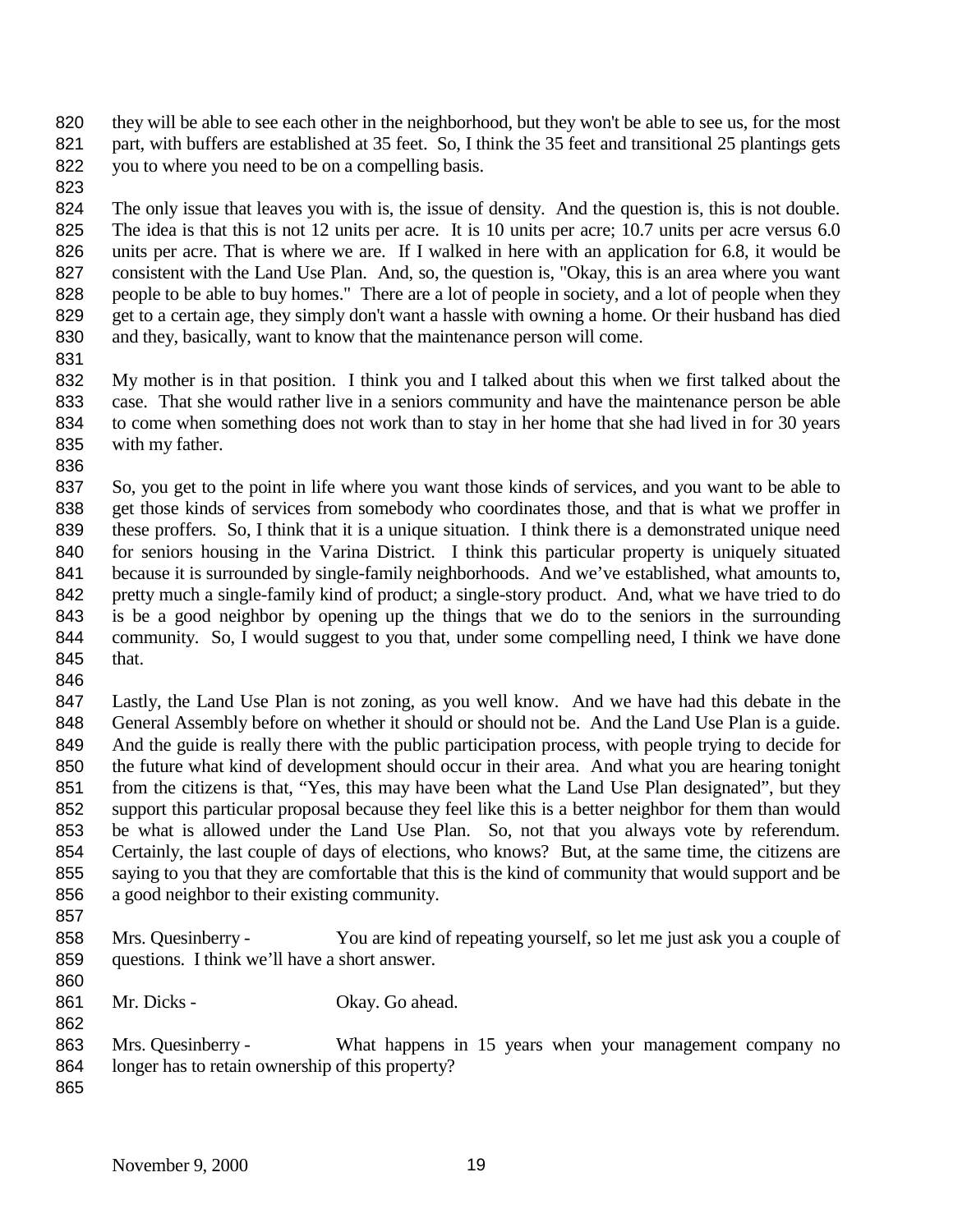| 866<br>867 | Mr. Dicks -                                                | I think, in this particular project, that it is 30 years.                                           |
|------------|------------------------------------------------------------|-----------------------------------------------------------------------------------------------------|
| 868<br>869 | Mrs. Quesinberry -                                         | Where did I see 15?                                                                                 |
| 870        | Mr. Dicks -                                                | It is 15 years under the bonds. The staff put that in there. But under                              |
| 871        | this particular financing, it is 30 years.                 |                                                                                                     |
| 872        |                                                            |                                                                                                     |
| 873        | Mrs. Quesinberry -                                         | You mean the same management company will keep ownership?                                           |
| 874        |                                                            |                                                                                                     |
| 875        | Mr. Dicks -                                                | This company has to own this apartment community for 30 years,                                      |
| 876        |                                                            | and they have their own management company to make sure that the quality is maintained              |
| 877        |                                                            | throughout the financing period. So, they will be here for 30 years. If you want to put that in the |
| 878        |                                                            | proffer, we will be happy to put that in a proffer that they will own it for 30 years.              |
| 879        |                                                            |                                                                                                     |
| 880        | Mr. Vanarsdall -                                           | Do they have to own it for 30 years?                                                                |
| 881        |                                                            |                                                                                                     |
| 882        | Mr. Dicks -                                                | They have to own it for 30 years under the financing.                                               |
| 883        |                                                            |                                                                                                     |
| 884        | Mrs. Dwyer -                                               | To follow up on that question, is there anything other than the proffer                             |
| 885        | that requires it to be a seniors housing development?      |                                                                                                     |
| 886        |                                                            |                                                                                                     |
| 887        | Mr. Dicks -                                                | Well, the proffer, as you know, runs with the land. So, in order for us                             |
| 888        | $\mathsf{to} \dots$                                        |                                                                                                     |
| 889        |                                                            |                                                                                                     |
| 890        | Mrs. Dwyer -                                               | I know that it runs with the land, but we have known proffers to                                    |
| 891        |                                                            | change over time. So, I am just wondering, is there anything other than the proffers that requires  |
| 892        | this to remain a 55 and older community.                   |                                                                                                     |
| 893        |                                                            |                                                                                                     |
| 894        | Mr. Dicks -                                                | There would be, because the financing would require it. When we                                     |
| 895        |                                                            | get bond financing approved, it would be approved contingent upon the fact that we met the Federal  |
| 896        |                                                            | Fair Housing Law, which is included in here for seniors housing.                                    |
| 897        |                                                            |                                                                                                     |
| 898        | Mrs. Dwyer -                                               | The financing is not only income related, but also age related?                                     |
| 899        |                                                            |                                                                                                     |
| 900        | Mr. Dicks -                                                | That is correct. It would be for this. It would not be approved for a                               |
| 901        |                                                            | family apartment community, because we are not applying for one. We are applying for seniors,       |
| 902<br>903 |                                                            | and, therefore, the financing would be approved contingent upon the fact that it would remain a     |
| 904        | seniors apartment community for the term of the financing. |                                                                                                     |
| 905        | Mrs. Dwyer -                                               | And that would be for 30 years?                                                                     |
| 906        |                                                            |                                                                                                     |
| 907        | Mr. Dicks -                                                | That would be for 30 years. That's correct.                                                         |
| 908        |                                                            |                                                                                                     |
| 909        | Mrs. Dwyer -                                               | And then at the end of 30 years, you could become a family                                          |
| 910        |                                                            | community, and it wouldn't have to continue to be a seniors community?                              |
| 911        |                                                            |                                                                                                     |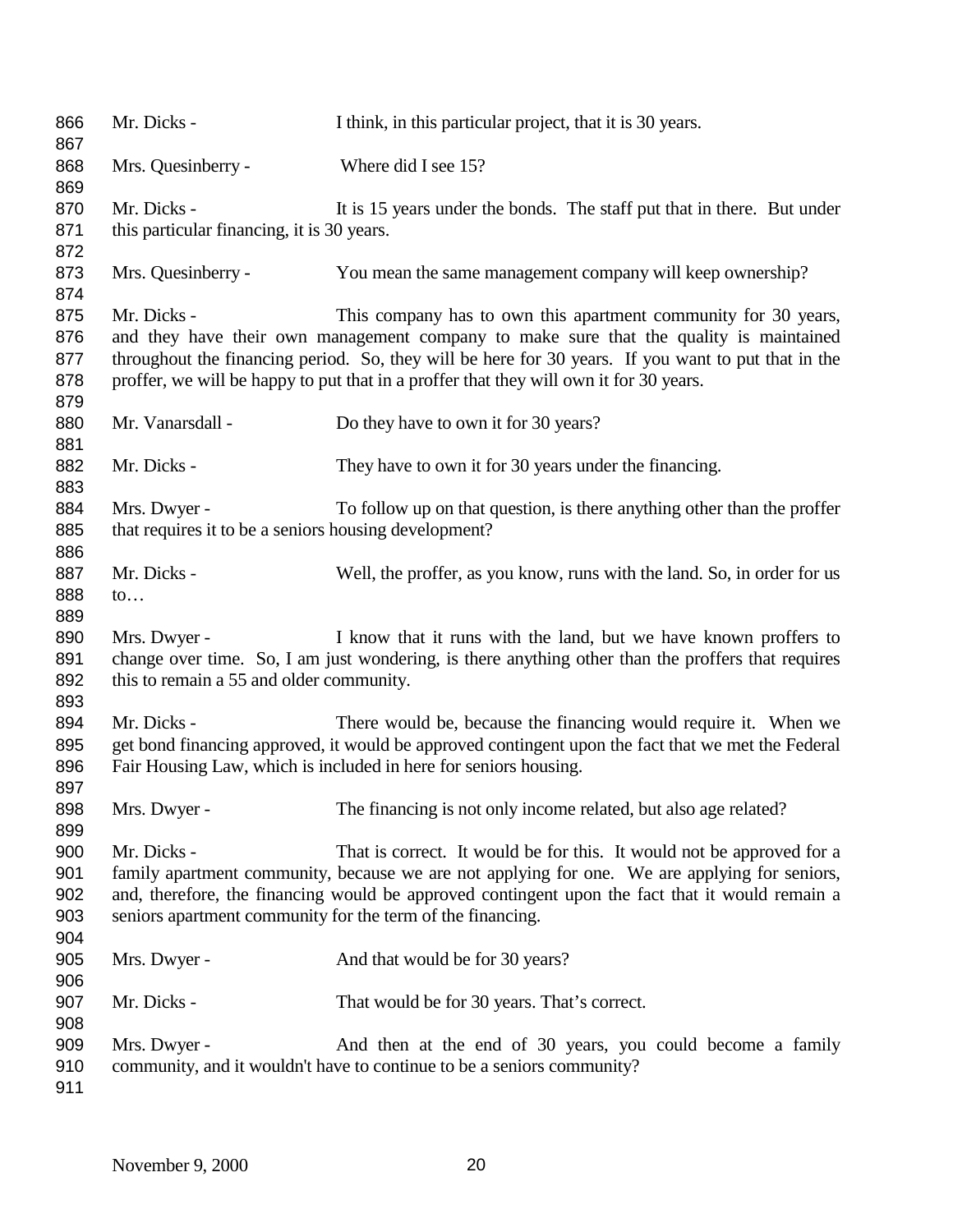Mr. Dicks - At the end of 30 years, under the financing, it could, but the proffer would still run with the land and it would be limited to a senior community. And my opinion would be that Ripley-Heatwole at that point would have to come back, or if they sold the property at that point, whoever the applicant would be, would have to come back and amend that condition. Mrs. Dwyer - It is not inconceivable to me that, you know, in some period of time the owner could come back and could sell it. For instance the new owner could come back and say, "Well, we don't have much of a market now anymore for seniors, and we want to eliminate that proffer." And that is not outside the realm of possibility. 922 Mr. Dicks - In this case, for 30 years, it can't happen. Mrs. Quesinberry - That's 30 years if it continues to be financed, right? But, what if the owners pay off the debt and it is not financed any longer? Mr. Vanarsdall - We can't get you on tape unless you come down to the microphone, please. Mr. Dicks - This is Lou Joyner from Ripley-Heatwole Company. Ms. Joyner - Hi. I am Lou Joyner from Ripley-Heatwole Company. Let me just explain, and help Chip out here a little bit. The financing that we are going to obtain through the Virginia Housing Development Authority, which we have talked about previously, will require what called, "An Extended Use Agreement". That Extended Use Agreement will be recorded and attached. In that use agreement, it is going to talk about the things that we are going to proffer to VHDA. One of those things is a 30-year extended use. So that is going to run with the property whether the loans are paid off or not. 940 Mrs. Dwyer - Okay. Ms. Joyner - And I just wanted to add one thing with regard to services, which I think Chip has explained very well. I wish I could take you to one of our senior communities and show you what the services are really like, and the language that Chip was talking about, and why we didn't want to be specific to specific services, he explained very well. But we are going to have services, because we wouldn't have the seniors there without them. That's why they are there. You are right. They could live in any apartment community they choose to, but they would much rather live in these kinds of communities. And, one of the main reasons is something that I can proffer to you tonight, and I didn't see it there in the proffers, but I have no problem with it, and that is transportation. With every senior community that we have, we have an 18-passenger handicapped lift transportation van, free of charge to the seniors. The bus runs on a schedule daily and takes them to doctor's appointments, shopping, takes their pets to doctor's appointments, really, anything that they need. So, that would be one particular service that would make it unique.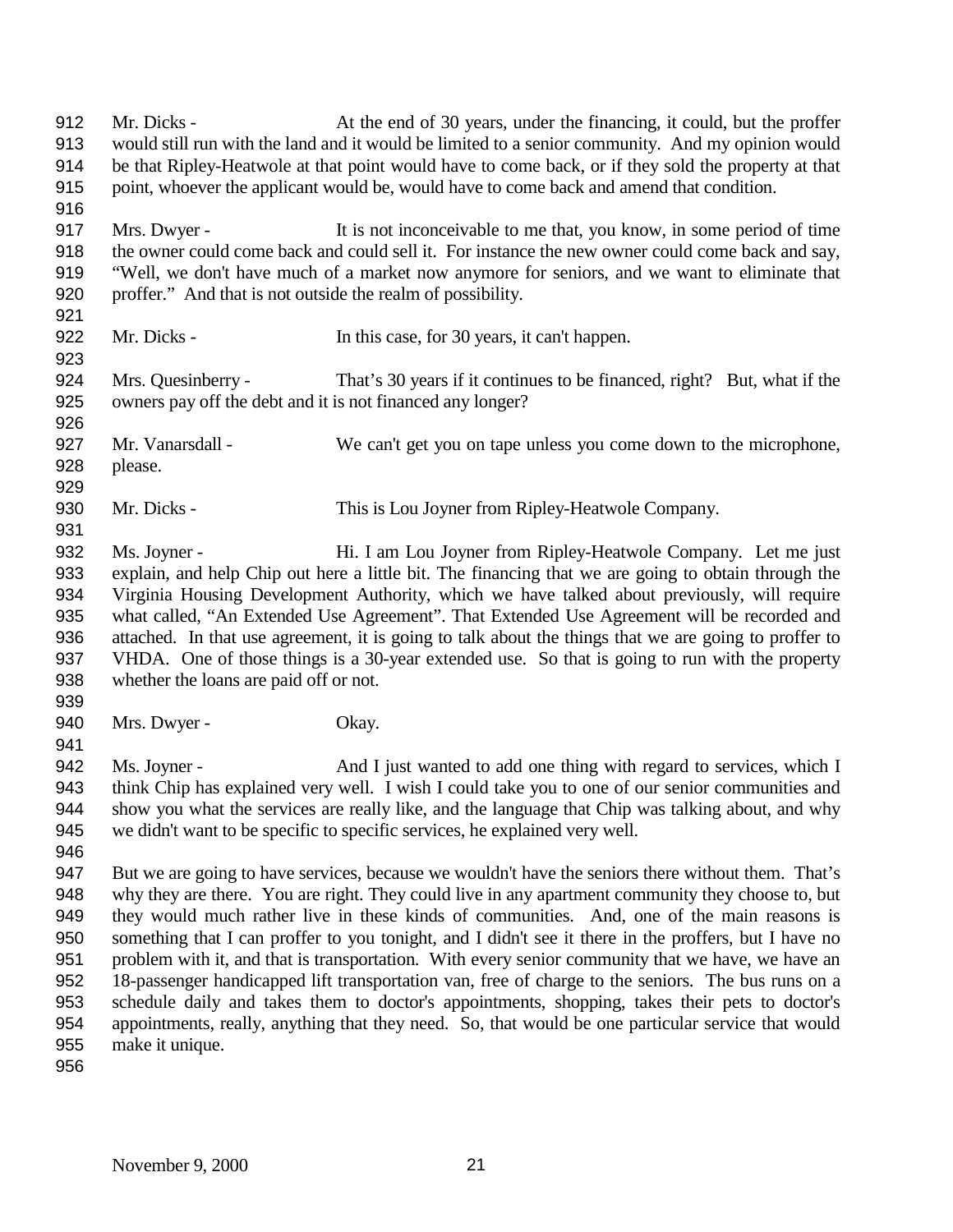Mrs. Quesinberry - Okay. Thank you. One more thing, and we do have some opposition, I don't know whether you saw it or not, Mr. Chairman, but I just wanted to, because I don't think we are timing here. Our fault, not yours. In all of the cases that I have seen, and I will ask some of the Commissioners, I don't think I have ever seen people that own their homes in a single-family neighborhood come in and support a multi-family development right next door, unless there is something else that they deem is going to develop next to them that would be in their minds worse than the multi-family complex that they are considering.

 And, if there is one person, maybe, in your group that would like to address that. And, the reason that I asked that question, "What do they think would happen?" Because the current zoning would allow about 35 single-family homes, not unlike the homes that they have, just a continual development. And I am kind of wondering why that seems like such an awful proposition to these homeowners, and they came out here tonight in the pouring rain to back you up on this multi-family project. And, the reason that I asked you that, too, I did talk to a couple of the residents of Lawndale Farms that called this week. Many left a message. But, I actually got to speak to a couple of them. And it was very obvious to me that their support of this project really was the lesser of two evils. I want to know what they think the other evil is.

975 Person from Audience - Henry Wilton.

977 Mrs. Quesinberry - I want one of you to come up here and tell me what you, because this does not seem like a genuine support to me. It seems like a real contingency kind of support. And, in my mind, I want to know, you know, what the other side of the coin is.

 Mr. Dicks - Obviously, you need to hear from them, but the discussions and all of the citizens association meetings that we've have had, were, basically, there were 35 single-family homes, box-style homes as I think the citizens referred to them to me, or 69 townhouses, which is exactly what the Land Use Plan would allow. And the expression that they indicated to me was, they didn't want either one of those, that they preferred this over what the Land Use Plan would allow. But hear from them. I think that is important.

Mrs. Quesinberry - I would like to hear from at least one of them.

 Mr. Dicks - Okay. Please.

 Mr. Tony McDonald - How are you doing? My name is Tony McDonald. I reside at 4805 Chardon Road. We have been through this with Henry Wilton where we threatened that he wanted to build apartments. We were against apartments. We didn't want them. 

995 Mr. Vanarsdall - I remember that.

 Mr. McDonald - So he got some apartments built on the other side. Since those apartments have been built, we have a neighbor of ours who has a farm. We have to dodge pumpkins that's burst in the middle of the street. My truck has been spray painted since these 1000 apartments have been up.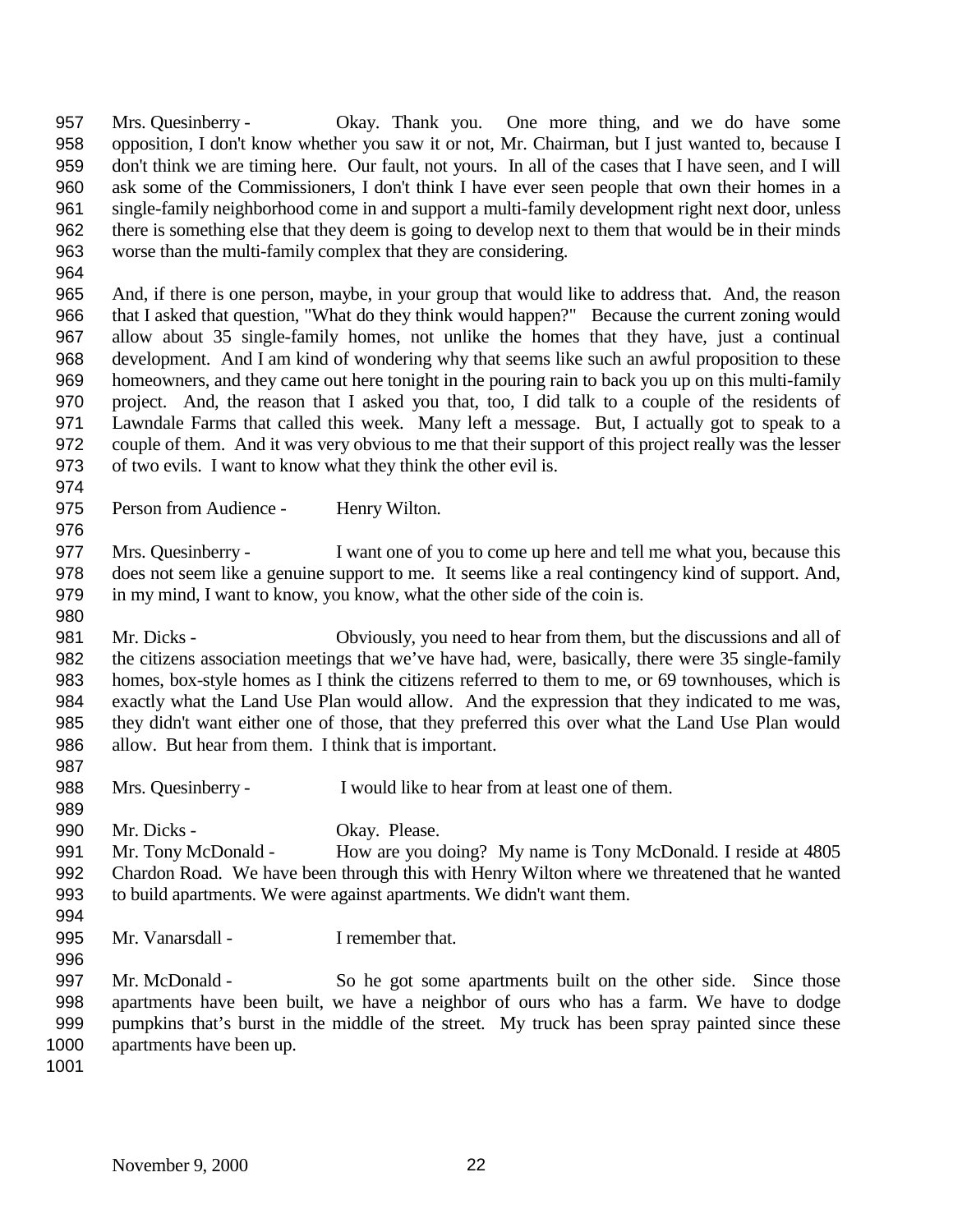Around our community, I went in a circle one night, and all of our trucks; Mr. B and B, he owns B&B Seafood. His van was spray painted. Now, this is after these apartments have been built; 1004 something we were totally against.

 Now we come with a project; we asked them. We said, "Mr. Wilton, please, if you can't give us anything, we wanted some homes built on Mr. Hutchinson's property that will keep the value of our homes up." The Commission said that they couldn't do that. That wanted to go with Wilton with these apartments.

 Now we come with single-family apartments for seniors. If we can have that, at least, we can get 1012 some peace in our neighborhood. That is all we are asking for. And I wish you were here asking Mr. Wilton those questions you are asking this guy about what is going on, because we couldn't get these questions from him. He lied to you all and told you that we went to dinner and said we wanted these apartments. We never wanted no apartments in our community. We wanted homes. 

 So, we accepted these apartments where we can have senior citizens live in our community. That way, we can be a part of them. Right up the street here, across from the Henrico County Jail, they have a senior's high rise. I went through there. It is wonderful in there. The seniors interact, they with the community. I am a Chaplain at the jail. Nothing would fill my heart more to be a part of the community. Not only me, but we have other residents who are going to give you a list of things 1022 that are going on in our community.

 Mrs. Quesinberry - Mr. McDonald, before you back away there, I want to make sure that I understand what you are saying. You would support this project, as it is, because you think that if you don't have this developed that there is going to be some other kind of apartments that come into this parcel? 

Mr. McDonald - Well, Henry Wilton, he threatened us.

1031 Mrs. Quesinberry - Well, he is not here tonight, sir.

 Mr. McDonald - Well, that is why we are letting you know. It is not that we just want anything. We want the land developed and what we want it developed to is homes. If not homes, at least, apartments for senior citizens.

1037 Mrs. Quesinberry - That is what I really...

 Mr. McDonald - That is what we want. We want homes, equal to our value, or we want apartments for seniors. We don't want apartments, like you said, for somebody to build them up, and then sell them 15 years from now, and they turn into subsidized government apartments. Then our neighborhood is shot. We don't want that. 

| 1040<br>1044<br>1045 | Mrs. Quesinberry -                  | Okay.                                                            |
|----------------------|-------------------------------------|------------------------------------------------------------------|
| 1046<br>1047         | Mr. McDonald -<br>a nice community. | We have a nice community now. We just want it developed and stay |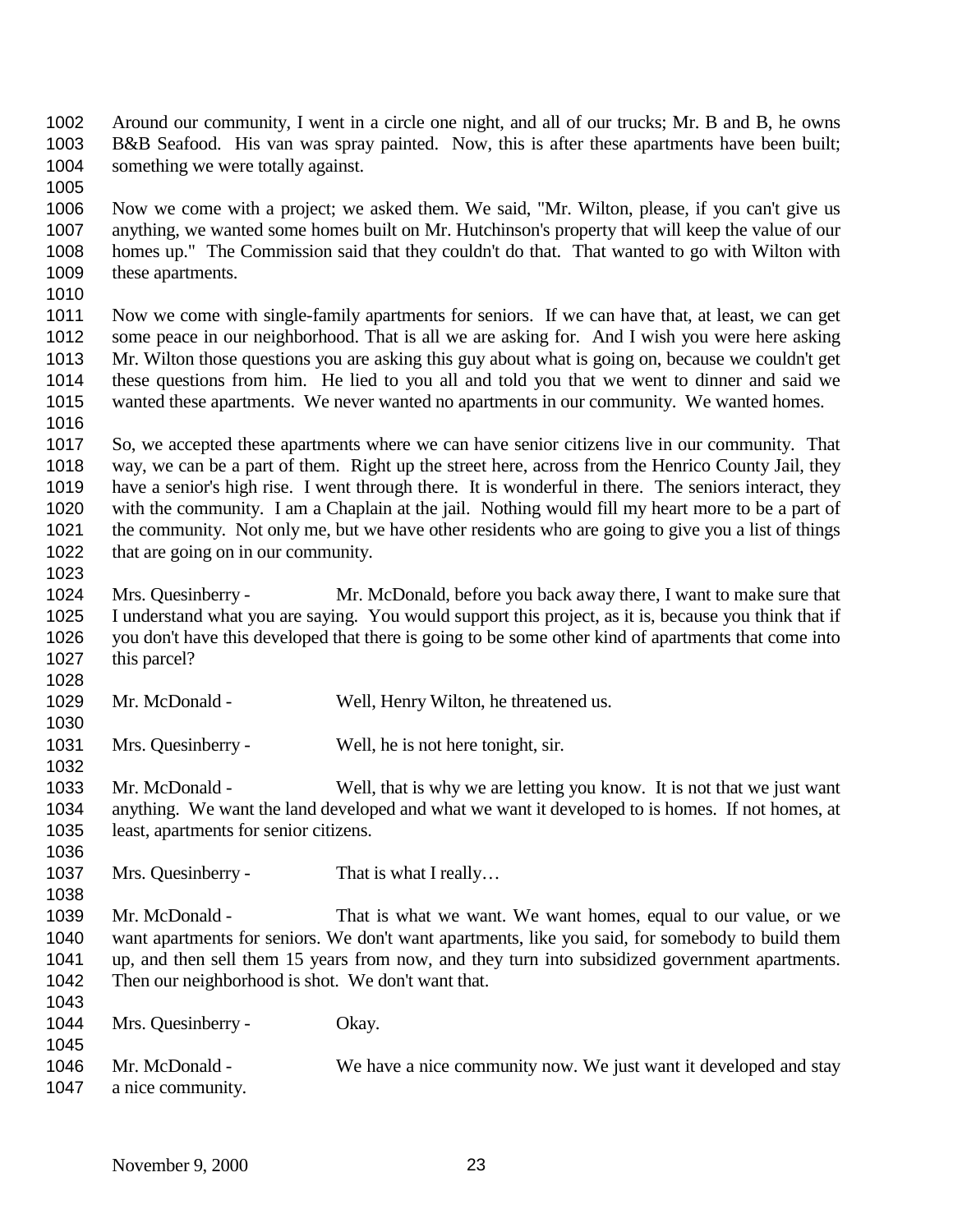Mrs. Quesinberry - Thank you. One more person, please.

 Ms. Dale Kaufelt - My name is Dale Kaufelt, and I live at 4804 Mulford Road. And, it is not so much that we are scared of something else. No. 1, we need something over there for mature adults. There isn't anything. There is the Masonic Home, and I believe there is one other near the airport. Where they want to put this, you have Ukrop's. You have a Kroger's. You have Laburnum Medical Center. You have a Fire Department. Those are all things that senior citizens need, and it is very accessible to them.

 No. 2, whether you put apartments or homes, where are you going to put the kids? I have three children in the east end county schools. According to the wonderful Bond Referendum that was just passed, there is no plans for building any schools in the east end. Montrose is already overcrowded. Jacob L. Adams already has trailers. Where are you going to put all of these children? This would eliminate that need. They are already overcrowded. And this is something that the community needs, would like, and would eliminate the overcrowding that we already have. And that is not being addressed by the School Board planning, because I have called and all I am being told is that they are watching it. We don't have any plans on expanding the schools, building any more elementary schools what is it, seven; nine years, however long that Bond Referendum went for. So, I am not really here to say I am scared of them building apartments. No, I really would prefer not. We have enough apartments surrounding our whole neighborhood. That is all they keep wanting to build, and if they build homes, that is a lot of kids.

1071 Mrs. Quesinberry - Do you think 35 homes are going to crowd the schools?

 Ms. Kaufelt - They already are now. It is already overcrowded. It already is. We have already had to have another teacher come in the school. My child now is in a class with 27. Each class has that many or more. They don't have any room. That's from the teachers. I have talked to the teachers. I have talked with the principal. I have talked to the School Board. And nobody can say, "Yes, Mrs. Kaufelt, if we build more houses, we going to build another school." They are not saying that. They are saying, "No, we don't have any plans on building any new schools." But, we are going to keep putting all those houses in there, and putting all of those apartments in there that will most likely going to have children. At least, all of the apartments that already surround us have a lot of children. So, if they are going to do that, then they need to come up with what they are going to do about the school situation before we build the houses and the apartments. We have already got apartments surrounding the subdivision. So this serves to me two needs, or eliminates one need.

 I noticed on the agenda that they are planning on building more apartments across from Lakefield Mews; other apartments. Where are those children going to go to school? The principal can't tell me. The principal says, "I don't know. We don't have room." So, that seems like that is oblivious to anybody here. So, I don't know. Maybe somebody needs to come over to the east end and see what is going on in that part of it. So, to me, that is why this is a good idea. It is a need. And like I said, it is close to facilities that seniors need. It is good for Varina, because we don't have them. South side and the West End, there's plenty of assisted living.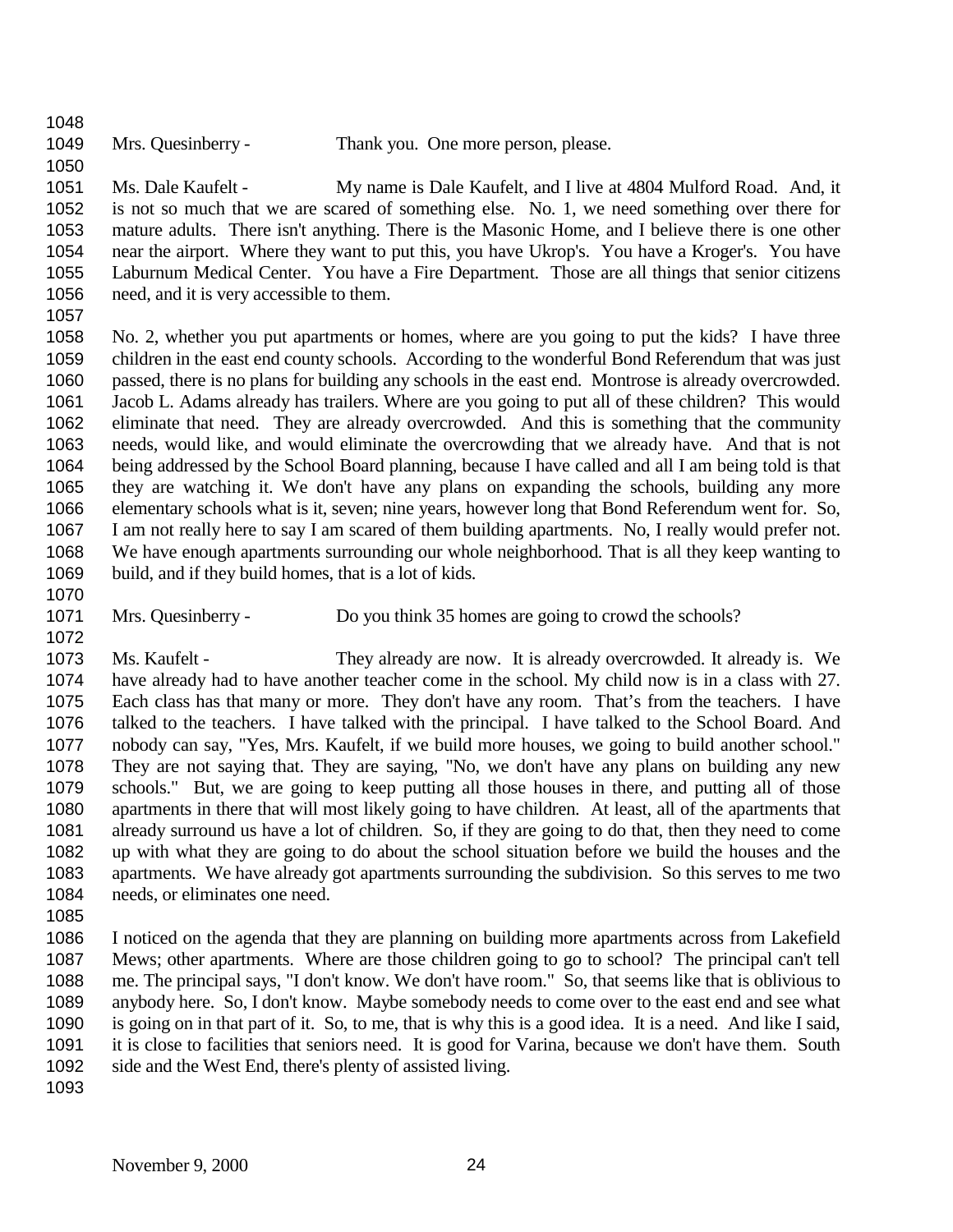So, why put it all the way out in Varina where there isn't anything? There hasn't been anything built up out in Varina. So, it would not make any sense to put a seniors apartment where they are not close to grocery stores; where they are not close to the Fire Department; where they are not close to doctors. This is something, as you can see, that we are interested in.

1099 Mrs. Quesinberry - Okay. Thank you.

 Ms. Linda Maroney - I am Linda Maroney. I live at 4905 Mulford Road and I am also the coordinator for the Neighborhood Watch. To give you a little bit of background, yes, we have fought viciously against apartments. We have also fought with Henry Wilton over the kind of homes he wanted to build. We are not talking about homes of the quality that we currently have. We are talking about homes that he proposed that would be 900 square foot. We already have an example of homes he is building on Millers Lane. He has put 11 homes in a very small strip on Millers Lane. We don't want those kind of homes on this property.

 If you can guarantee to us that you would never let anyone build any more than 35 homes, maybe we would consider it, and I am only saying maybe. But the idea of having 69 to 70 some additional homes on that property with access roads cut through to our neighborhood, which was originally part of his proposal, we are not for that. This development, we feel, as has already been said, is good for the County. It is good for our community. It is needed, and we feel that they are going to be the best neighbors we could have. If this property is developed, we no longer have to keep coming back every year or two to fight off developers that want to throw up little box houses or apartments that they want to turn into Section 8 housing. We want to keep our neighborhood at the quality that it currently is. Thank you.

| 1119 | Mr. Vanarsdall -   | Thank you.                                                                                        |
|------|--------------------|---------------------------------------------------------------------------------------------------|
| 1120 |                    |                                                                                                   |
| 1121 | Mrs. Quesinberry - | I think we have some opposition, Mr. Chairman.                                                    |
| 1122 |                    |                                                                                                   |
| 1123 | Mr. Vanarsdall -   | What?                                                                                             |
| 1124 |                    |                                                                                                   |
| 1125 | Mrs. Quesinberry - | I think we have some opposition.                                                                  |
| 1126 |                    |                                                                                                   |
| 1127 | Mr. Vanarsdall -   | Okay. Do we have some opposition to this case? All right.                                         |
| 1128 |                    |                                                                                                   |
| 1129 | Mrs. Quesinberry - | Yes.                                                                                              |
| 1130 |                    |                                                                                                   |
| 1131 | Mr. Vanarsdall -   | Do you want to come on down?                                                                      |
| 1132 |                    |                                                                                                   |
| 1133 | Mrs. Quesinberry - | I need to hear from you.                                                                          |
| 1134 |                    |                                                                                                   |
| 1135 | Mrs. O'Bannon -    | If I can just ask a question. Mr. Marlles, I know usually, when we                                |
| 1136 |                    | hear these cases, they are timed. I am just a little concerned that we have gotten off of what we |

 usually do when we hear a case. It is our way to keep track of things and to allow people equal time. I mean, usually, we time the presentation and time the comments, and I am just concerned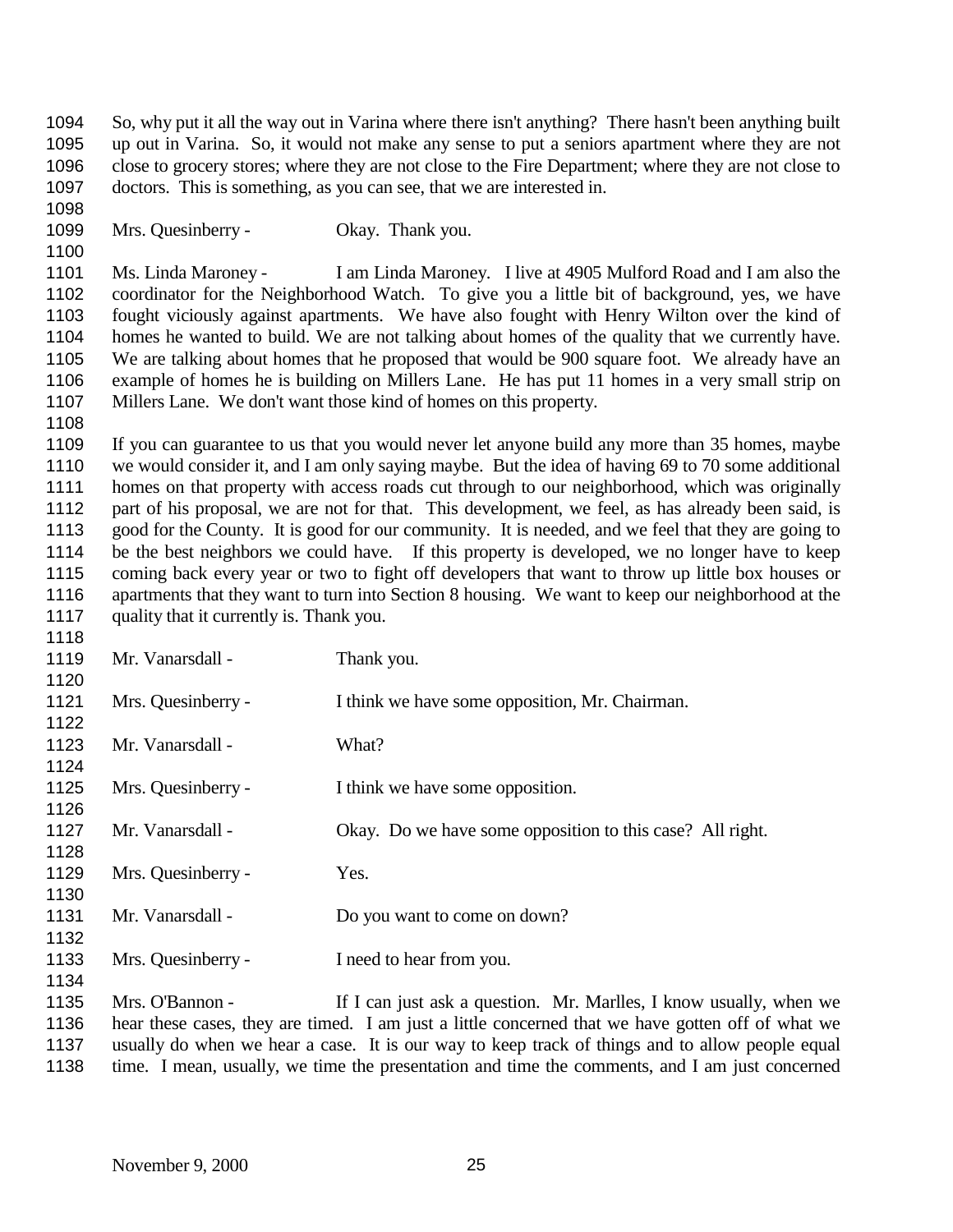that we are going to go over a little bit. As we hear our next cases, I would appreciate if we get back 1140 to having things timed. Thank you.

1142 Mr. Vanarsdall - All right, Ms. Paschke.

 Ms. Marilyn Paschke - My name is Marilyn Paschke, and I am President of Varina Environmental Protection Group. The first thing is, it is that it is not consistent with the Land Use Plan. And, when the Commission goes outside of the Land Use Plan without compelling reasons, then it weakens our use of that Plan in the future. So, I suggest that we stay within the guidelines of 1148 the Land Use Plan.

 This is going to be a restricted senior community, so it won't be open to everybody in Varina. The amenities that are being provided seem somewhat sketchy. I think there is a need for senior housing in Varina. I think we would welcome it in Varina, but I don't think this is the quality that we want 1153 for our first senior development.

 They are places even over in Varina where there aren't a great deal of development that has doctors, fire houses, drug stores. So there is land available in a multitude of places that is already zoned and 1157 would handle this.

 My one concern, when I first heard about this, was in a very dense area with a lot of apartments. For seniors, I would think safety would be one of their main concerns. Most of us get a little slower 1161 when we get older, and safety does become a major factor. 

 So, I thought the first thing that should be done for a good senior complex would be fencing the area. And, of course, I don't feel like the buffers are sufficient. The wetlands should be buffered to help keep the water clean. And, I agree with the staff, that we need more buffers around this 1166 community. It just seems awfully dense for a senior community even.

 I am sorry. I have lost my train of thought. Excuse me. As far as safety is concerned, in addition to the fencing, we would prefer this to see a gated community for safety reasons. The gentleman that got up and spoke a while ago talked about some vandalism that occurs in the neighborhood. Sometimes seniors seemed to be targeted a little bit, because they aren't able to react as quick.

 So, again I am concerned about the first senior designed community going into Varina and the quality of it. I do think that we could require, and keep our standards a little higher and I think the development community will meet them if we keep them high. Thank you. 

- Mrs. Quesinberry Thank you, Mrs. Paschke.
- Mr. Vanarsdall Thank you, Mrs. Paschke. Any one else? Does anyone else have anything different? Then we have just about run out of time then.

 Mr. Gene Dew - I am Gene Dew. I am here as an observer on another item, but I thought I was compelled to speak about the VHDA, the Virginia Housing Development Authority.

They will not invest in something that is not going to be a viable situation. I have been involved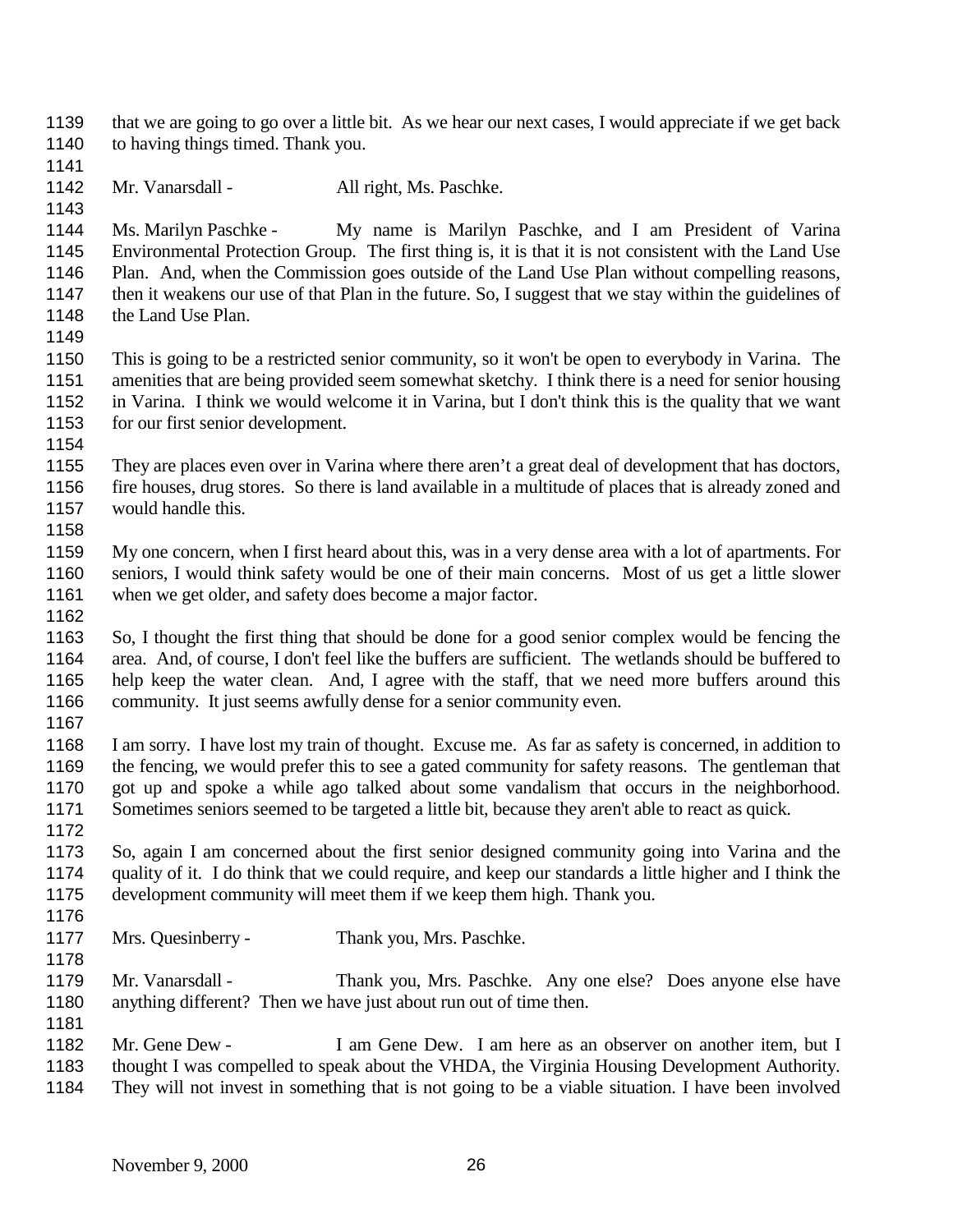with a senior community through the VHDA with the VHDA then supervising and administering the loan. In fact, I guess we were the first senior housing group to get financing through the Virginia Housing. And I am sure then that they will most definitely look after their investment they have in the properties that I was involved with. And I thought that I needed to say that to get it off 1189 of my chest. 

| 1130 |                                                                                                     |                                                                                                    |
|------|-----------------------------------------------------------------------------------------------------|----------------------------------------------------------------------------------------------------|
| 1191 | Mr. Vanarsdall -                                                                                    | Did you state your name, sir?                                                                      |
| 1192 |                                                                                                     |                                                                                                    |
| 1193 | Mr. Dew -                                                                                           | Sir?                                                                                               |
| 1194 |                                                                                                     |                                                                                                    |
| 1195 | Mr. Vanarsdall -                                                                                    | Did you give your name?                                                                            |
| 1196 |                                                                                                     |                                                                                                    |
| 1197 | Mr. Dew -                                                                                           | Gene Dew, like dew on the grass.                                                                   |
| 1198 |                                                                                                     |                                                                                                    |
| 1199 | Mr. Vanarsdall -                                                                                    | Thank you. All right, Mrs. Quesinberry.                                                            |
| 1200 |                                                                                                     |                                                                                                    |
| 1201 | Mrs. Quesinberry -                                                                                  | Did you want to make a further comment, Mr. Dicks?                                                 |
| 1202 |                                                                                                     |                                                                                                    |
| 1203 | Mr. Dicks -                                                                                         | All I want to say is that we appreciate your consideration. I didn't                               |
| 1204 |                                                                                                     | understand that the lady that was in opposition was from the Lawndale Farms area.                  |
| 1205 |                                                                                                     |                                                                                                    |
| 1206 | Mrs. Quesinberry -                                                                                  | No.                                                                                                |
| 1207 |                                                                                                     |                                                                                                    |
| 1208 | Mr. Dicks -                                                                                         | But you know, you've heard from the citizens tonight. And we tried                                 |
| 1209 |                                                                                                     | to address the issues that have been raised by staff. And we recognize that we are asking you to   |
| 1210 | vary from the Land Use Plan. We think we have stated a compelling reason to do that, and some       |                                                                                                    |
| 1211 | good reasons why. And, so I hope that you will act favorably. But, in any event, if you'd act on it |                                                                                                    |
| 1212 |                                                                                                     | tonight and send it to the Board, so we can move it forward, we would appreciate it. Thank you.    |
| 1213 |                                                                                                     |                                                                                                    |
| 1214 | Mr. Archer -                                                                                        | May I ask Mr. Dicks a question before you sit down?                                                |
| 1215 |                                                                                                     |                                                                                                    |
| 1216 | Mr. Dicks -                                                                                         | Please, sir.                                                                                       |
| 1217 |                                                                                                     |                                                                                                    |
| 1218 | Mr. Archer -                                                                                        | As Mrs. Quesinberry said, this does present some unique situations.                                |
| 1219 |                                                                                                     | It is unusual for anybody to come out and speak up in favor of an apartment project.               |
| 1220 |                                                                                                     |                                                                                                    |
| 1221 | Mrs. Quesinberry -                                                                                  | Especially, in Varina.                                                                             |
| 1222 |                                                                                                     |                                                                                                    |
| 1223 | Mr. Archer -                                                                                        | That kind of takes us back a little bit. But, I wanted to ask a question                           |
| 1224 | with regard to the age restriction.                                                                 |                                                                                                    |
| 1225 |                                                                                                     |                                                                                                    |
| 1226 | Mr. Dicks -                                                                                         | Yes sir.                                                                                           |
| 1227 |                                                                                                     |                                                                                                    |
| 1228 | Mr. Archer -                                                                                        | In reading the proffers, it states that, the term "senior person" shall                            |
| 1229 |                                                                                                     | mean at least one person who resides in the household must be at least 55 years of age for the     |
| 1230 |                                                                                                     | single-family independent living residences. And I am just curious as to how do we describe single |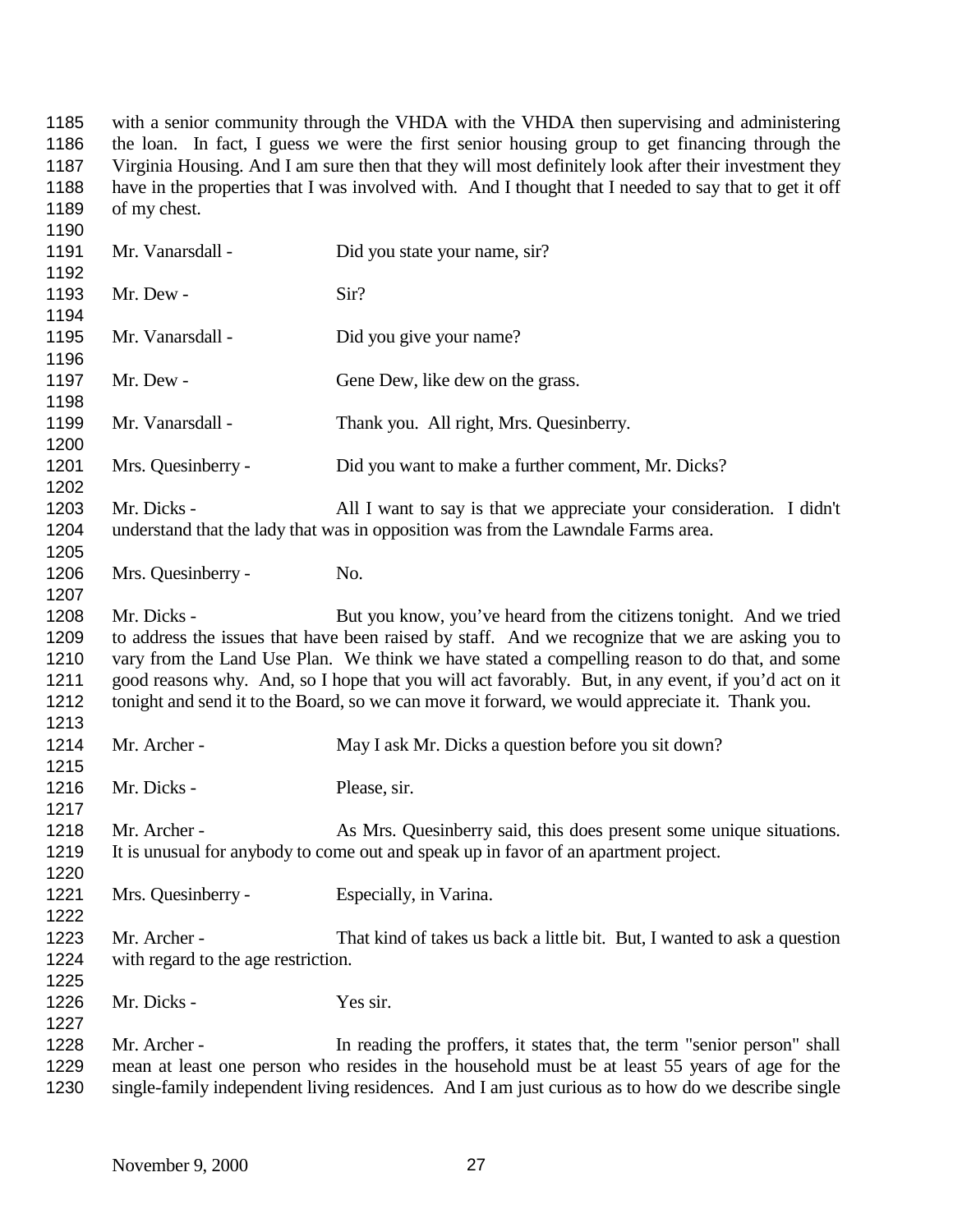family and how many people; could there be a restriction on how many people could make up one family? Mr. Dicks - Yes. To answer your question directly, this is the Federal law. Federal law and the State Code incorporated in the Virginia Fair Housing Act provides that you have one person in the household who is at least 55 years old. The demographics, as we discussed, I think last time, as I recall, but I forget. We talked about the fact that usually what happens is, you have a husband who is 57 or 58, and you have a wife who is maybe 53. And, so in that circumstance, generally the population, 95 percent of our population is when one of the parties is below 55, then that's is the situation. Somebody asked me a question I think, last time, if there could be a theoretical example of a husband and wife, both aged 60, and then a son, who came back from college who was 25, and they had a two-bedroom apartment. Under the Federal law, with the occupancy schedules, could that 25 year old live there? And the answer is, "yes". He could live there, but it would be kind of a boring 1246 place for him to live, and in a seniors community, with everybody doing senior-type activities. So, that is allowed under the Federal law. But, as a matter of marketplace, it simply doesn't happen. 1249 Mr. Archer - Yes. I understand that. Mr. Vanarsdall - Mr. Archer, I think your question was how many people can make up a family. 1253 Mr. Archer - Yes, that was a part of it. Is there a restriction. I assume all of these are one-family units? Is that correct? These are all considered to be one-family units? Mr. Dicks - They are all one-family units. But the question is, how many persons per bedroom? There is a federal policy, adopted by HUD, that says that no more than two persons can occupy any bedroom. So, that is the maximum number that would be allowed. 1260 Mr. Archer - All right. 1262 Mr. Dicks - And that is true whether it's a seniors apartment community or whether it is a family apartment community, across the board. 1265 Mr. Archer - I am sure you have addressed it before, but what happens if the 55- year old person, one 55 year old person, for whatever reason, is no longer a member of that dwelling. What happens, from a legal standpoint, to the obligations of the lease? Mr. Dicks - What happens is, if the person 58 dies, and the people that are under age, they no longer have a right to live there. They lose their eligibility because they no longer meet the criteria. 1273 Mr. Archer - Is that immediate?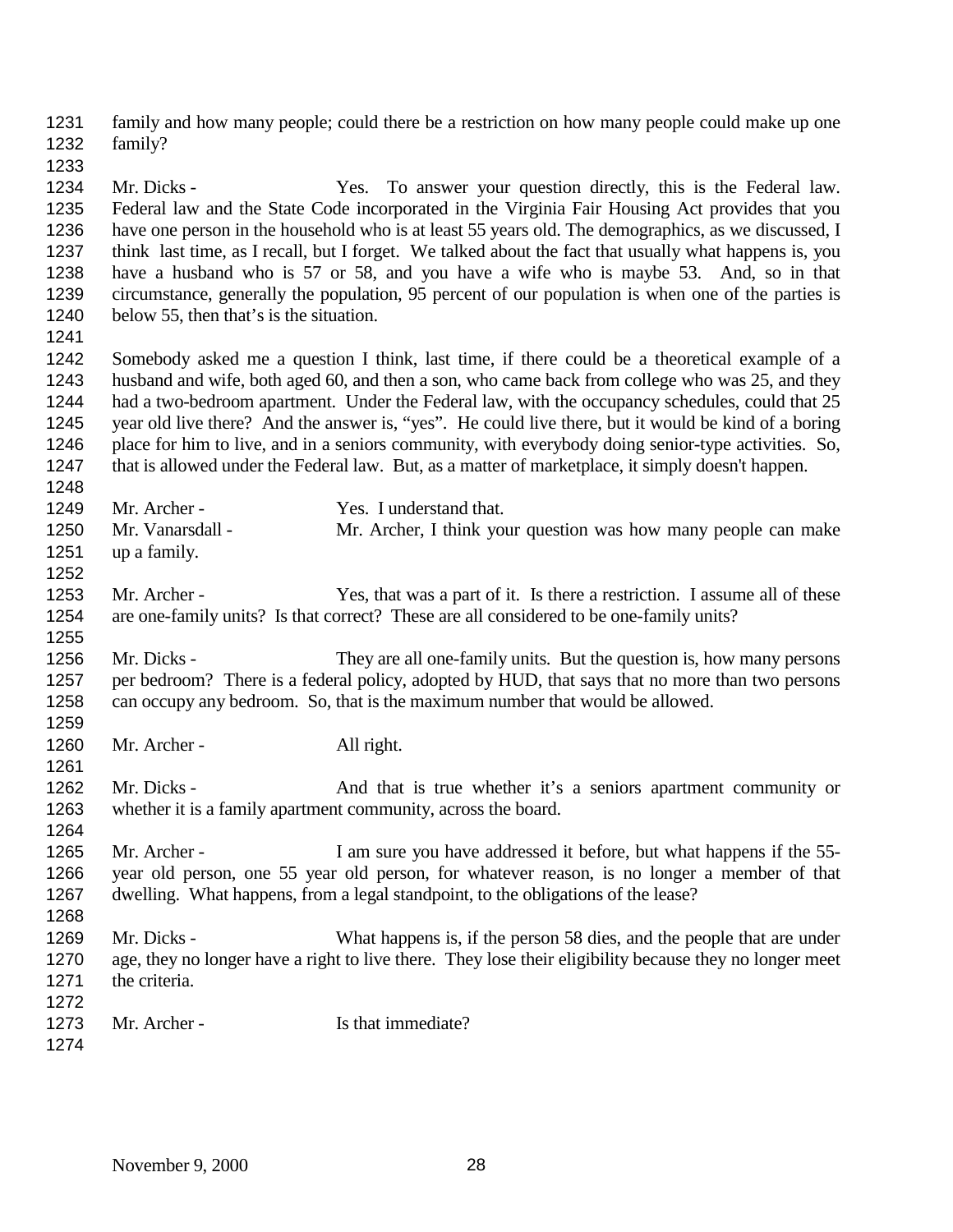Mr. Dicks - What happens is, we usually work with them. We notify them that they are no longer eligible. And, therefore, under that circumstance, usually it is a 30 or 60-day process, to transition them to some other house. 1279 Mr. Archer - Okay. Thank you. 1281 Mr. Dicks - Yes sir. Thank you. 1283 Mr. Taylor - Mr. Chairman, can I ask a question while we have got Mr. Dicks up there? Mr. Dicks - Please. Mr. Taylor - We've discussed security some, and as I look over the general services on Page 3 and Page 4, Mr. Dicks - Yes sir. 1293 Mr. Taylor - Mrs. Paschke mentioned it, I don't see any provisions for security. The question that I have is, will there be a gated access, or will there be a full-time service for security, particularly in view of the neighborhood vandalism problem? Mr. Dicks - The suggestion that we had with the Lawndale Civic Association was that we would participate in their Neighborhood Watch program as a starting point. And, what we also talked about, was the fact that there would not be access points between Lawndale and the other areas in this particular development. Then, there was some question about whether a fence around the property would be appropriate, and some sort of gated community? And the consensus was that, it would make it look more like a stockade to put a fence around it and that the neighborhood wasn't particularly enamoured with that, and neither were we. We felt like there might be circumstances, and we had some discussion in the citizen meetings about whether there would be an appropriate pathway between this community and the Lawndale community, so that seniors could walk in both places and come and visit, and how would they get to the community room for activities if they had to go all the way out and all the way around and in the front entrance to this community. So, some of those things I would suggest to you are going to be worked out at site plan. Now, as far as security guards, there is no plan to hire security guards. If we find that we need security guards, we have done that at other seniors apartment communities. So if we find that there is a need for that, that is something usually we have a Resident's Council at each one of our properties. And the Resident's Council, in consultation with the management, participates in how we make those decisions. Mr. Taylor - Does the economic model for this project include the provision for security, though?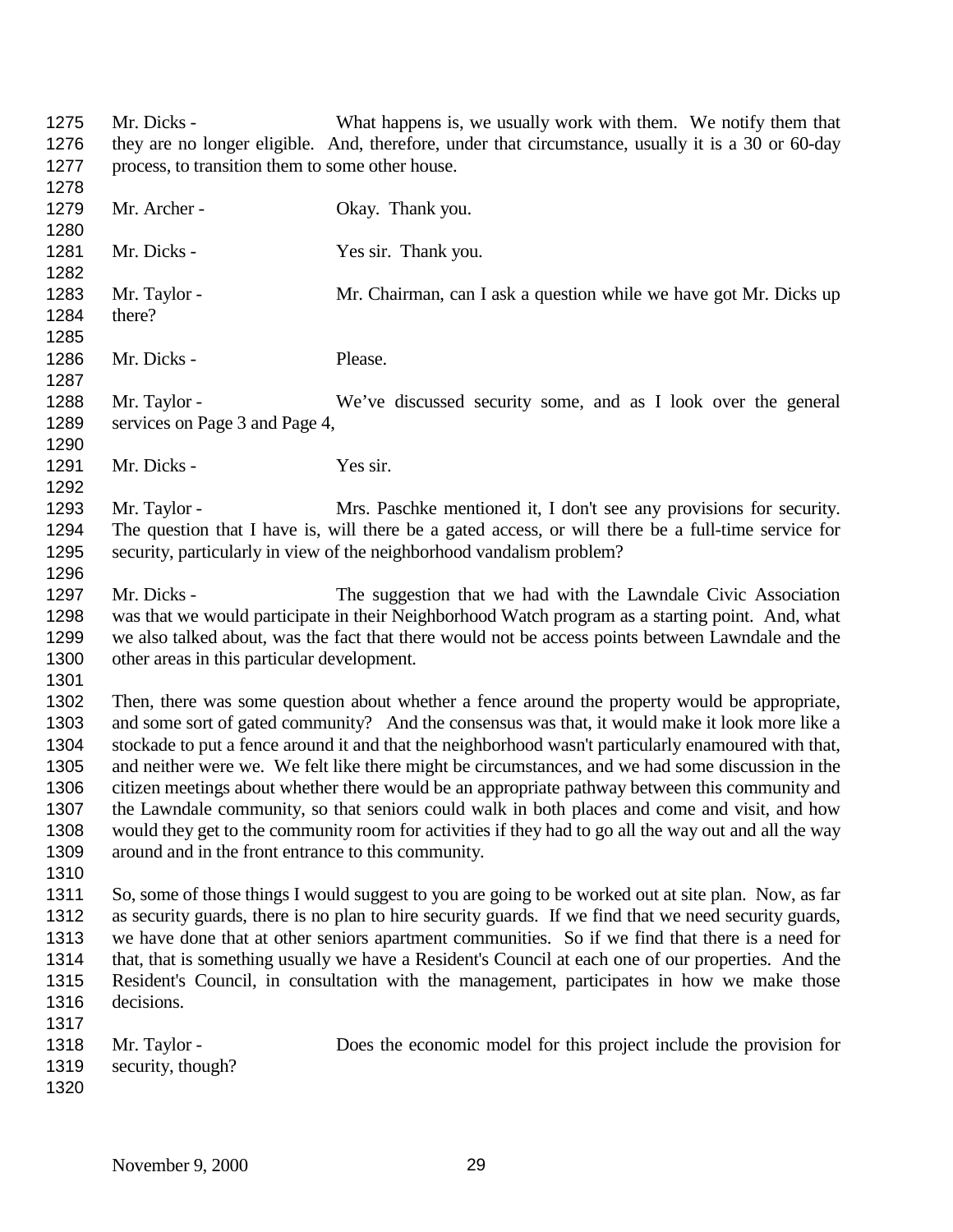Mr. Dicks - At present, it does not include a security guard. That is correct. 1323 Mr. Vanarsdall - Thank you. 1325 Mr. Taylor - I have one more question. 1327 Mr. Dicks - Yes sir. 1329 Mr. Taylor - On item 14, there is a statement on floodplains. 1331 Mr. Dicks - Yes sir. Mr. Taylor - And it says, and I quote, "This development will not negatively impact any of the existing drainage problems in the Lawndale Subdivision. The applicant will design its on-site environmental facilities to the extent feasible without incurring substantial additional costs to do so to assist with solving the existing drainage problems in the Lawndale Subdivision." Could you describe the drainage problems in the Lawndale Subdivision and their potential impact on this project? 1340 Mr. Dicks - My understanding is, and again, the citizens could tell you better than I, but there is a backup. And, what happens is, there's some flooding in the backyards and also in the basements of some of the homes. The concern expressed to us in the citizen meetings was that this project would, obviously, not negatively impact the existing problem that they had with backup. And what we committed to them was, that our project would not negatively impact, in any way, their existing problem. They also asked if, somehow or other, in our environmental engineering design through site plan if, in working with the County's environmental engineering department, if we could come up with ways that would, without costing us a whole lot of extra money, if we could figure out ways that would help them solve their problem if we did Option A versus Option B. Then we would do Option A, provided it didn't cost us a whole lot more money. And so, all we've have tried to do here is be a good neighbor and make a commitment to the neighborhood that we would help them solve a problem, if we could, by doing something on site. We have not proffered, as you can see, and they understand clearly, we have not proffered to do anything off our site. We've only proffered to do things on our site that, perhaps, would improve their situation. 1357 Mr. Taylor - But on your site there is no active drainage problem pre-existing? Mr. Dicks - That is correct. 1361 Mr. Taylor - Okay. Thank you. Mr. Dicks - Yes sir. 1365 Mr. Taylor - Mr. Chairman, that is all of the questions that I have.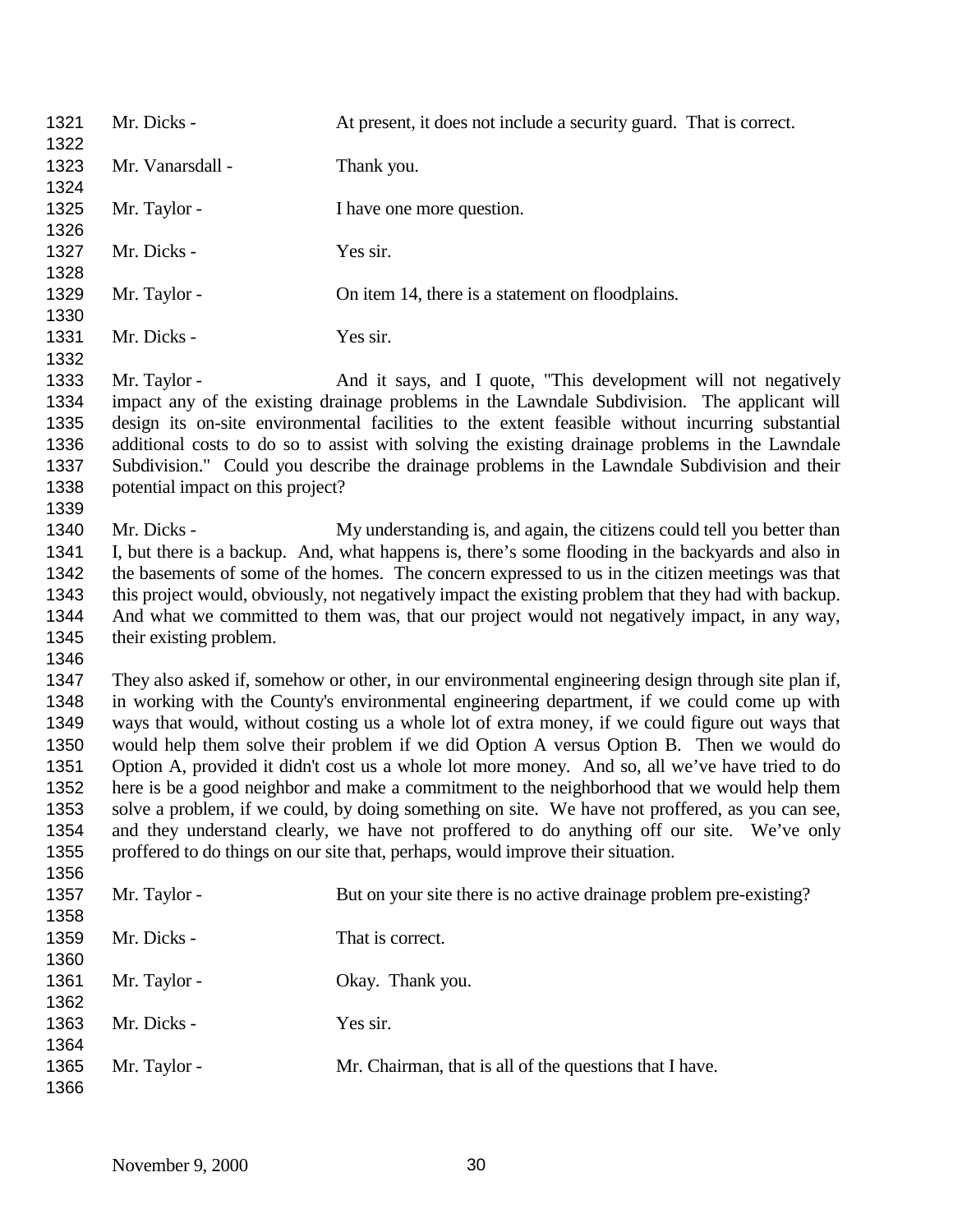| 1367<br>1368                                                                                         | Mr. Vanarsdall -                           | Thank you, Mr. Taylor.                                                                                                                                                                                                                                                                                                                                                                                                                                                                                                                                                                                                                                                                                                                                                                                                                                                                                                                                                                                                                                                                                                                                             |
|------------------------------------------------------------------------------------------------------|--------------------------------------------|--------------------------------------------------------------------------------------------------------------------------------------------------------------------------------------------------------------------------------------------------------------------------------------------------------------------------------------------------------------------------------------------------------------------------------------------------------------------------------------------------------------------------------------------------------------------------------------------------------------------------------------------------------------------------------------------------------------------------------------------------------------------------------------------------------------------------------------------------------------------------------------------------------------------------------------------------------------------------------------------------------------------------------------------------------------------------------------------------------------------------------------------------------------------|
| 1369<br>1370                                                                                         | Mrs. Quesinberry -                         | Anybody else?                                                                                                                                                                                                                                                                                                                                                                                                                                                                                                                                                                                                                                                                                                                                                                                                                                                                                                                                                                                                                                                                                                                                                      |
| 1371<br>1372                                                                                         | Mr. Vanarsdall -                           | All right, Mrs. Quesinberry, we will turn it over to you now.                                                                                                                                                                                                                                                                                                                                                                                                                                                                                                                                                                                                                                                                                                                                                                                                                                                                                                                                                                                                                                                                                                      |
| 1373<br>1374<br>1375<br>1376<br>1377<br>1378                                                         | Mrs. Quesinberry -<br>single-family homes. | Okay. Well, this is a really tough one folks; all of you who drove out<br>in the driving rain from Lawndale Farms. Normally, we would not, on this Commission, be<br>interested in rezoning property for apartments of any kind right next to a single-family<br>neighborhood that is stable and established, and has zoning next to it that would support additional                                                                                                                                                                                                                                                                                                                                                                                                                                                                                                                                                                                                                                                                                                                                                                                              |
| 1379<br>1380<br>1381<br>1382<br>1383<br>1384<br>1385<br>1386<br>1387<br>1388<br>1389<br>1390<br>1391 | that, as well.                             | In this business, you kind of have to be careful what you ask for, because you just might get it.<br>And, changing zoning and putting apartments next to Lawndale Farms certainly opens up the<br>potential for other land that is currently not developed to come back to this Commission and seek to<br>develop in the style of apartments. So, just because you might get one small apartment complex<br>that you could live with, I don't see anybody that spoke that is really in love with this. But I think the<br>general consensus is you could live with it. You might get that, but then you don't know what else<br>is going to be develop in adjacent properties that are currently undeveloped. So, it is kind of a tough<br>situation, but I do understand your feeling. And, apparently, you feel very strong about it, since you<br>came out tonight. And, with the past history and the current zoning, you most likely would get 35<br>single-family homes next to you. But, it is also clear that you understand that those 35 homes may<br>not be of the size and quality that you would like them to be. And I understand how you feel about |
| 1392<br>1393<br>1394<br>1395                                                                         | One, L.P.                                  | I have real mixed emotions about this, and really, with a lot of hesitation, I will make a<br>recommendation that we recommend approval to the Board of Supervisors for Case C-67C-00, HC                                                                                                                                                                                                                                                                                                                                                                                                                                                                                                                                                                                                                                                                                                                                                                                                                                                                                                                                                                          |
| 1396<br>1397                                                                                         | Mrs. Dwyer seconded the motion.            |                                                                                                                                                                                                                                                                                                                                                                                                                                                                                                                                                                                                                                                                                                                                                                                                                                                                                                                                                                                                                                                                                                                                                                    |
| 1398<br>1399<br>1400<br>1401                                                                         | Mr. Vanarsdall -<br>abstained). Thank you. | Motion made by Mrs. Quesinberry, seconded by Mrs. Dwyer. All<br>those in favor say aye—all those opposed by saying nay. The vote is 5-0 (Mrs. O'Bannon                                                                                                                                                                                                                                                                                                                                                                                                                                                                                                                                                                                                                                                                                                                                                                                                                                                                                                                                                                                                             |
| 1402<br>1403                                                                                         | Mrs. Quesinberry -                         | We'd like to see a POD.                                                                                                                                                                                                                                                                                                                                                                                                                                                                                                                                                                                                                                                                                                                                                                                                                                                                                                                                                                                                                                                                                                                                            |
| 1404<br>1405                                                                                         | Mr. Archer -                               | Provided the board passes it.                                                                                                                                                                                                                                                                                                                                                                                                                                                                                                                                                                                                                                                                                                                                                                                                                                                                                                                                                                                                                                                                                                                                      |
| 1406<br>1407<br>1408<br>1409                                                                         | Mr. Marlles -<br>makes the final decision. | Ladies and gentlemen, for those of you who were here for that last<br>case, this will be heard before the Board of Supervisors on December 12, 2000, and the Board                                                                                                                                                                                                                                                                                                                                                                                                                                                                                                                                                                                                                                                                                                                                                                                                                                                                                                                                                                                                 |
| 1410<br>1411                                                                                         |                                            | REASON: Acting on a motion by Mrs. Quesinberry, seconded by Mrs. Dwyer, the Planning<br>Commission voted 5-0, (one abstention) to recommend that the Board of Supervisors grant the                                                                                                                                                                                                                                                                                                                                                                                                                                                                                                                                                                                                                                                                                                                                                                                                                                                                                                                                                                                |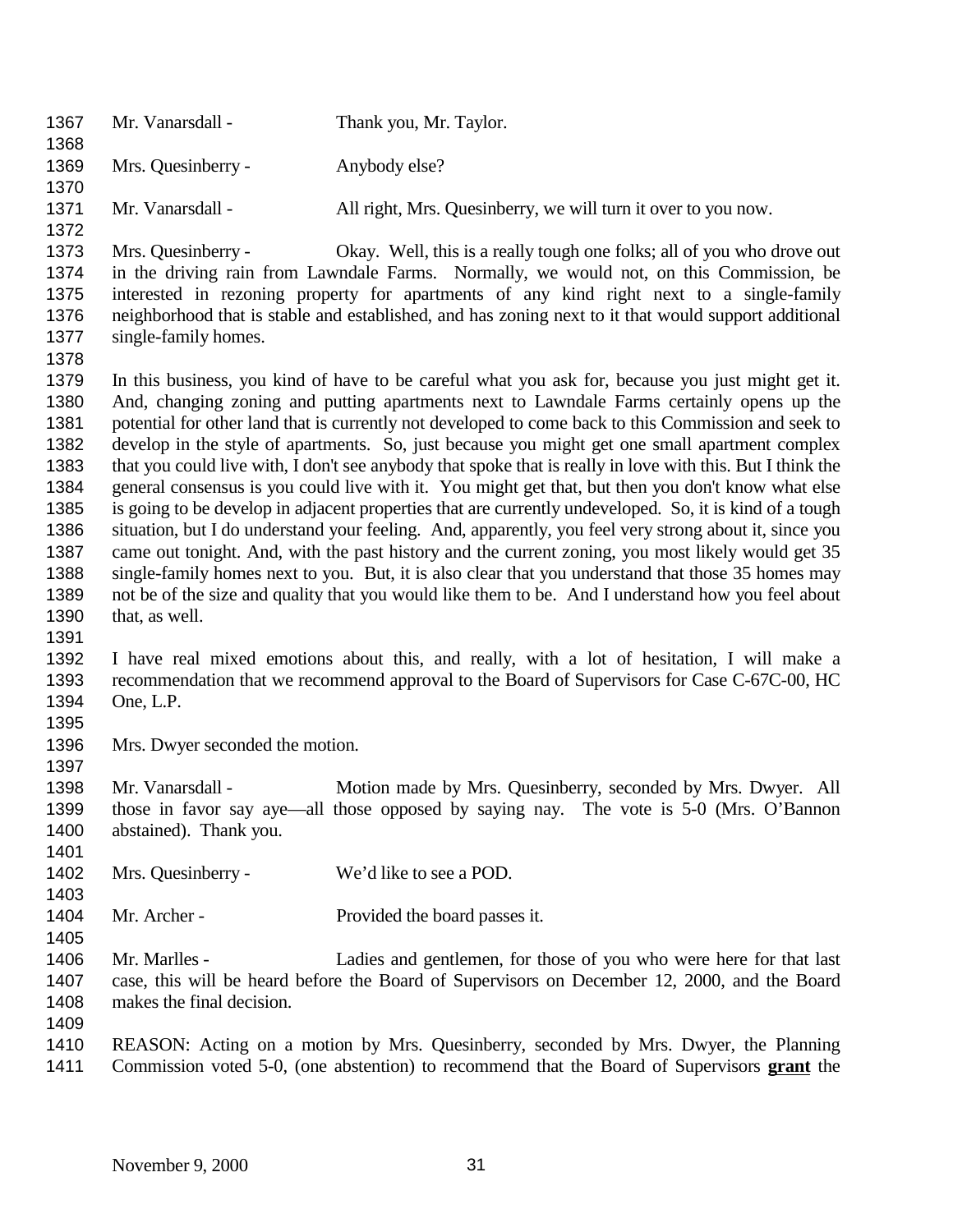request because the proffered conditions should minimize the potential impacts on surrounding land uses. 1415 Mr. Vanarsdall - All right, Mr. Secretary. **C-76C-00 Andrew M. Condlin for Gerald Salmon:** Request to conditionally rezone from A-1 Agricultural District to O-2C Office District (Conditional), Parcel 186-1-1-10, described as follows: Starting at a point located on the eastern line of Memorial Drive, approximately .5 miles north of the northeastern comer of the intersection of Portugee Road and Memorial Drive; and then running along the eastern line of Memorial Drive 53.46', N. 18° 34' 15" E. to a rod, which is the point and 1424 place of beginning; and thence 279.0' along the eastern boundary line of Memorial Drive N. 18° 34' 15" E. to a rod; and then leaving the eastern boundary line of Memorial Drive, 704.34', S. 74° 31' 50" E. to a rod; thence 180.89', S. 10° 10' 15" W. to a rod; thence 140.95', S. 5° 45' 00" W. to a rod; 1427 thence 761.08', N. 71° 29' 00" W. to a rod located at the eastern boundary line of Memorial Drive, which is the point and place of beginning, containing 4.99 acres. 1430 Mr. Marlles - The staff report will be given by Mrs. Hunter. 1432 Mr. Vanarsdall - Any one in the audience in opposition to Case C-76C-00? Any opposition anywhere? No opposition. Mrs. Hunter. Mrs. Hunter - Thank you, Mr. Chairman. The requested rezoning is to O-2C for a day care center. Mr. Vanarsdall - Excuse me, Mrs. Hunter. Ladies and gentlemen, would you go ahead and go out into the lobby, please, and have your conversation. We have more of the meeting to conduct. Thank you. Yes ma'am, Mrs. Hunter. Ms. Hunter - Thank you. The requested rezoning is for O-2C for a daycare center. The properties to the east and west are zoned M-1C and currently vacant. Cemeteries are located to 1444 the south and west of the property. The 2010 Land Use Plan designates this property for Rural Residential. The 0-2 request is not consistent with the Land Use Plan recommendation. However, the nature of this area has changed substantially since adoption of this plan. Considerable amounts of land in the vicinity have been rezoned to M-1C. With the recent development of the White Oak Semiconductor plant and the Hewlett-Packard plant, it is expected that additional industrial development will be planned for this area. The proposed O-2 zoning does appear to be consistent with the Williamsburg Road Study that the County is currently working on. The applicant is currently operating a family day home on this property from his home. The house is approximately 3,000 square feet, and the day care center is located on the first floor, and the 1457 applicant lives on the second floor. The residential district allows up to 12 children in a home as a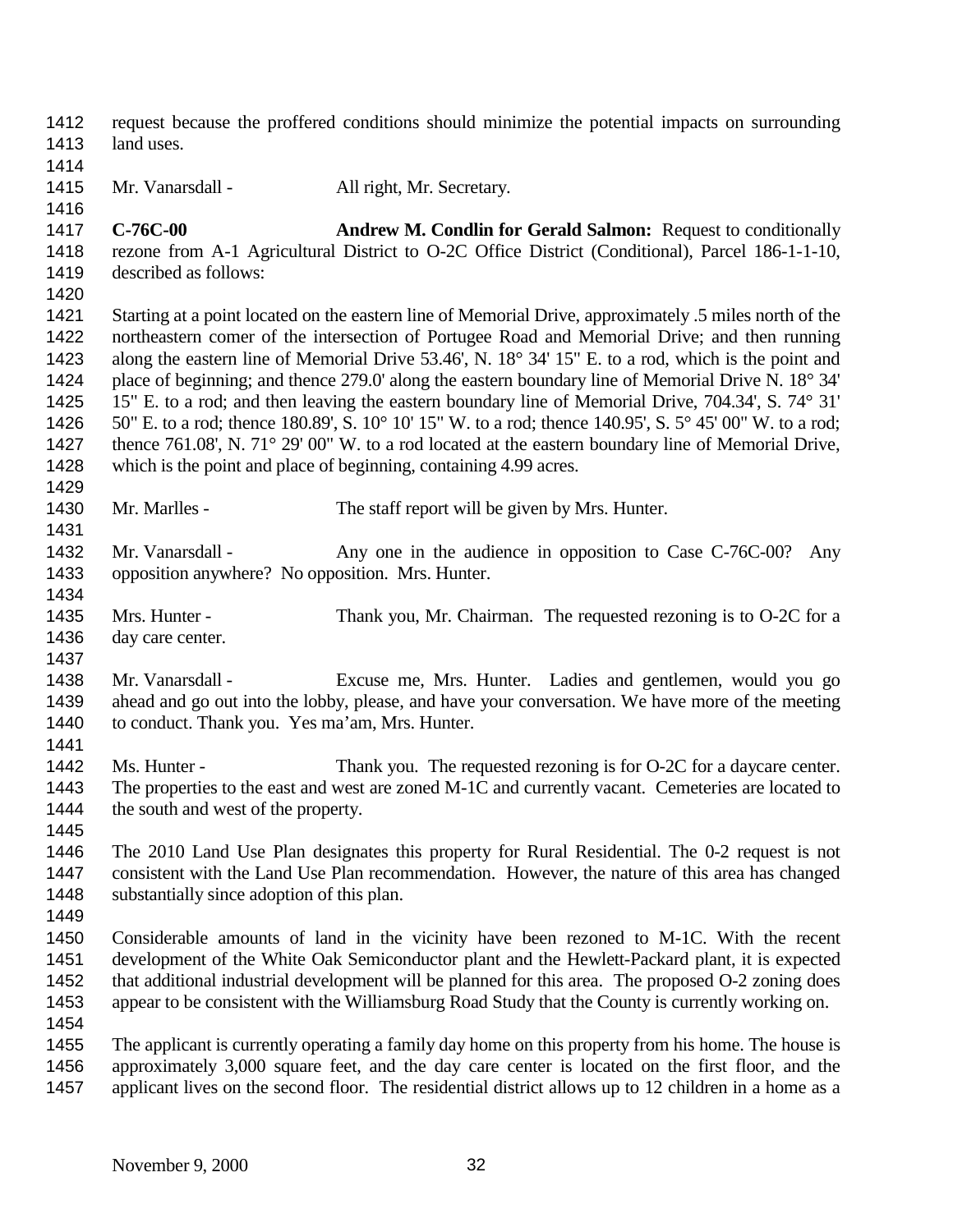family day home. The applicant is proposing to expand the day care to allow infant care. The additional number of children requires the change in zoning. Proffers limit the case to O-1 uses and O-2 accessory uses. The O-2 accessory uses are necessary to permit living accommodations within the building for a caretaker or manager. The applicant has submitted revised proffers that address all of the staff's concerns. There is an extensive stand of trees along Memorial Drive, and the applicant has proffered a building setback of 100 feet along Memorial Drive, and that they would maintain all trees within 20 feet of Memorial Drive that are six inches in caliper or greater. The applicant has also addressed reduced signage (end of tape). Regardless of whether it's a new building or not, he can have up to 60 children in his current facility. Mrs. Quesinberry - As soon as he hits 25, then we have the full-fledged POD with all the building requirements? Mrs. Hunter - Yes, and that would address things like parking area, and a paved driveway and those sorts of concerns. 1477 Mrs. Quesinberry - All righty. Mr. Vanarsdall - Any other questions for Mrs. Hunter? Do you want to hear from the applicant? Mrs. Quesinberry - Mr. Condlin, do you want to say anything or not? I'm ready for a motion. Mr. Vanarsdall - You better sit there while you're ahead. Mrs. Quesinberry - We've got some opposition? Sorry. We have some opposition. Mr. Andrew M. Condlin - I think I'd like to speak then. I'll reserve anything I don't use. Mr. Chairman, members of the Commission, my name is Andrew Condlin. I have with me, Gary 1491 Solomon, owner of the White Oak Early Learning Center. While this is contrary, or not consistent with the Land Use Plan, it does comply with the Williamsburg Road Technology Boulevard Study, and is consistent, certainly, with the surrounding zoning and uses. I don't know if you can put up the zoning map for me. I certainly can't. Thank you. As you can see, to the rear of this property, it is M-1C and O-3C, recently, rezoned I believe. And also along Memorial Drive along the same side, we've got a pet cemetery immediately adjacent along with cemetery offices just down the road. You can see the O-3C coming along Memorial Drive.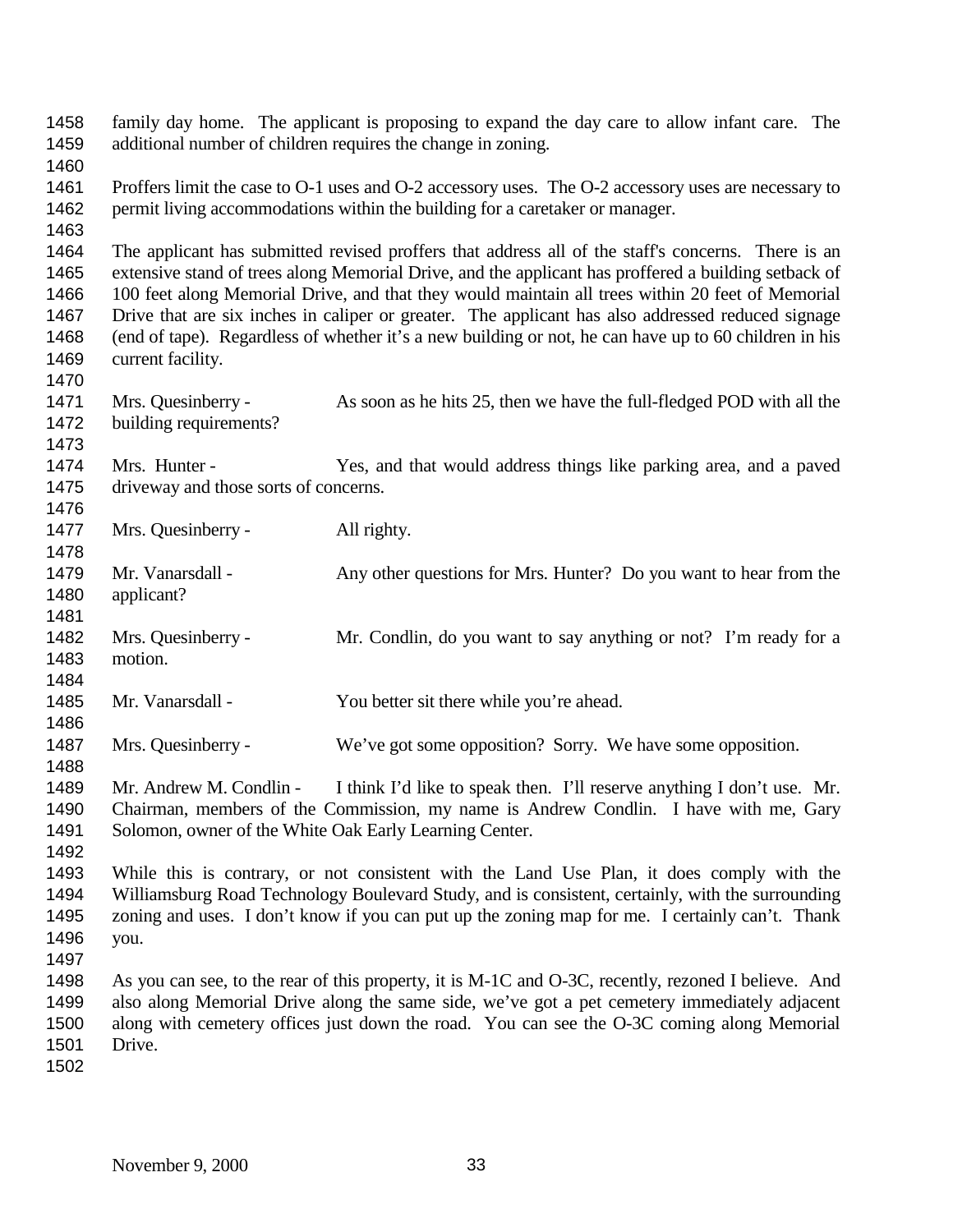We feel, although this is not specifically consistent with the Land Use Plan, as Mrs. Hunter has stated, the area and the specific uses have changed. It is also consistent, as she said, with the study of the Williamsburg Road/Technology Boulevard area.

 I believe we have met all jurisdictional prerequisites, and we ask you to follow the recommendation of that study, as well as the staff's recommendation to recommend this case to the Board of Supervisors. I'll be happy to answer any questions you may have at this time.

1511 Mr. Vanarsdall - Are there any questions for Mr. Condlin? Thank you, Mr. Condlin. 1513 Mr. Condlin - Thank you. Mr. Vanarsdall - Mrs. Paschke, come on down. 

Mrs. Quesinberry - Keeping you busy, tonight, Marilyn.

 Mrs. Marilyn Paschke - Again, Marilyn Paschke, Varina Environmental Protection Group. Again, it is not consistent with the Land Use Plan. And there is a Williamsburg Road Technology Boulevard Study. It's in progress. It's not a part of the Land Use Plan. I don't think we should approve anything until that study is complete.

- Again, I think every time we do this, that we weaken our opposition, our ability to say, "No" when we need to. So, I would add that we hold off on this until the Williamsburg Road/Technology Boulevard Study is completed. They're not looking at the land use.
- The property that's zoned behind him; there are four different properties that have recently been rezoned. That took a couple of years to get it done. And there is a proffered business center. They are a very different type of thing.
- Once this is zoned Office, it can be zoned a very different type of things could take place on the property. So, again, its not consistent with the Land Use Plan, and I thank you for your time.
- Mr. Vanarsdall Thank you, Mrs. Paschke.
- Mrs. Dwyer I wonder if I could inquire as to the status of the Williamsburg Road Technology Boulevard Study that I think was initiated years ago.
- Mr. Bittner Yes. Actually, it was on hold for a bit. We have reinitiated it. A task force was put together of citizens and landowners in that area. We actually had our first meeting on Monday of this week. We anticipate a second meeting of that task force in January.
- There is going to be a third meeting of the task force, as well, which will probably be two months or so after that. Then, of course, we would go into work session and public hearing process with the Planning Commission and then the Board of Supervisors.
- 

 Mrs. Dwyer - Okay. So that is within the next six months we should have a presentation to the Commission that we can vote on?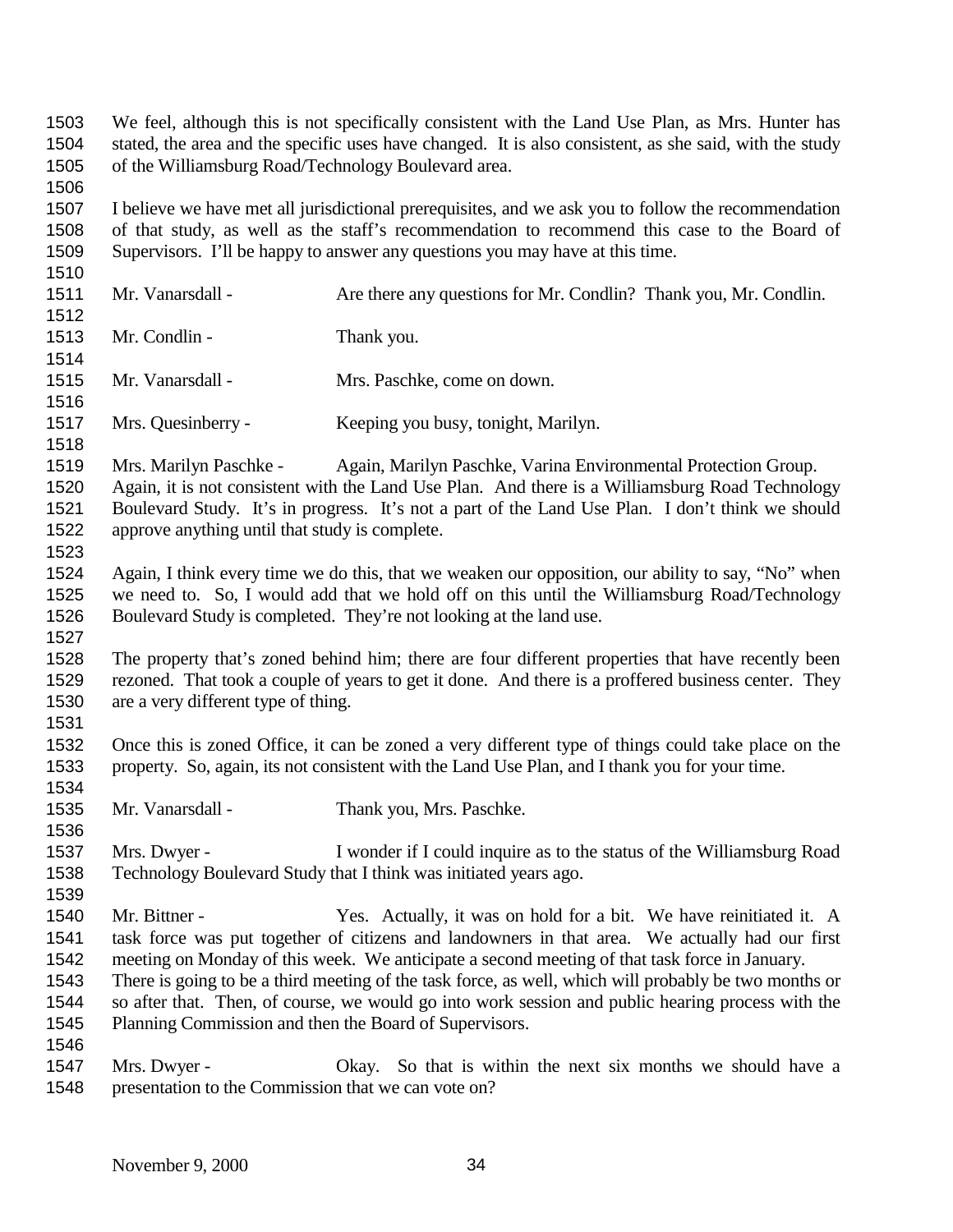| 1549 |                                             |                                                                                                         |
|------|---------------------------------------------|---------------------------------------------------------------------------------------------------------|
| 1550 | Mr. Bittner -                               | Yes. I think that's conceivable.                                                                        |
| 1551 |                                             |                                                                                                         |
| 1552 | Mrs. Dwyer -                                | Less than that, 4 months or?                                                                            |
| 1553 |                                             |                                                                                                         |
| 1554 | Mr. Bittner -                               | That might be pushing it a bit, I think.                                                                |
| 1555 |                                             |                                                                                                         |
| 1556 | Mrs. Dwyer -                                | Okay. So, the status is this task force is composed of citizens and                                     |
| 1557 | landowners in the area and staff?           |                                                                                                         |
| 1558 |                                             |                                                                                                         |
| 1559 | Mr. Bittner -                               | Yes ma'am. As well as our consultant.                                                                   |
| 1560 |                                             |                                                                                                         |
| 1561 | Mrs. Dwyer -                                | Are we re-evaluating what was presented to us before? Or are we                                         |
| 1562 | redrafting that?                            |                                                                                                         |
| 1563 |                                             |                                                                                                         |
| 1564 | Mr. Bittner -                               | Yes. We are presenting the information that's already been compiled                                     |
| 1565 |                                             | to the task force to get their reaction, because they are the people who live and work in the area. So, |
| 1566 | we wanted to get their perspective as well. |                                                                                                         |
| 1567 |                                             |                                                                                                         |
| 1568 | Mrs. Dwyer -                                | Were they not consulted before?                                                                         |
| 1569 |                                             |                                                                                                         |
| 1570 | Mr. Bittner -                               | Not in a formal task force sense. Although there was some                                               |
| 1571 |                                             | communication with the neighborhood out there. But this is a formal process that's been started.        |
| 1572 |                                             |                                                                                                         |
| 1573 | Mrs. Dwyer -                                | And why has it been on hold for a long time?                                                            |
| 1574 |                                             |                                                                                                         |
| 1575 | Mr. Bittner -                               | For a variety of reasons, not the least of which, I think, is the State                                 |
| 1576 |                                             | Fairgrounds case. I can't give you an exact specific reason.                                            |
| 1577 |                                             |                                                                                                         |
| 1578 | Mrs. Dwyer -                                | Okay. Thank you.                                                                                        |
| 1579 |                                             |                                                                                                         |
| 1580 | Mr. Vanarsdall -                            | Thank you. Mrs. Quesinberry,                                                                            |
| 1581 |                                             |                                                                                                         |
| 1582 | Mrs. Quesinberry -                          | Yes. Although this case is not consistent with the current Land Use                                     |
| 1583 |                                             | Plan, as Mrs. Hunter pointed out, there's been a lot of changes in this area. And, currently this       |
| 1584 |                                             | property is surrounded by M-1, O-3, cemeteries, and the applicant is not making any changes             |
| 1585 |                                             | currently to the structure as it exists. His only intention is to do daycare at this facility which is  |
| 1586 |                                             | sorely needed, and as the area develops, is going to be needed even more.                               |
| 1587 |                                             |                                                                                                         |
| 1588 |                                             | I only have one question. I need to ask Mrs. Hunter real quick. Under the proffers that we just         |
| 1589 |                                             | received in the permitted uses, "Any use allowed in the O-1 Office District, and any accessory or       |
| 1590 |                                             | permitted use in the O-2 Office District," could we more tight about that, just in recognition of       |
| 1591 |                                             | Mr. Salmon is only interested in doing daycare and he's certainly not interested in any O-1 or O-2      |
| 1592 | uses.                                       |                                                                                                         |
| 1593 |                                             |                                                                                                         |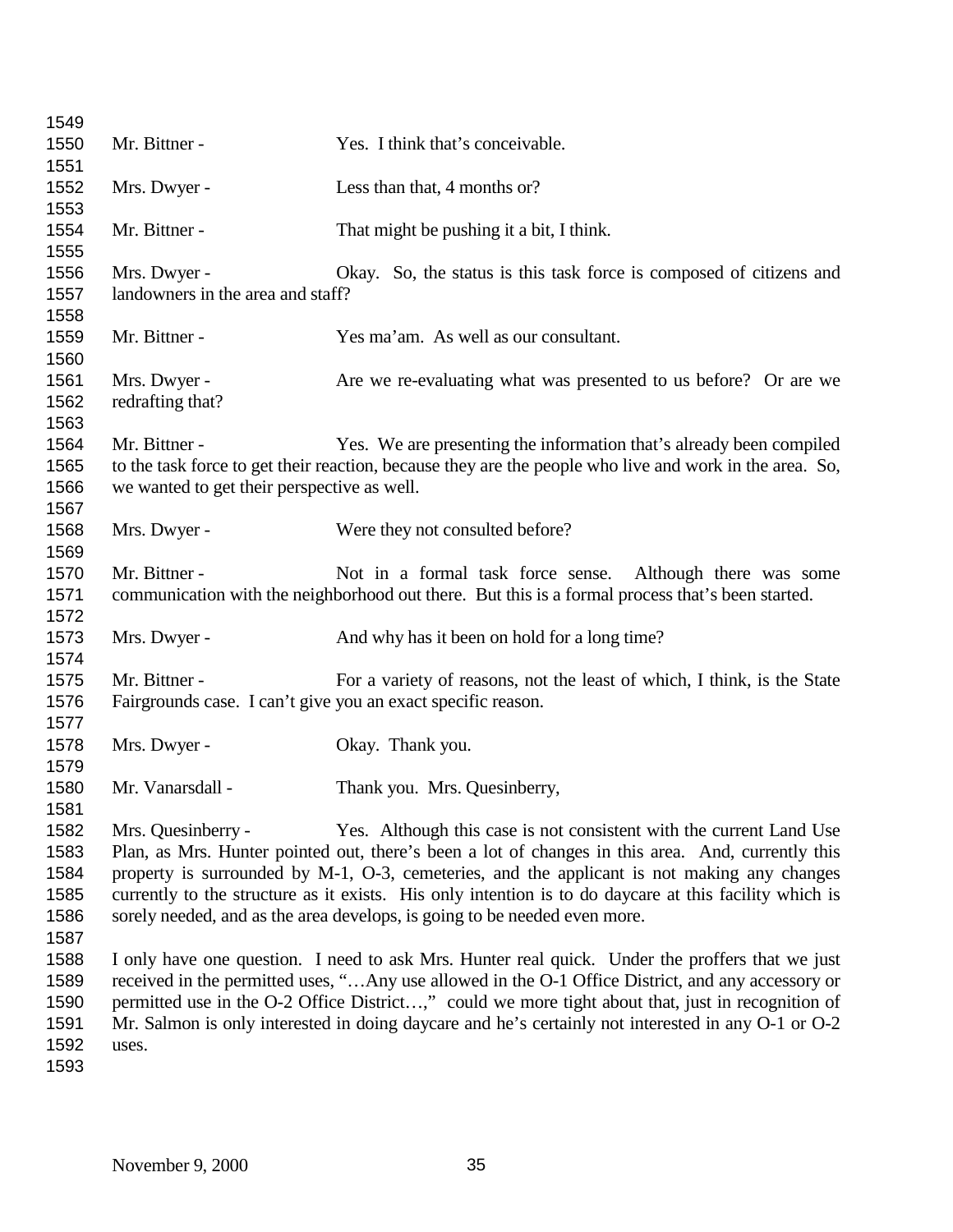| 1594 | Mrs. Hunter -                                            | I think we may want to check with the applicant to see if they're                                      |
|------|----------------------------------------------------------|--------------------------------------------------------------------------------------------------------|
| 1595 | willing to just proffer that one specific accessory use. |                                                                                                        |
| 1596 |                                                          |                                                                                                        |
| 1597 | Mr. Condlin -                                            | The only accessory use that we were concerned about was because of                                     |
| 1598 |                                                          | the size of the house. We only wanted to day care on the first floor. It seemed a waste to have half   |
| 1599 |                                                          | of a 3,000 square foot house sit empty, to be able to use that for living quarters. So, we could limit |
| 1600 |                                                          | to the provision Section 24-50.8, Item B regarding living accommodations for a resident                |
| 1601 |                                                          | manager/caretaker and/or security guard employed on the premises.                                      |
| 1602 |                                                          |                                                                                                        |
| 1603 |                                                          | That's fine. That's the only reason we pulled in the accessory uses.                                   |
| 1604 |                                                          |                                                                                                        |
| 1605 | Mrs. Quesinberry -                                       | Right. And that's what I wanted to find out if we could just spell that                                |
| 1606 |                                                          | out in the proffers that the only use on this site would be for                                        |
| 1607 |                                                          |                                                                                                        |
| 1608 | Mr. Condlin -                                            | Right.                                                                                                 |
| 1609 |                                                          |                                                                                                        |
| 1610 | Mrs. Quesinberry -                                       | for daycare as allowed in the O-1 District, and daycare accessory                                      |
| 1611 |                                                          | use, or however you want to say that, as allowed in the O-2 District to allow for caretaker/manager.   |
| 1612 |                                                          |                                                                                                        |
| 1613 | Mr. Condlin -                                            | So, what you're asking is, with respect to item A(ii) would be to                                      |
| 1614 |                                                          | specifically set out the provision, which I'm happy to do, with respect to the caretaker/security      |
| 1615 | guard. If that's what you're asking?                     |                                                                                                        |
| 1616 |                                                          |                                                                                                        |
| 1617 | Mrs. Quesinberry -                                       | Yes. I just want to make sure that its abundantly clear that that's                                    |
| 1618 | what the applicant intends to do, is do daycare.         |                                                                                                        |
| 1619 |                                                          |                                                                                                        |
| 1620 | Mr. Condlin -                                            | Right.                                                                                                 |
| 1621 |                                                          |                                                                                                        |
| 1622 | Mrs. Quesinberry -                                       | And no other uses.                                                                                     |
| 1623 |                                                          |                                                                                                        |
| 1624 | Mr. Condlin -                                            | Including any office use?                                                                              |
| 1625 |                                                          |                                                                                                        |
| 1626 | Mrs. Quesinberry -                                       | Well, except for the living quarters upstairs or office for the daycare.                               |
| 1627 |                                                          |                                                                                                        |
| 1628 | Mrs. Hunter -                                            | She's talking about the O-2 accessory uses.                                                            |
| 1629 |                                                          |                                                                                                        |
| 1630 | Mr. Condlin -                                            | Well, I think, actually, you're asking me to take out office uses                                      |
| 1631 | generally. Is that correct?                              |                                                                                                        |
| 1632 |                                                          |                                                                                                        |
| 1633 | Mrs. Quesinberry -                                       | Yes. Except for what's needed for that daycare. In other words, I                                      |
| 1634 | wouldn't want some other kind of office to be up there.  |                                                                                                        |
| 1635 |                                                          |                                                                                                        |
| 1636 | Mr. Condlin -                                            | Well, I don't think, at this time, unless that's contingent on the case,                               |
| 1637 |                                                          | at this point. But, I mean, its an O-1 Office use that's appropriate for residential areas. We'd hate  |
| 1638 |                                                          | to exclude that specific use if we can provide for it in the future, if there's a need for it. He does |
|      |                                                          |                                                                                                        |

have potential plans in the future, if the business is going well, to provide for further daycare. I'm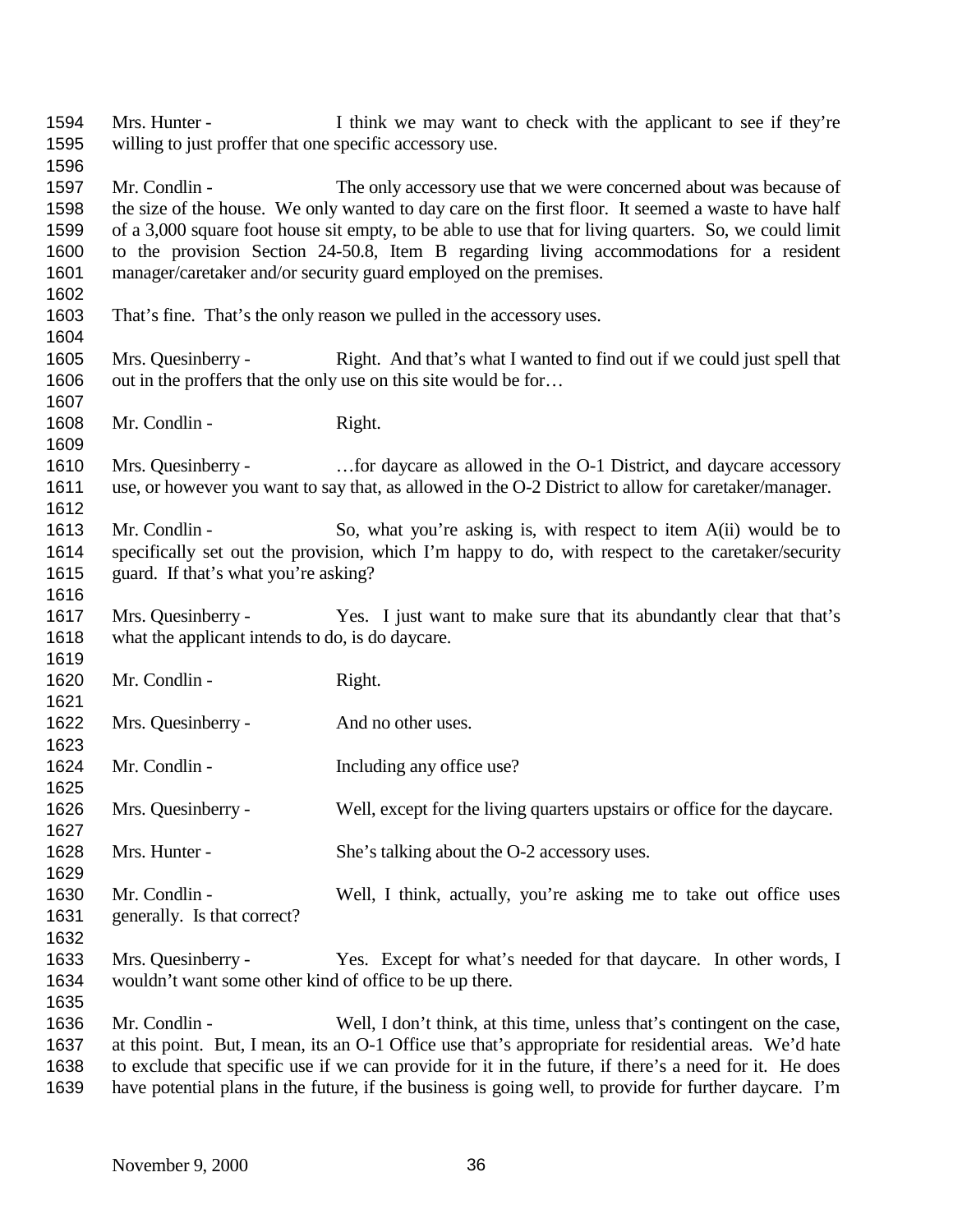only concerned about the studio or office uses otherwise that are in the O-1 that I think are appropriate in this area. I guess I'm not prepared for it. I haven't discussed it with my client to offer out those. We can talk about that. That's the first time I've heard of this concern. Mrs. Quesinberry - Okay. I just want to make sure we don't get something else in there, other than daycare, what's needed for the daycare. Mr. Condlin - Yes ma'am. Mrs. Quesinberry - Do you have other plans to do anything else? 1651 Mr. Condlin - Not at this time, I mean, no ma'am. I guess for ten or fifteen years down the road when this area continues to change, I think everyone expects it to change. IN the same instance, I've had cases before this Commission with a daycare, we've had a separate building where we've had just daycare and a separate building specifically for the office use that was maybe larger than they necessarily needed. But there wasn't any day care in with the office and the entire office staff for that day care was in that separate office on the same property. That's just one indication where I can see that may occur in this instance as well on a similarly sized property. Again, I hate to preclude this applicant having the opportunity, again, because this has just come up to talk with the client as to that issue. Mr. Marlles - Mrs. Quesinberry, staff understands your concern. However, I just want to point out, without a proffer, you could have other types of offices located on that site. Mr. Condlin - But they would be limited to O-1 which normally, as it says in the purpose of the district, it is appropriate for residential areas and attractive surroundings. Mr. Taylor - Mr. Director, wouldn't it be possible to take Item A and add something that says, "No conditional use permitted by special exception may be permitted on the property that is unrelated to child care." Wouldn't that take care of it? Mr. Marlles - Mr. Taylor, it would, however, proffers have to be voluntarily offered on the part of the applicant. 1674 Mr. Condlin - I guess I'm missing the point then. The issue being that, you're not just concerned about; you're just concerned about a general office building? Mrs. Quesinberry - Yes. We're not interested in a general office building in that space right now, but realizing… Mr. Condlin - I don't know how you call this, pause the case. If I could talk to my client and go to the next case potentially, give me an opportunity to talk to him. Again, this is the first time I've hard of that concern; having not been raised in the staff report and having not heard of it otherwise. We've met with all the neighbors. I understand the concern, but it hasn't been raised with the client. I can't commit to my client without talking to him?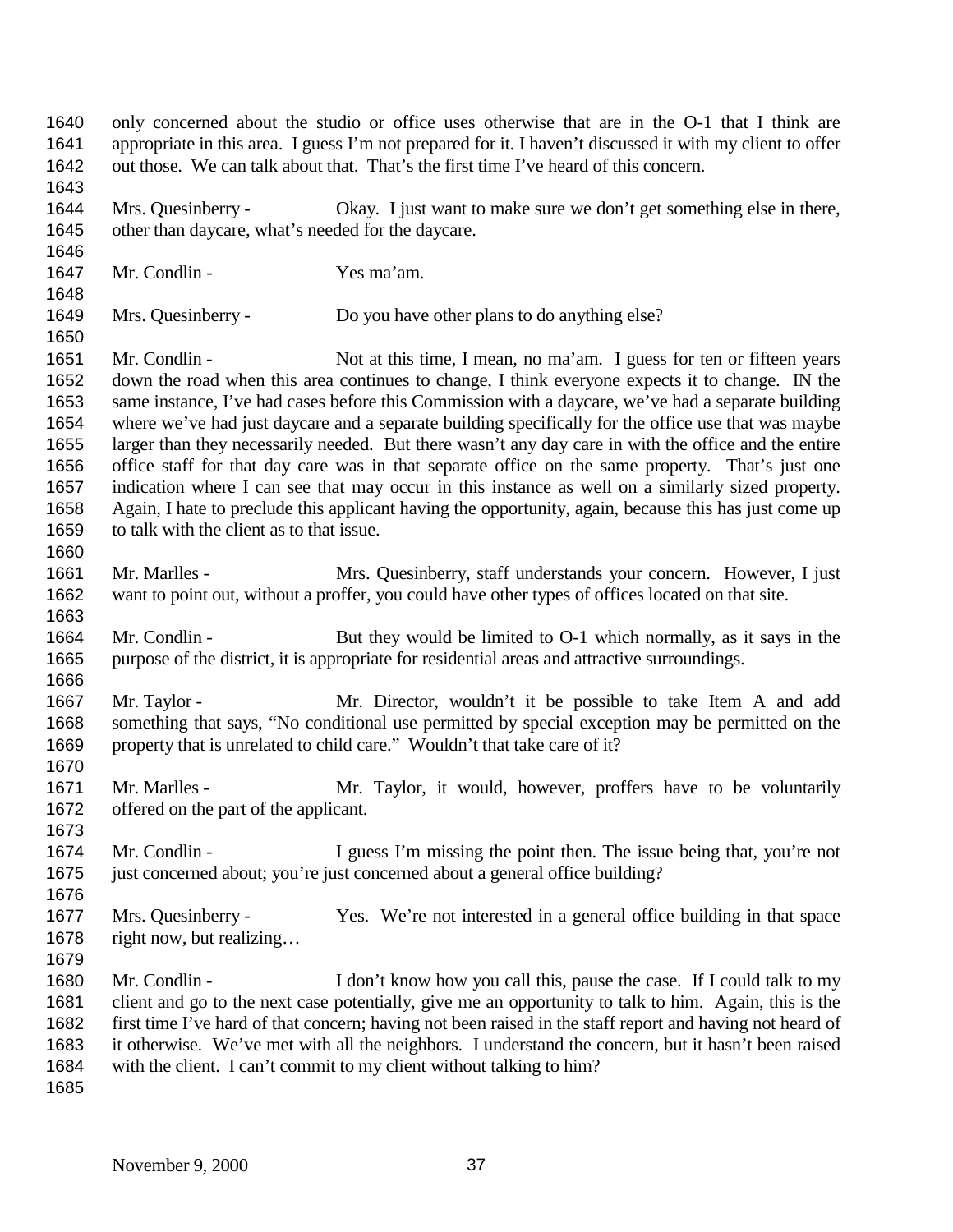| 1686<br>1687 | Mr. Vanarsdall -                                           | You want to get together with him now? He's here with you.                                                |
|--------------|------------------------------------------------------------|-----------------------------------------------------------------------------------------------------------|
| 1688         | Mr. Taylor -                                               | I can understand that, but the discussion seems to be everybody is all                                    |
| 1689         |                                                            | for allowing the use as a child care center, but they don't want it to wander off into some other use.    |
| 1690         |                                                            | So, it's a question of just making it clear that this is the purpose of the change is just to allow child |
| 1691         |                                                            | care. So, anything unrelated to child care would not be permitted.                                        |
| 1692         |                                                            |                                                                                                           |
| 1693         | Mr. Condlin -                                              | Right. I understand that it's clear that we're allowed to have the                                        |
| 1694         | accessory office provisions related to the child care use. |                                                                                                           |
| 1695         |                                                            |                                                                                                           |
| 1696         | Mrs. Quesinberry -                                         | Right.                                                                                                    |
| 1697         |                                                            |                                                                                                           |
| 1698         | Mr. Condlin -                                              | We haven't discussed it before. It's the first time that I've heard of                                    |
| 1699         | this issue.                                                |                                                                                                           |
| 1700         |                                                            |                                                                                                           |
| 1701         | Mr. Vanarsdall -                                           | Why don't you take a break and go out in the lobby and come back                                          |
| 1702         | to it later. Is that all right, Mrs. Quesinberry?          |                                                                                                           |
| 1703         |                                                            |                                                                                                           |
| 1704         | Mrs. Quesinberry -                                         | Sure.                                                                                                     |
| 1705         |                                                            |                                                                                                           |
| 1706         | Mr. Vanarsdall -                                           | All right, the Commission will take a short break. We have two                                            |
| 1707         | more case left besides this one.                           |                                                                                                           |
| 1708         |                                                            |                                                                                                           |
| 1709         | (After break).                                             |                                                                                                           |
| 1710         |                                                            |                                                                                                           |
| 1711         | Mr. Condlin -                                              | I'm ready.                                                                                                |
| 1712         |                                                            |                                                                                                           |
| 1713         | Mr. Vanarsdall -                                           | The Commission will now reconvene and we will now take up the                                             |
| 1714         | case that we left off with. Mr. Condlin, Mr. Secretary.    |                                                                                                           |
| 1715         |                                                            |                                                                                                           |
| 1716         | Mr. Marlles -                                              | Yes sir.                                                                                                  |
| 1717         |                                                            |                                                                                                           |
| 1718         | Mr. Condlin -                                              | After conferring with my client, we would be willing to proffer and                                       |
| 1719         |                                                            | request to accept, as opposed to any use allowed in the O-1 District, change that to two things. One      |
| 1720         |                                                            | would be a child care center, as allowed in the O-1, and also offices related to such child care          |
| 1721         |                                                            | centers or educational purposes. The rationale for that being, there may be some testing in some          |
| 1722         |                                                            | office space use or some developmentally challenged children that may or may not be a part of this        |
| 1723         | child care center for school-aged children.                |                                                                                                           |
| 1724         |                                                            |                                                                                                           |
| 1725         |                                                            | The second item with respect to accessory uses; the accessory uses would be limited to those              |
| 1726         |                                                            | accessory uses permitted in O-1. And the one single accessory use allowed in O-2 that we're               |
| 1727         |                                                            | requesting, is for the record, prefaces Section 24-50.a(d) which we could provide for that. That          |
| 1728         | would be the limitation of our uses.                       |                                                                                                           |
| 1729         |                                                            |                                                                                                           |
| 1730         | Mrs. Quesinberry -                                         | Okay.                                                                                                     |
| 1731         |                                                            |                                                                                                           |
|              |                                                            |                                                                                                           |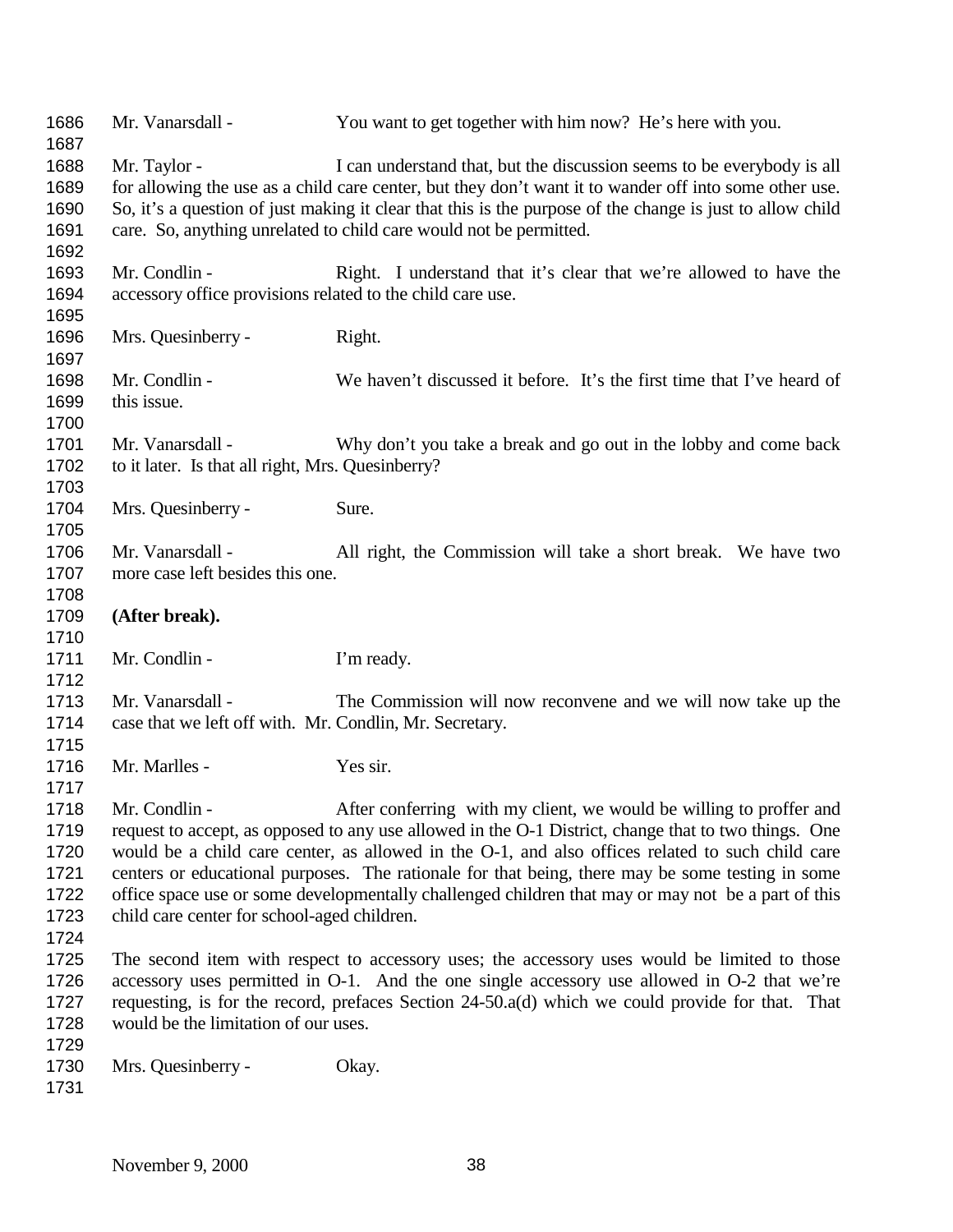| 1732<br>1733                                                         | Mr. Condlin -                                                                                                                                                                                                                                                                                                                                                                                                                                                                                                                                                                                                                                                                                                                                                                                                                                                                                                                 | I think that does it.                                                                                                                                                                                                                                                                                                                                                       |
|----------------------------------------------------------------------|-------------------------------------------------------------------------------------------------------------------------------------------------------------------------------------------------------------------------------------------------------------------------------------------------------------------------------------------------------------------------------------------------------------------------------------------------------------------------------------------------------------------------------------------------------------------------------------------------------------------------------------------------------------------------------------------------------------------------------------------------------------------------------------------------------------------------------------------------------------------------------------------------------------------------------|-----------------------------------------------------------------------------------------------------------------------------------------------------------------------------------------------------------------------------------------------------------------------------------------------------------------------------------------------------------------------------|
| 1734<br>1735                                                         | Mr. Vanarsdall -                                                                                                                                                                                                                                                                                                                                                                                                                                                                                                                                                                                                                                                                                                                                                                                                                                                                                                              | Does that take care of it, Mrs. Quesinberry?                                                                                                                                                                                                                                                                                                                                |
| 1736<br>1737<br>1738                                                 | Mrs. Quesinberry -<br>I'm ready for a motion.                                                                                                                                                                                                                                                                                                                                                                                                                                                                                                                                                                                                                                                                                                                                                                                                                                                                                 | Yes. That takes care of it for me. Sorry to cause such a fuss. Okay,                                                                                                                                                                                                                                                                                                        |
| 1739<br>1740                                                         | Mr. Vanarsdall -                                                                                                                                                                                                                                                                                                                                                                                                                                                                                                                                                                                                                                                                                                                                                                                                                                                                                                              | Go ahead.                                                                                                                                                                                                                                                                                                                                                                   |
| 1741<br>1742<br>1743<br>1744<br>1745                                 | Mrs. Quesinberry -                                                                                                                                                                                                                                                                                                                                                                                                                                                                                                                                                                                                                                                                                                                                                                                                                                                                                                            | I'd like to recommend approval to the Board of Supervisors for Case<br>C-76C-00 Gerald Salmon, with proffers that we have tonight, which I believe we do not have to<br>waive the time on. And the changes that Mr. Condlin just mentioned and he'll work out the<br>language with the staff prior to the Board of Supervisors meeting.                                     |
| 1746<br>1747                                                         | Mr. Vanarsdall -                                                                                                                                                                                                                                                                                                                                                                                                                                                                                                                                                                                                                                                                                                                                                                                                                                                                                                              | Is that it?                                                                                                                                                                                                                                                                                                                                                                 |
| 1748<br>1749                                                         | Mrs. Quesinberry -                                                                                                                                                                                                                                                                                                                                                                                                                                                                                                                                                                                                                                                                                                                                                                                                                                                                                                            | That's it.                                                                                                                                                                                                                                                                                                                                                                  |
| 1750<br>1751                                                         | Mr. Archer seconded the motion.                                                                                                                                                                                                                                                                                                                                                                                                                                                                                                                                                                                                                                                                                                                                                                                                                                                                                               |                                                                                                                                                                                                                                                                                                                                                                             |
| 1752<br>1753<br>1754<br>1755                                         | Mr. Vanarsdall -<br>abstained).                                                                                                                                                                                                                                                                                                                                                                                                                                                                                                                                                                                                                                                                                                                                                                                                                                                                                               | Motion made by Mrs. Quesinberry, seconded by Mr. Archer. All<br>those in favor say aye—all those opposed by saying nay. The vote is 5-0 (Mrs. O'Bannon                                                                                                                                                                                                                      |
| 1756<br>1757<br>1758<br>1759<br>1760                                 |                                                                                                                                                                                                                                                                                                                                                                                                                                                                                                                                                                                                                                                                                                                                                                                                                                                                                                                               | REASON: Acting on a motion by Mrs. Quesinberry, seconded by Mr. Archer, the Planning<br>Commission voted 5-0, (one abstention) to recommend that the Board of Supervisors grant the<br>request because it is reasonable; it would not adversely affect the adjoining area if properly<br>developed as proposed; and it continues a form of zoning consistent with the area. |
| 1761<br>1762<br>1763<br>1764<br>1765                                 | $C-77C-00$                                                                                                                                                                                                                                                                                                                                                                                                                                                                                                                                                                                                                                                                                                                                                                                                                                                                                                                    | Charles H. Rothenberg for Palms Associates and H & M<br><b>Investment Corporation:</b> Request to conditionally rezone from R-4C One Family Residence<br>District (Conditional) to R-5C General Residence District (Conditional) Parcels 162-13-A-1 thru 10,<br>161-29-B-1 thru 3, 162-13-B-4 thru 6, 162-A-6C and 6E, described as follows:                                |
| 1766<br>1767<br>1768<br>1769<br>1770<br>1771<br>1772<br>1773<br>1774 | BEGINNING at a point on the northern right-of-way line of Gay Avenue 583.68' west of the<br>western line of Millers Lane; thence along the northern right-of-way line of Gay Avenue N<br>73°51'40" W 124.67' to a point; thence N 77°06'40" W 176.41' to a point which is the True Point of<br>Beginning; thence N 77°06'40" W 609.39' to a point; thence leaving the northern right-of-way line<br>of Gay Avenue N 12°53'20" E 447.61' to a point; thence N 78°25'36" W 387.00' to a point; thence N<br>11°34'24" E 319.47' to a point; thence N 58°34'24" E 156.00' to a point; thence S 33°25'36" E<br>318.00' to a point; thence S 64°25'36" E 127.00' to a point; thence S 76°57'39" E 373.72' to a point;<br>thence N 06°15'11" E 27.93' to a point; thence S 83°44'49" E 180.00' to a point; thence S 06°15'11"<br>W 188.31' to a point; thence S 16°48'34" W 481.20' to the True Point of Beginning, containing 11.91 |                                                                                                                                                                                                                                                                                                                                                                             |
| 1775<br>1776<br>1777                                                 | acres.<br>Mr. Marlles -                                                                                                                                                                                                                                                                                                                                                                                                                                                                                                                                                                                                                                                                                                                                                                                                                                                                                                       | The staff report will be given by Mr. Lee Householder.                                                                                                                                                                                                                                                                                                                      |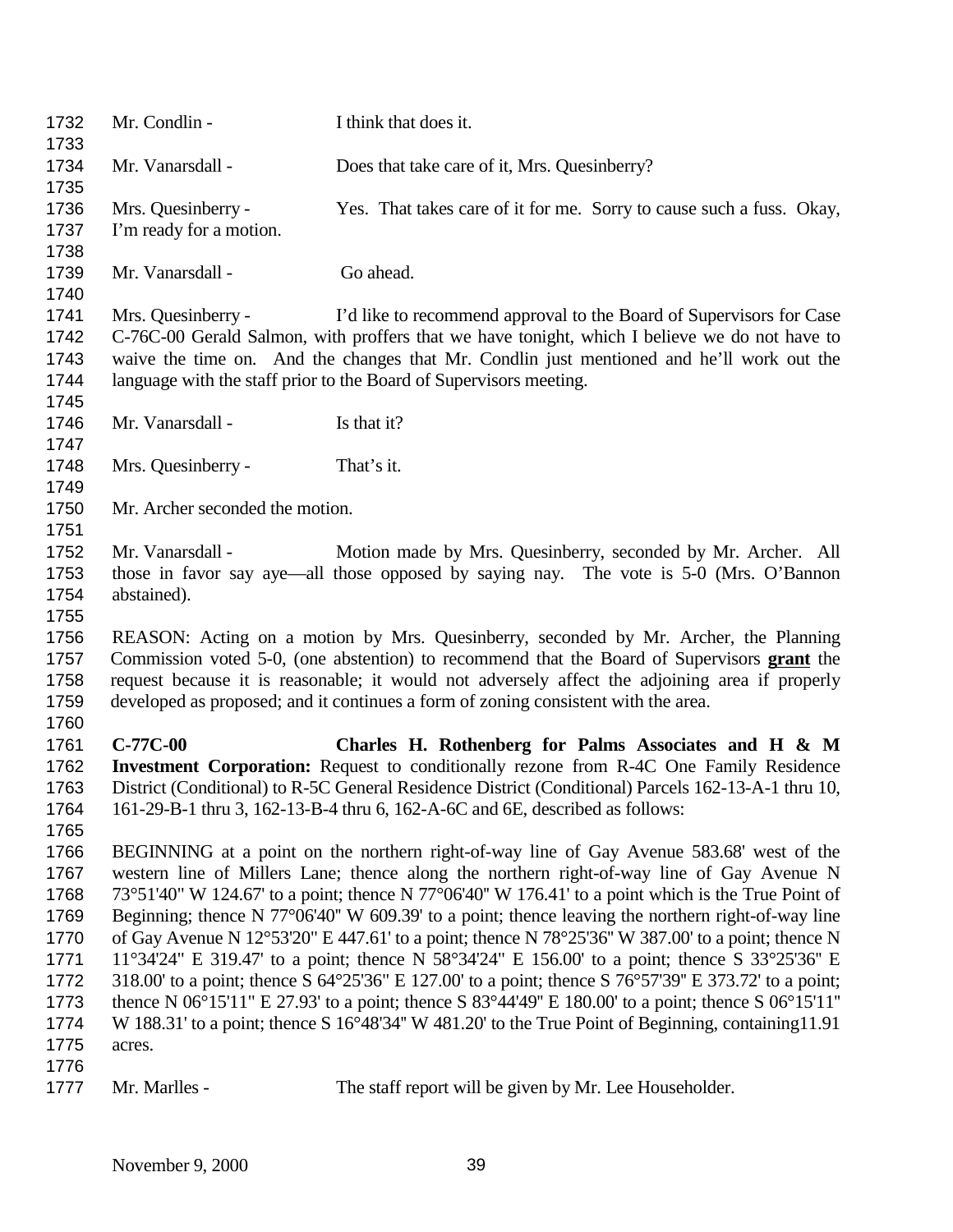1779 Mr. Vanarsdall - Any one in the audience in opposition to this case? All right. Thank you. Mr. Householder.

- Mr. Householder Thank you, Mr. Chairman. This application proposes to rezone 11.91 acres from R-4C to R-5C General Residence District. The proposal would extend the existing Lakefield Mews Apartments onto property to the south and west of the existing apartments. The applicant is proposing 120 units, which is proffered in No. 2, "multi-family rental development," which equates to a density of about 10 units per acre.
- 
- The Lakefield Mews Apartments were originally zoned from R-4 to R-5C in July, 1986, and the proffers approved with the case limited the units to no greater than 190 units at that time. In May of 1988, the R-5 zoning was expanded to allow for an additional 177 units. There are already 367 apartment units within the complex. And with this request, there would be 487 units in this project, and an overall density of 10.82 units.
- 
- Surrounding zonings you can see by Lakefield Mews Apartments, R-5, the Edenwood Subdivision here (referring to slide). This is R-3 and A-1. A home there. And then the Gilbert Gardens Subdivision to the south, which is R-4.
- The land use graphic shows approximately three acres of the subject property is designated for multi-family residential by the 2010 Land Use Plan. The remaining acreage is designated Suburban Residential 2, which permits densities of 2.4 to 3.4 net units per acre.
- 
- This request only conforms to this three-acre portion of the property designated multi-family residential. The apartment use, proposed for the remaining portion, is not consistent with the Land Use Plan or the policy of the Land Use Plan to encourage home ownership. The existing R-4 zoning is currently consistent with this land use designation.
- 
- Based on the designation of the Land Use Plan, staff does not recommend this request for the entire subject property. I'll show you on the use map best. This area, basically, here surrounding the entrance of the community is what staff is recommending, which is an exhibit in the staff report, for the multi-family development, with the remainder of the area to remain the R-4C, which would conform to the Land Use Plan, and act as a transition area between the apartments and the single family uses to the west.
- 
- Staff believes that this would leave enough R-4 area to have a viable single-family project, and a multi-family project that was more compatible with the area.
- 
- In recent years vacant parcels in the vicinity of this request have faced development pressure from a variety of multi-family rezoning requests. Staff is concerned that approval of this request will significantly add to the number of apartments in this area. Staff also feels this would create a proliferation of rental apartments in an area that was originally designated for single-family home ownership by the 2010 Plan. Additional concerns that we have are the increase in peak hour traffic generated by this request, and the increase in school-aged children that would be generated.
-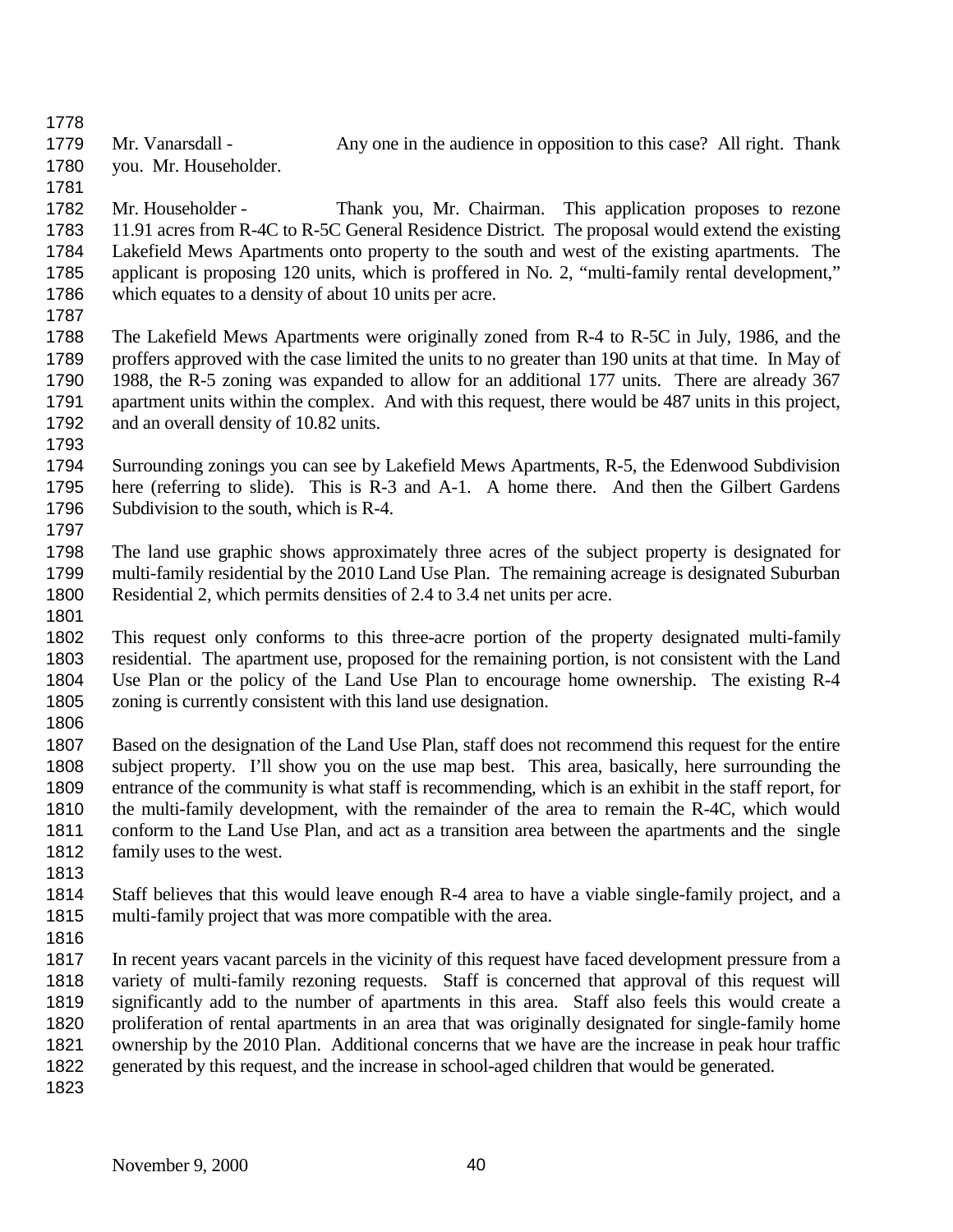In summary, the requested zoning is not entirely consistent with the Land Use Plan. Apartments, we do feel like, could be more appropriate on the portion that I just went over at the entrance to the existing complex. Staff feels that the remainder of the property already zoned is consistent with the Plan and should remain so. Staff does not recommend approval of this request. And I would be glad to answer any questions that you may have. Mrs. Dwyer - Mr. Householder, I have a question. 1832 Mr. Householder - Okay. 1834 Mrs. Dwyer - I, too, share your concern about expanding multi-family in this area. I think we've all been concerned about that for sometime. What if you did not expand it to the left of the roadway, and just let the roadway be the dividing line between the multi-family and the single-family? 1839 Mr. Householder - So, right here, only this area (referring to slide)? 1841 Mrs. Dwyer - Yes. 1843 Mr. Householder - That's reasonable. But, we just figured either side of the entrance to the community. Because you have multi-family entering through single family, we didn't think was entirely appropriate. So, we included the other side. Mrs. Dwyer - I see your point, but I guess I'm guess I'm just thinking, too, that the roadway could also act as a dividing line if this were developed for single-family and you had internal streets. In your plan you have single-family backing up to multi-family. If you didn't allow it on the other side of the street, you'd have single-family backing up to a roadway, which was across the street from—I was wondering, as a planner, what your thoughts were, the relative merits of those two scenarios. Mr. Householder - The idea was developed through staff in many conversations in trying to, I think, have a reasonable approach to this, considering the size of the request, and what we thought was reasonable. I think we just really felt like, just coming down a road and having multi-family people in single-family sharing the same access, it's a lot of traffic for a single-family use. But, I would agree with you, in that your recommendation holds us to the Land Use Plan more specifically. Mrs. Dwyer - And, if the houses do not front on the roadway, but rather back up with some sort of a buffer, you know, then it seems to me, it could work. 1864 Mr. Householder - I agree. I think it's a good idea. I would recommend that. 1866 Mrs. Dwyer - Thank you. 1868 Mr. Householder - Any other questions?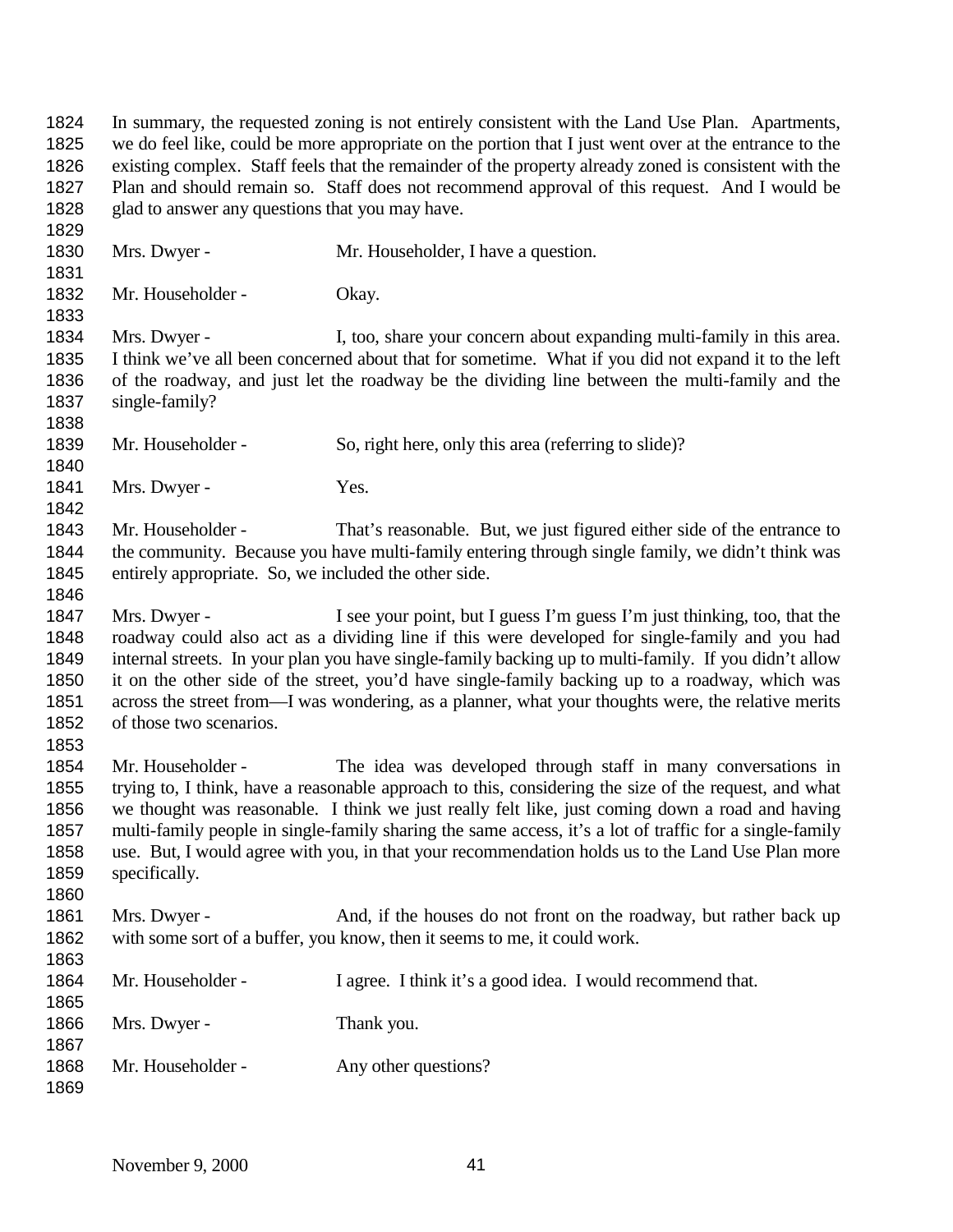| 1870<br>1871                                                         | Mr. Vanarsdall -                                                                                                                                                                                                                                                                                                                                                                                                                                                                                                                                                                                                                                                                                                                     | Any other questions?                                                                                                                                                                                                                                                                                                                             |
|----------------------------------------------------------------------|--------------------------------------------------------------------------------------------------------------------------------------------------------------------------------------------------------------------------------------------------------------------------------------------------------------------------------------------------------------------------------------------------------------------------------------------------------------------------------------------------------------------------------------------------------------------------------------------------------------------------------------------------------------------------------------------------------------------------------------|--------------------------------------------------------------------------------------------------------------------------------------------------------------------------------------------------------------------------------------------------------------------------------------------------------------------------------------------------|
| 1872<br>1873<br>1874                                                 | Mrs. Quesinberry -                                                                                                                                                                                                                                                                                                                                                                                                                                                                                                                                                                                                                                                                                                                   | Mr. Householder, the single family residences for the zoning<br>surrounding Lakeview Mews Apartments, are they all resident-owned property?                                                                                                                                                                                                      |
| 1875<br>1876<br>1877<br>1878                                         | Mr. Householder -                                                                                                                                                                                                                                                                                                                                                                                                                                                                                                                                                                                                                                                                                                                    | From my understanding is that the bulk of the properties down here<br>(referring to slide), are rental – single-family rental units. But, my understanding of this is,<br>(referring to slide), this subdivision is much more owner occupied.                                                                                                    |
| 1879<br>1880<br>1881                                                 | Mrs. Quesinberry -<br>Edenwood?                                                                                                                                                                                                                                                                                                                                                                                                                                                                                                                                                                                                                                                                                                      | And that one, the one you're pointing to now is the one called                                                                                                                                                                                                                                                                                   |
| 1882<br>1883                                                         | Mr. Householder -                                                                                                                                                                                                                                                                                                                                                                                                                                                                                                                                                                                                                                                                                                                    | This is Edenwood. This is Gilbert Gardens (referring to slide).                                                                                                                                                                                                                                                                                  |
| 1884<br>1885                                                         | Mrs. Quesinberry -                                                                                                                                                                                                                                                                                                                                                                                                                                                                                                                                                                                                                                                                                                                   | Okay.                                                                                                                                                                                                                                                                                                                                            |
| 1886<br>1887                                                         | Mr. Vanarsdall -                                                                                                                                                                                                                                                                                                                                                                                                                                                                                                                                                                                                                                                                                                                     | Thank you. All right, now, we'll hear from the applicant.                                                                                                                                                                                                                                                                                        |
| 1888<br>1889<br>1890                                                 | Mr. Marlles -<br>limits?                                                                                                                                                                                                                                                                                                                                                                                                                                                                                                                                                                                                                                                                                                             | Mr. Chairman, would you like for me to explain the rules for time                                                                                                                                                                                                                                                                                |
| 1891<br>1892                                                         | Mr. Vanarsdall -                                                                                                                                                                                                                                                                                                                                                                                                                                                                                                                                                                                                                                                                                                                     | Yes sir. Mr. Secretary will explain the rules.                                                                                                                                                                                                                                                                                                   |
| 1893<br>1894<br>1895<br>1896<br>1897<br>1898<br>1899<br>1900<br>1901 | Mr. Marlles -<br>Ladies and gentlemen, it's the normal policy of the Commission<br>when there is opposition to a case to provide 10 minutes to the applicant to make his presentation;<br>also, 10 minutes for the opponents to express their concerns. That 10 minutes does not include<br>answering questions from the Commission. Generally, it's a good idea for the applicant to reserve<br>some time for rebuttal. Also, for the opponents to make the best use of that time, it usually is a good<br>idea to appoint a spokesperson or persons to try to present the concerns for the case. Mr. Chairman,<br>with that, I would suggest that we proceed. Mr. Rothenberg, would you like to reserve some time<br>for rebuttal? |                                                                                                                                                                                                                                                                                                                                                  |
| 1902<br>1903                                                         |                                                                                                                                                                                                                                                                                                                                                                                                                                                                                                                                                                                                                                                                                                                                      | Mr. Charles H. Rothenberg - May I reserve three minutes, please?                                                                                                                                                                                                                                                                                 |
| 1904<br>1905                                                         | Mr. Marlles -                                                                                                                                                                                                                                                                                                                                                                                                                                                                                                                                                                                                                                                                                                                        | Yes sir.                                                                                                                                                                                                                                                                                                                                         |
| 1906<br>1907                                                         | Mr. Vanarsdall -                                                                                                                                                                                                                                                                                                                                                                                                                                                                                                                                                                                                                                                                                                                     | All right, thank you. Go ahead.                                                                                                                                                                                                                                                                                                                  |
| 1908<br>1909<br>1910<br>1911<br>1912                                 | Mr. Rothenberg -                                                                                                                                                                                                                                                                                                                                                                                                                                                                                                                                                                                                                                                                                                                     | Mr. Chairman, members of the Commission, my name is Chuck<br>Rothenberg. I'm an attorney here tonight on behalf of Palms Associates and H & M Investment<br>Corporation, the owners and managers of Lakefield Mews Apartments.<br>Kevin Tucker,<br>Representative of those companies, is here tonight to help answer any questions you may have. |
| 1913<br>1914                                                         |                                                                                                                                                                                                                                                                                                                                                                                                                                                                                                                                                                                                                                                                                                                                      | This is a request to rezone 11.9 acres from R-4C to R-5C, with substantial proffered conditions. If<br>approved, this request would be an expansion of Lakefield Mews, an established market rate                                                                                                                                                |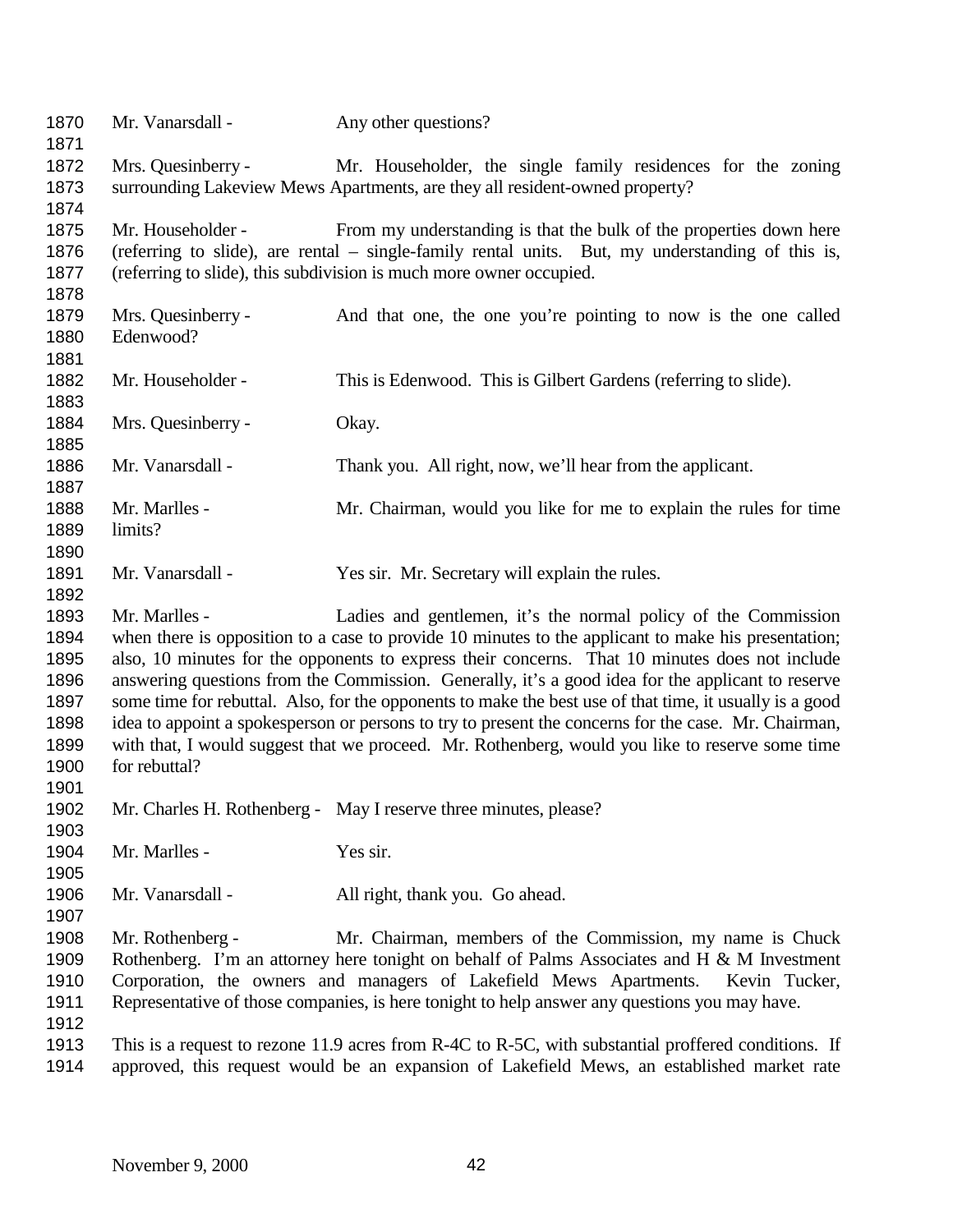apartment community located north of Gay Avenue between the Edenwood Subdivision to the west and Honeybrook Apartments to the east.

 As staff pointed out, this request is partly consistent with the Land Use Plan, which designates a portion of the property for multi-family use. While the remainder of the property is designated as Suburban Residential 2, I submit to you, that that designation does not represent the most appropriate use of the property. This is apparent if you research the uses in the area.

 The majority of the detached houses in Gilbert Gardens on the south line of Gay Avenue are zoned R-4, just like the bulk of our property as known as SR-2 in the Land Use Plan, and are already rental units. Your applicant would prefer to expand the apartment community for the purpose of, basically, protecting its investment. 

 The applicant will control and provide maintenance of the apartments in efficient, consistent quality manner. That's something we will not be able to do if the property is developed for single-family detached houses.

 The Land Use Plan is a guide. It very often makes sense, but I would encourage you not to look at it in a vacuum. There are other factors that play here. The actual use of the property across Gay Avenue makes it very difficult to develop a single-family detached community and expect that it will maintain its value. I believe that the Land Use Plan will actually have the opposite effect of the one you desire.

The expansion will economically justify the addition of a new clubhouse and swimming pool.

That's something that we could not justify if the property is developed as single-family detached.

 There is simply no economy of scale to support additional recreational facilities without expanding 1941 the multi-family units.

 Your applicants have invested approximately \$16 million in this project. They want to protect that investment by ensuring that the adjacent property is developed and maintained in a quality manner. The project has a proven tract record. In fact, Henrico County awarded Lakefield Mews a Henrico Beautiful Award in 1994 in recognition of its quality landscaping and buildings and grounds maintenance.

 We believe that the proffered conditions will continue to ensure a high quality of development. The proffers incorporate most of the County's unadopted, at least, last version of the unadopted multi-family guidelines.

 We have a cap on density at 120 units; 10 units per acre, with the balance of the property that's already multi-family is about 13.9 units per acre. So, there's a reduction there. Also, we've proffered additional recreational facilities, a pool and clubhouse. We've proffered significant landscape buffers 75 feet along Edenwood in addition to a 50-foot paper street along Edenwood that's never been constructed. That's right along here (referring to slide).

 Now, I would also note, when we're talking about a transition in uses, that there is a substantial sized pond in this area (referring to slide). In addition to the 75-foot buffer and 50-foot road, you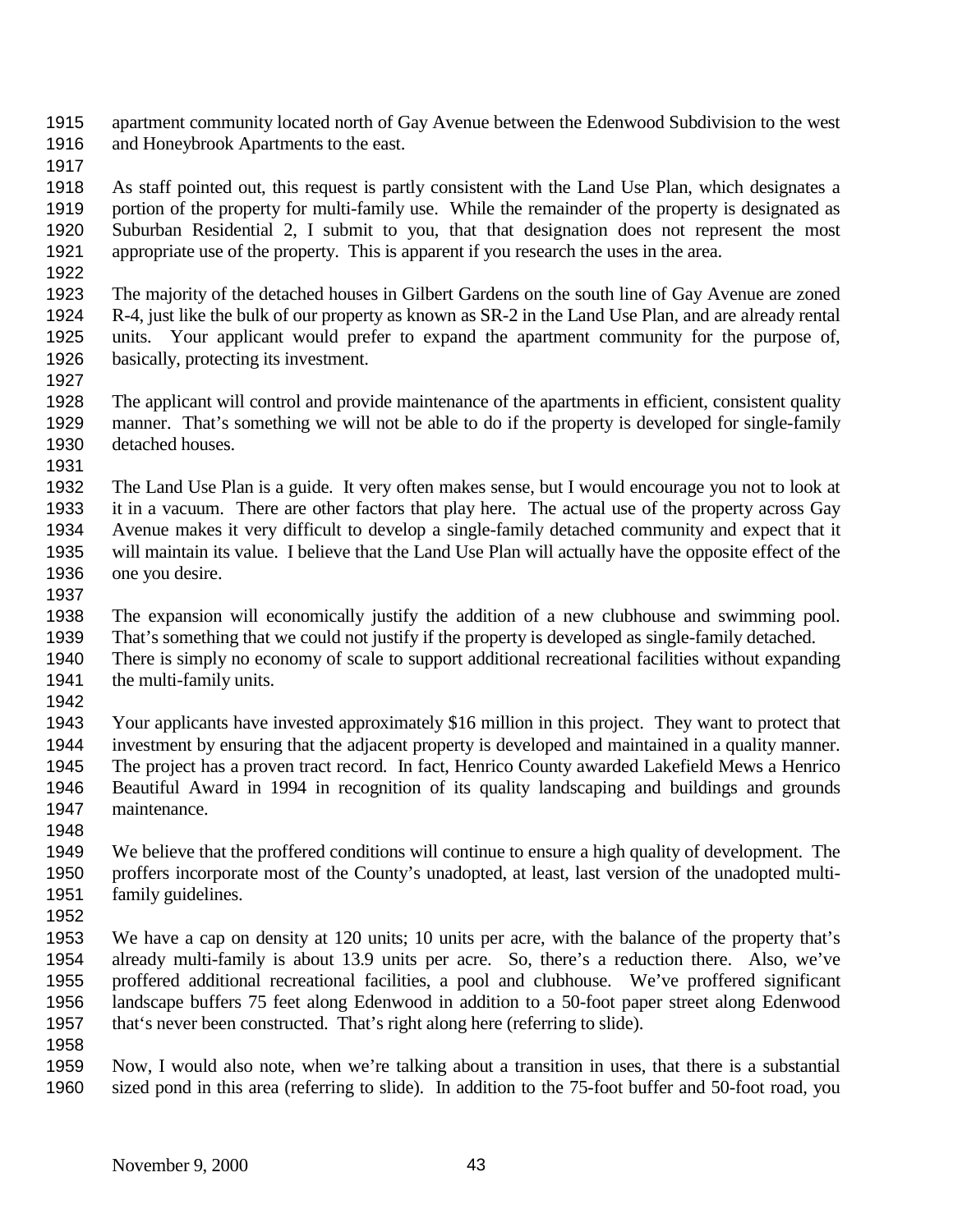have a church here that provides transition along the front of the property. And, of course, there's a piece of property that's not a part of our case. It's owned by the Moores. So, there's actually a very small portion of the property that will have an apartment building located on, even within 150 to 175 feet of Edenwood. We've proffered a minimum 60 percent open space, heighten standards for construction of private roads within the community; HVAC screening, and sidewalks. We've also proffered a conceptual plan and elevations, exterior materials, restriction on access through Edenwood Subdivision and 15- foot parking lot lighting standards. All of these proffers are further assurance that the project will be continued to be developed and maintained in a quality manner. We respectfully ask that you recommend this case for approval. I'd be happy to answer any questions. Mr. Vanarsdall - Any questions for Mr. Rothenberg by Commission members? Mrs. Quesinberry - Mr. Rothenberg, I just want to make sure we all understand on the Edenwood side on that border, you've got a 75-foot buffer, and you've got a conceptual road that's not going to be developed. Mr. Rothenberg - Right. There's a 50-foot right of way that is outside of our property that's a paper street that's never been developed. And, I don't believe anybody has any intent to develop it. There's also a six-foot chain-link fence that my client installed back along with the original zoning case. 1986 Mr. Vanarsdall - Any more questions? Mr. Archer - Mr. Rothenberg, I just have one question. Mr. Rothenberg - Yes sir. 1992 Mr. Archer - And you may have said this and I missed it somewhere. You indicated that the establishing of this zoning would protect the investment that's currently there. How do you see development within the SR-2 designation being detrimental to the existing apartment complex? Mr. Rothenberg - There are a couple of issues here. One is that, if the property is developed for single-family use and its zoned R-4 and its directly across the avenue from a number of homes that are single-family detached, but area rental units. 2001 Mr. Archer - Right where you're pointing now (referring to slide). Mr. Rothenberg - Yes. Mrs. Quesinberry has driven by there. She knows what that area is like. Once that property is sold, we don't control it anymore. That's right in our back yard. There's no consistency in maintenance. Lawns are mowed at random. It's very difficult to architecturally enforce what happens there and control the maintenance. As opposed to the existing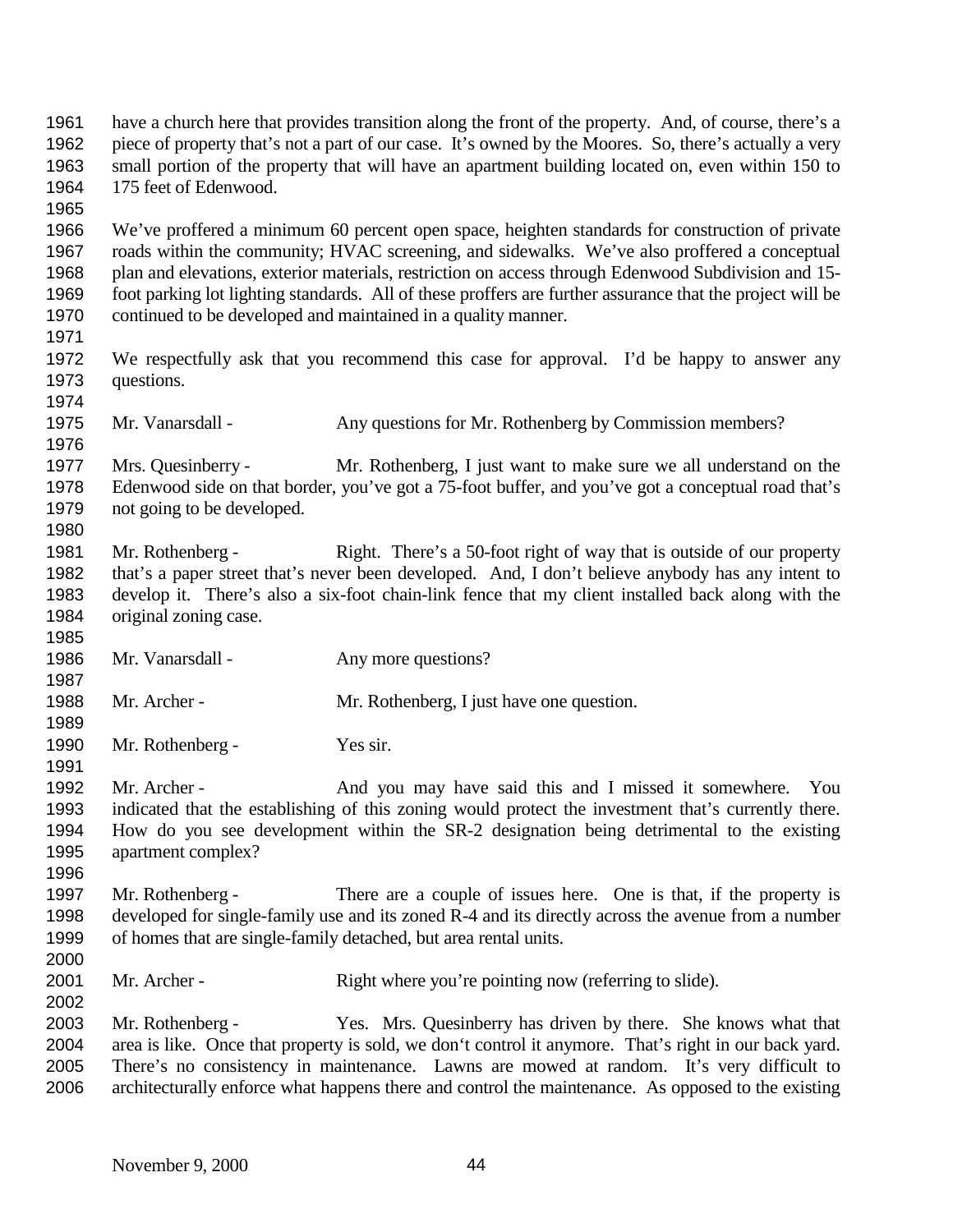project, if expanded, obviously, there's on-site maintenance crews, and its much more efficient to maintain the units because everything gets mowed at one time. Everything is landscaped at one time. There's a lot of integrity in the way that the property is maintained. The other advantage to expanding, as I mentioned before, is that, you will allow my client to go ahead and add a recreational facility that we believe will further enhance the quality of the project and offer more modern facilities for the residents there. Mrs. Dwyer - How many units are in your existing development? Mr. Rothenberg - 367. Mrs. Dwyer - 367. And what recreational opportunities are there for the people who live in these 367 houses? Mr. Rothenberg - There's an existing clubhouse up in the northeast corner of the property? Kevin, is that the right location up there? 2025 Mr. Kevin Tucker - Yes. 2027 Mrs. Dwyer - No pool? 2029 Mr. Tucker - But by adding another pool for only 120 units, obviously, you're decreasing the number of residents that could go to either facility. 2032 Mrs. Dwyer - How about how many people live in each unit on average? Mr. Rothenberg - I believe that there's a dichotomy in the residents there. You find a young family with pre-school kids. Actually, very few, statistically, families with school age kids; a lot of empty nesters. The units are appealing to empty nesters because, obviously, there's no maintenance involved. The units are townhouse units. So, you don't have to worry about neighbors above you or below you. You have a separate entrance, a doorway to your unit. Mrs. Dwyer - So, we don't know, on average, how many occupy a unit? Mr. Tucker - In the 367 units, we have 24 families with children. So, almost – I wasn't prepared for that. So, I don't know what it is. Mr. Vanarsdall - We need to get you on the tape, if you don't mind. Give us your name and start over. Thank you. Mr. Kevin Tucker - My name is Kevin Tucker. And I'm here representing the Palms Associates which owns and manages the existing Lakeview Mews Community. I wasn't prepared for really how many residents we have per unit. But, again, there's only 24 families in our existing 367 units that have children in Henrico schools. And altogether, they have 34 kids. I mean, I would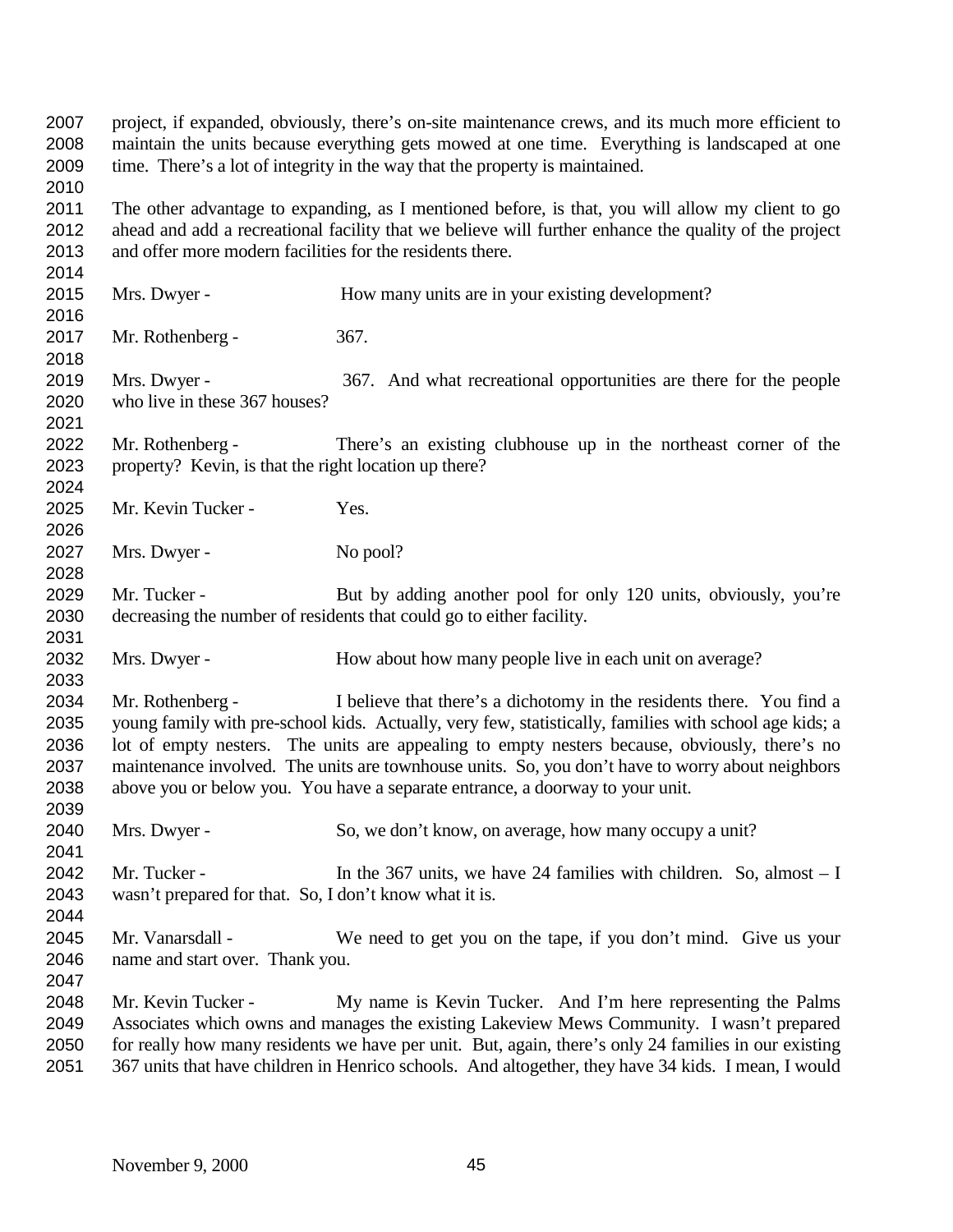assume, its around two. We have a lot of one-bedroom apartments, and a lot of the older people live alone there. Mr. Vanarsdall - Any more questions? Thank you. All right, the opposition. Who wants to be first? Mr. John Rick - Members of the Commission, my name is John Rick. I'm an attorney. I represent Frank Jones, who is the owner of the Gilbert Gardens Rental single-family community across the street. And he is adamantly opposed to this proposal in any form, including 2061 the small part that's shown in the MFR Plan designation. The history of the project is essentially what's bought him to this position. This property, when you go back through the quick recitation of the zoning history that you heard earlier from the staff, this property was originally zoned for multi-family on a far smaller portion of it in 1986. And then in 1988, just two years later, they came back in and asked to have 15 more acres zoned so that it took the configuration that its in presently. They, specifically, in writing, and its in the county staff files, assured the residents of the Edenwood Subdivision that they would leave the remainder of the property, which is now in front of you for multi-family as single family. They didn't make Mr. Jones that promise in writing. The infamous Mr. Wilton who was discussed earlier showed up in this case too. Mrs. Quesinberry - Where is he tonight? Mr. Rick - I don't know. Mrs. Quesinberry - He ought to be here. 2080 Mr. Rick - He certainly is taking a lot of hits. Mrs. Quesinberry - Somebody call him up and tell him to get out here. Mr. Rick - He and Mr. Jones will tell you this, himself, that he told Mr. Jones. "If you won't oppose this, I promise you that remaining piece will stay single family." Now, that wasn't put in a proffer and Mr. Jones isn't a real careful line reading lawyer. But the promise was made and he'll come up here and tell you that. We have evidence that it was made, because it was in writing to the people in Edenwood. And, now, here they are asking for more. And my question to you is, using Mr. Rothenberg's own argument, "Why won't they come back in 2091 a little while and tell you they need a little more buffer, and protect our investment some more?" I mean, they've created this problem. They created it in 1988. And, I don't see any reason for you to change things. They made the promise. They ought to be stuck with their own promises. I also hear a suggestion that this is really the senior community you thought you were getting in the other project; empty nesters who are moving up the line. I think they just want more units. That's all. It's attractive and they want to do it that way.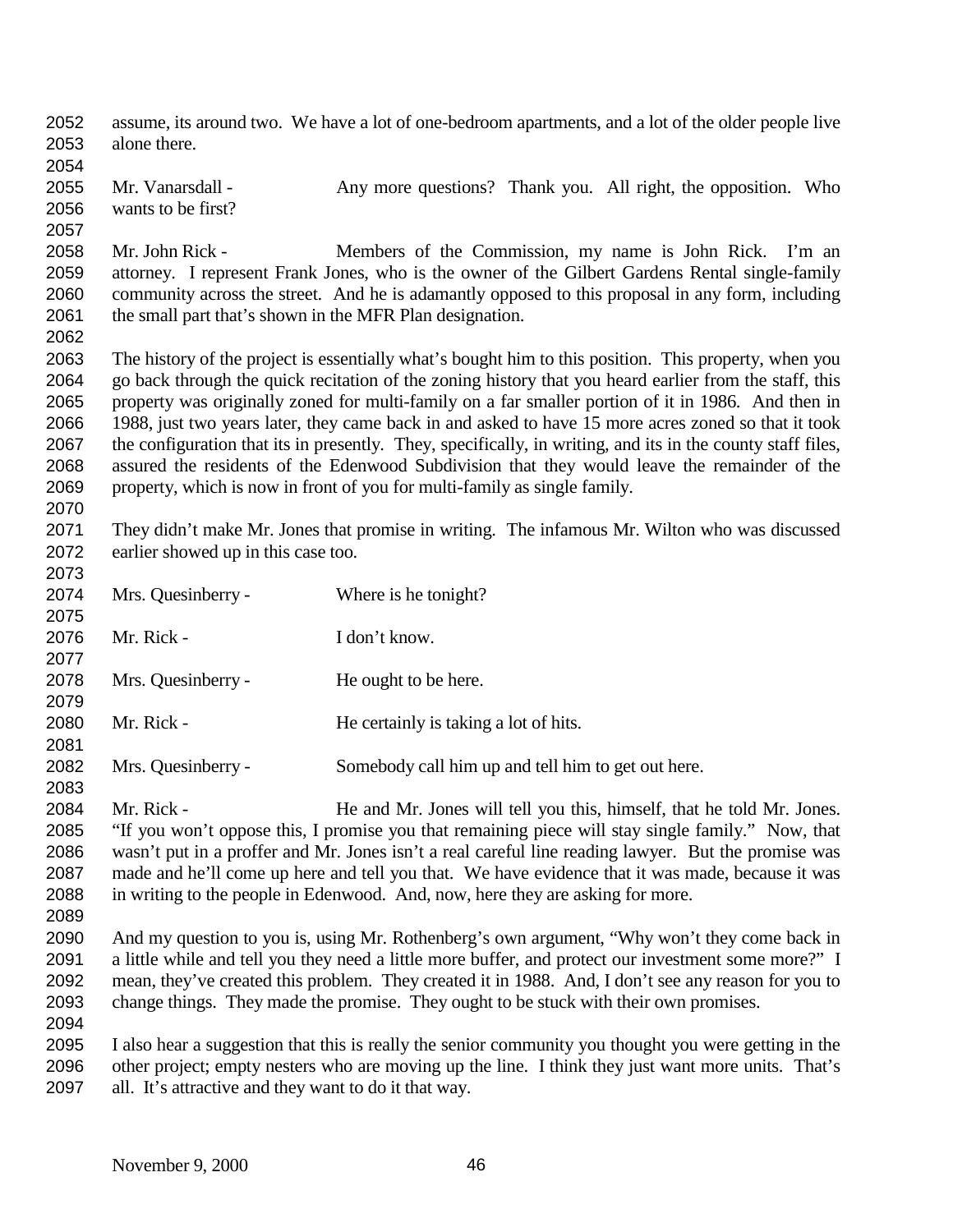| 2098 |                                                                                                    |                                                                                                      |  |
|------|----------------------------------------------------------------------------------------------------|------------------------------------------------------------------------------------------------------|--|
| 2099 | There are some detailed problems with this proposal. I respect your staff's planning thinking. But |                                                                                                      |  |
| 2100 | it really raises some problems. If you run an access down that road and start putting more         |                                                                                                      |  |
| 2101 | apartments in there, this plan doesn't show it as well. But, you can see the little dotted lines   |                                                                                                      |  |
| 2102 |                                                                                                    | (referring to slide). I would suggest to the staff and to the Commission that what you do is use the |  |
| 2103 |                                                                                                    | existing access road. And then the answer was, "Well, no you need two roads." And that makes         |  |
| 2104 |                                                                                                    | some sense. But that's sort of a good way to just keep pushing you out by legitimate requirements    |  |
| 2105 |                                                                                                    | so you have another road. And, then what's going to happen if they do develop the single-family?     |  |
| 2106 | Another road again. And, so, you're getting this little piece of road cut up in little pieces, and |                                                                                                      |  |
| 2107 | you're getting lots of access coming out of there. One of them is directly across now from Gilbert |                                                                                                      |  |
| 2108 | Gardens.                                                                                           |                                                                                                      |  |
| 2109 |                                                                                                    |                                                                                                      |  |
| 2110 |                                                                                                    | And, so, they've got you in a box where they just keep pushing one more marker, and you keep         |  |
| 2111 |                                                                                                    | getting forced into being reasonable. I think you could stop that by just saying, "No" to the whole  |  |
| 2112 | thing right now.                                                                                   |                                                                                                      |  |
| 2113 |                                                                                                    |                                                                                                      |  |
| 2114 | Mr. Vanarsdall -                                                                                   | Any questions by Commission members?                                                                 |  |
| 2115 |                                                                                                    |                                                                                                      |  |
| 2116 | Mrs. Quesinberry -                                                                                 | Mr. Rick, how many rental units does Mr. Jones have across the                                       |  |
| 2117 | street there in Gilbert Gardens?                                                                   |                                                                                                      |  |
| 2118 |                                                                                                    |                                                                                                      |  |
| 2119 | Mr. Rick -                                                                                         | I'm told, Mrs. Quesinberry, its 83. I haven't counted them, but that's                               |  |
| 2120 | what I'm told.                                                                                     |                                                                                                      |  |
| 2121 | Mr. Vanarsdall -                                                                                   | 83?                                                                                                  |  |
| 2122 |                                                                                                    |                                                                                                      |  |
| 2123 | Mr. Rick -                                                                                         | Yes sir.                                                                                             |  |
| 2124 |                                                                                                    |                                                                                                      |  |
| 2125 | Mr. Jones -                                                                                        | 73.                                                                                                  |  |
| 2126 |                                                                                                    |                                                                                                      |  |
| 2127 | Mr. Rick -                                                                                         | 73. Mr. Jones is here and he's probably far better person to answer                                  |  |
| 2128 | that than I am.                                                                                    |                                                                                                      |  |
| 2129 |                                                                                                    |                                                                                                      |  |
| 2130 | Mr. Vanarsdall -                                                                                   | Yes sir, good evening.                                                                               |  |
| 2131 |                                                                                                    |                                                                                                      |  |
| 2132 | Mr. Jones -                                                                                        | Did you want to ask me some questions?                                                               |  |
| 2133 |                                                                                                    |                                                                                                      |  |
| 2134 | Mr. Vanarsdall -                                                                                   | We found out the answer, Mr. Jones. Thank you. We found out the                                      |  |
| 2135 | answer. Thank you. Appreciate it.                                                                  |                                                                                                      |  |
| 2136 |                                                                                                    |                                                                                                      |  |
| 2137 | Mr. Jones -                                                                                        | I have a letter from Ben Simon to Margaret Simmons of the                                            |  |
| 2138 | Edenwood Subdivision and it states, "It is our intent to have the remaining 13 acres fronting Gay  |                                                                                                      |  |
| 2139 | Avenue developed as single-family residences and not multi-family apartments." And the Planning    |                                                                                                      |  |
| 2140 | Commission saw this letter. I was assured through Hank Wilton, who was helping them with the       |                                                                                                      |  |
| 2141 | zoning that I wouldn't oppose anything if they didn't put any more than that. Then they came back  |                                                                                                      |  |
| 2142 | and asked for greater density and that was given. And now they want to piecemeal again and take    |                                                                                                      |  |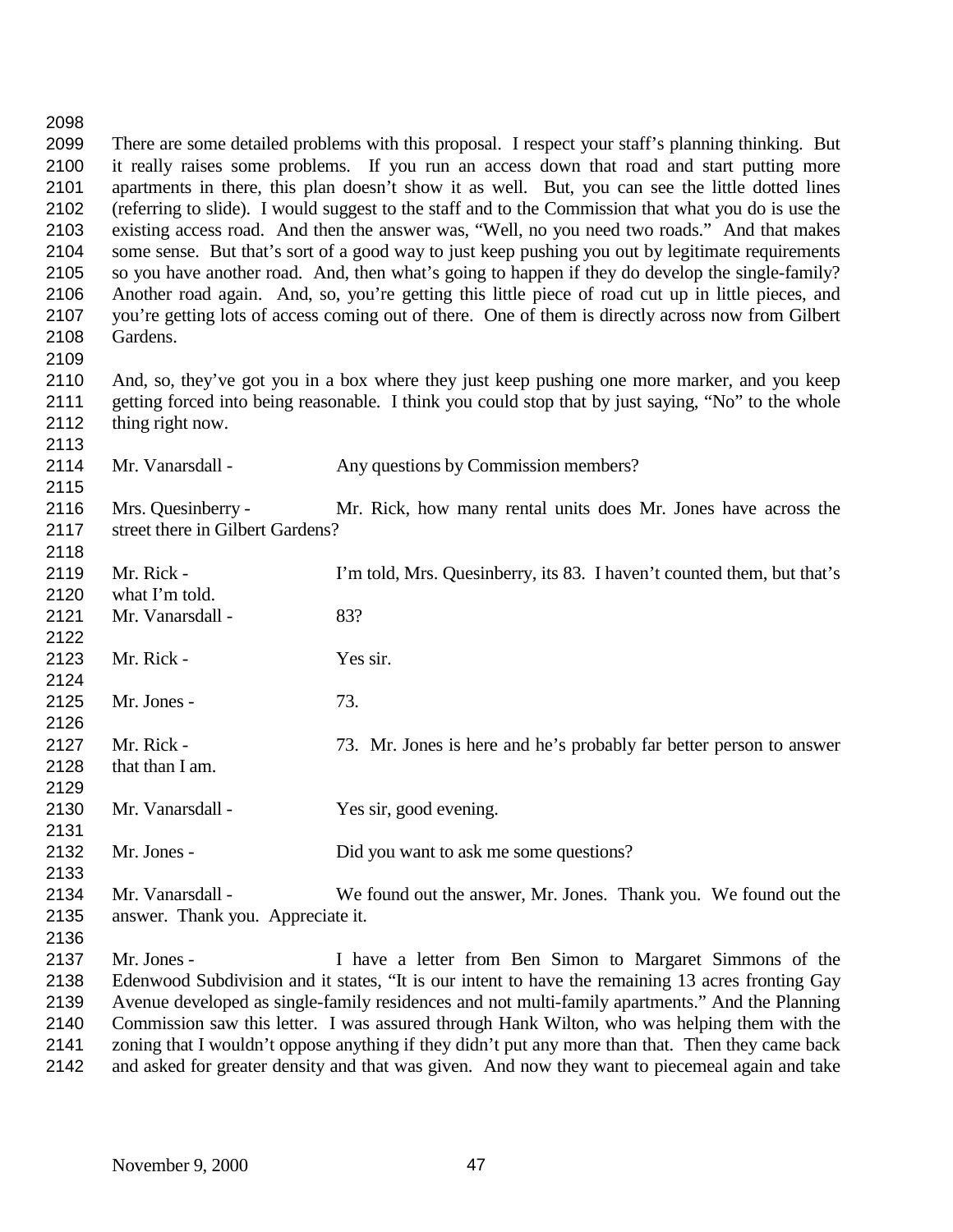- part of the 13 acres. We've got apartments coming out of our ears over there. They're everywhere. We don't need any more. If you have any questions to ask me, I'd be glad to answer them.
- Mr. Vanarsdall - Thank you.
- 
- Mr. Jones Thank you.
- 2150 Mr. Vanarsdall All right, Mrs. Paschke.
- 

- Mrs. Marilyn Paschke I agree with Mr. Jones. I think the area is saturated with apartments. Approval of this will take the elementary school over capacity. I think there was something mentioned about 74 school aged children, but the figures that the staff developed show that this development, alone, would carry it over capacity. And I think they're two more in the process of being developed right now that it would also generate school children.
- I have a concern with increased density and the sewer capacity. The staff states that, I like their corresponding decreases in land use. That we may be in trouble with the sewer shed. I very seldom hear about decreases before the Commission. And, I'm afraid that happens rarely. So, I do think density is a problem that we need to consider very carefully.
- Again, its not consistent with the Land Use Plan. And that is a good guide, and was developed with a lot of thought. And we have County services to provide any time we allow new development. So, we have to also consider that. Thank you.
- Mr. Vanarsdall Thank you, Mrs. Paschke. Any one else wants to speak? Any one else? Mr. Rothenberg.
- Mr. Rothenberg Chuck Rothenberg for the applicant. First, let me respond to the first issue that Mr. Rick raised. I'd like to put up on the display here, if I can do it without breaking it. I believe this is the letter that Mr. Rick referred to. And in that letter it does say that my client would not develop the property for multi-family purposes.
- 

 The background of this is that, my clients, and this is before Mr. Tucker joined them. But the background of this is that my client met with the neighbors in Edenwood and said, "If you will support our case, we will agree to proffer all of this." And the neighbors in Edenwood came out and opposed it. That's what happened. So, what you see before you is the unsigned, uncountersigned letter from Ben Simon to Edenwood saying, this is what we'll do. They rejected that offer. They came out and opposed the case. Anybody can tell you who does any type of law that, if there is an offer, an rejection of that, there is nothing. There is nothing binding on the parties. We certainly don't feel contractually obligated or morally obligated to abide by something we offered to do in exchange for the support of the neighborhood, which was not forthcoming.

 I certainly don't blame Mr. Jones for contesting this. If I owned his units across the street, I would be concerned, as well, that there was additional higher quality apartments coming into the neighborhood that would compete with my product.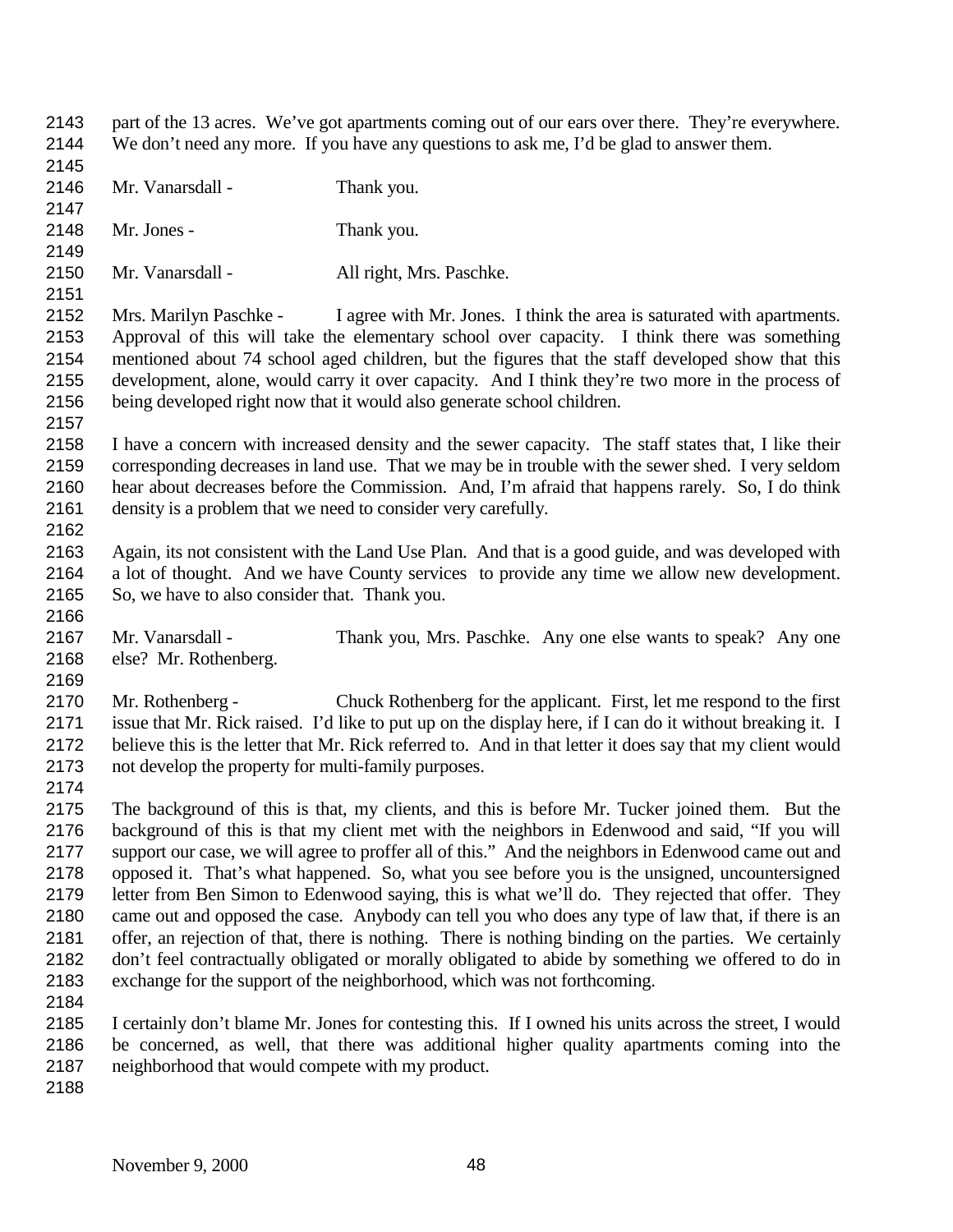Let me show you exactly what that area looks like. My blue marker isn't showing. But, here's our site (referring to slide), across Gay Avenue. There's the existing development up along here. All the green units directly across from our project are Mr. Jones' rental units. That's what's there. And, again, Mrs. Quesinberry has driven through there, and she can tell you that this is it. The issue of school children, I think, is exactly opposite of what our experience tells us. As Kevin pointed out before, we have 367 units. There are 34 school-age children produced from those 367 units. The County statistics show that there ought to be about 16.5 students per hundred, which is, obviously, a lot higher than the less than 10, I guess, per hundred that this project generates. If the homes are developed for single-family detached, it would be about 38 of those. Based on the County statistics, they would generate about 36 homes per 100, which would be more than statistically and historically our units have generated. So, we'll actually end up with, I guess, 16 or 18 students from single-family detached homes versus the 14 or 15 from the multi-family apartments. Somebody made the comment that there are too many apartments in the area. These apartments, historically, have a very high occupancy rate. They are 97 percent occupied. The remaining 3 percent is made of from the model units, and also the sales office. And, obviously, as folks move out of units, you always have a period of time during which the unit is being painted and carpeted. Really, 97 percent is a very good showing for any project. And, I think it demonstrates very well the quality of this one. Mr. Marlles - Mr. Rothenberg, you have about one minute remaining. Mr. Rothenberg - Okay. I think that's it. Mr. Vanarsdall - Thank you. All right, Mrs. Quesinberry. Mrs. Quesinberry - Mr. Rothenberg, the proposed 120 units we've already talked about that this is a lower density than the existing property. And I know you had some elevations that I believe you did proffer or you can show. Right? Mr. Rothenberg - I do have an elevation I'd be more than happy to show you. I believe that's the exact elevation that was proffered along with the case. Mrs. Quesinberry - And that's the one that's proffered? Mr. Rothenberg - Yes. Mrs. Quesinberry - You've got 50 percent in aggregate of the brick used? Mr. Rothenberg - Yes ma'am. Fifty percent of the units will have some portion of them brick. As you can see from the elevation, what they tried to do is provide architecturally separation a differentiation of the units, and brick is very helpful in doing that, as you can see on the rendering.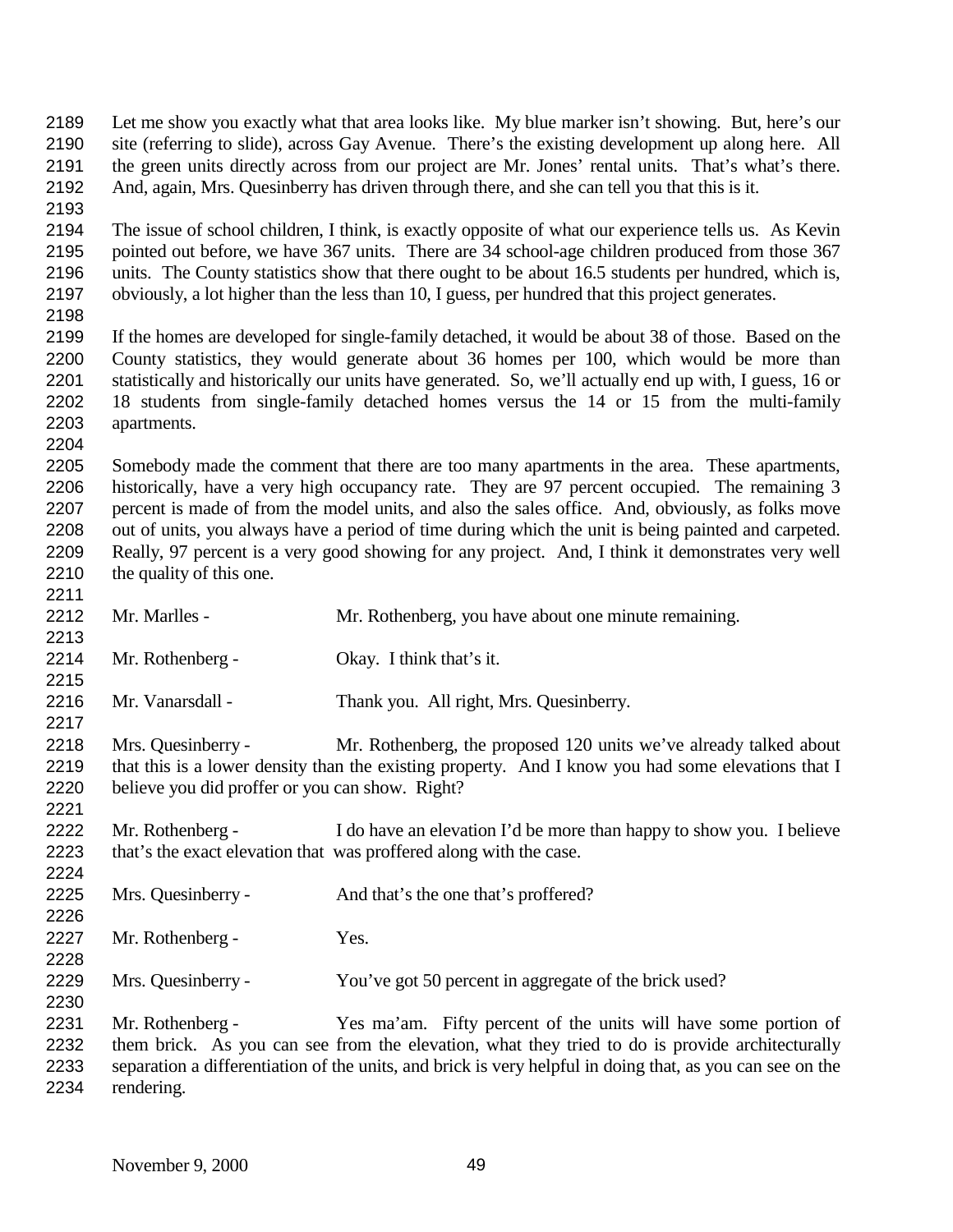Mrs. Quesinberry - Okay. I'm ready for a motion, unless any one else has any questions. 2238 Mr. Vanarsdall - No. Mrs. Quesinberry - Okay. 2242 Mr. Vanarsdall - Go right ahead. Mrs. Quesinberry - Okay. Let me just say, on the way home, I'm sure lightning is going to strike me for having two apartment complexes come up on the same night with me saying anything favorable about either one of them. It's totally against my character. But, this is another unique situation here in this neighborhood where the current project, Lakeview Mews is a very high quality project, and, actually, is a king of shining star in the neighborhood. Regardless of what surrounds it, whether it be multi-family or single-family, it is high quality. There is quality landscaping throughout. It's neat, clean, quiet, and this new proposal for 120 additional units, as strange as it might sound, especially coming out of me, really is a project that would protect the existing investment, simply because the parcel, as it exists right now, situated with the existing multi-family, and then 70 or 80 rental units across the street that are a sight to behold would not support single family homes. I don't think that any one would develop them if they did. They really wouldn't sell. It really would not protect anybody's investment in that area. 2257 But, the proposal for the extension of the current project with lesser density with the buffer around Edenwood, which is very substantial and, in fact, I've been back there, with the existing vegetation and the buffer, it screens fully. And, you cannot see through to where the proposed site will house future apartment buildings. It's really totally screened around there. With the landscaping and the road frontage on Gay Avenue, this project really comes off very high quality. A really spectacular streetscape and view, and really adds a really nice value to this overall neighborhood, even though its multi-family, and its not something that I would ordinarily recommend anywhere in Varina, because we have plenty of it. But, its one of those things that really adds to the neighborhood instead of taking away from it in this case. So, I'd like to make a recommendation that we recommend approval for the C-77C-00 Palms Associates and H M Investment Corp. for this development. Mr. Vanarsdall - I need a second. Mr. Taylor seconded the motion. 2274 Mr. Vanarsdall - Motion made by Mrs. Quesinberry, seconded by Mr. Taylor. All those in favor say aye—all those opposed by saying nay. The vote is 3-2 (Mrs. Dwyer, and Mr. Archer voted nay, Mrs. O'Bannon abstained). REASON: Acting on a motion by Mrs. Quesinberry, seconded by Mr. Taylor, the Planning Commission voted 3-2, (one abstention) to recommend that the Board of Supervisors **grant** the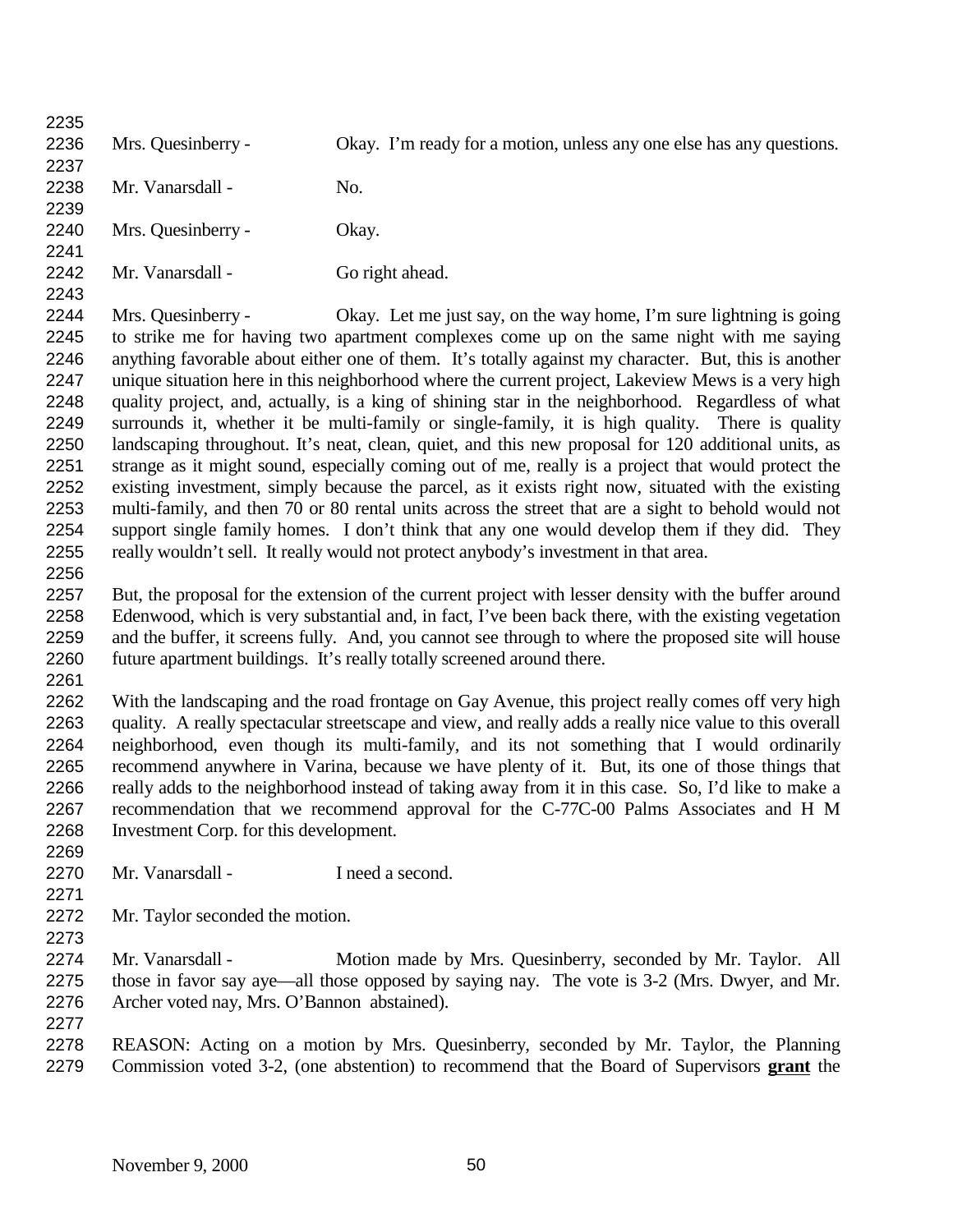request because the proffered conditions would provide for a higher quality of development than would otherwise be possible.

2283 Mr. Vanarsdall - Now, we're down to the last case.

# **Deferred from the October 12, 2000 Meeting:**

 **C-68C-00 Cabell Evans for Virginia Lab Supply:** Request to conditionally rezone from O-2 Office District to M-1C Light Industrial District (Conditional), Parcel 94-A-6, described as follows: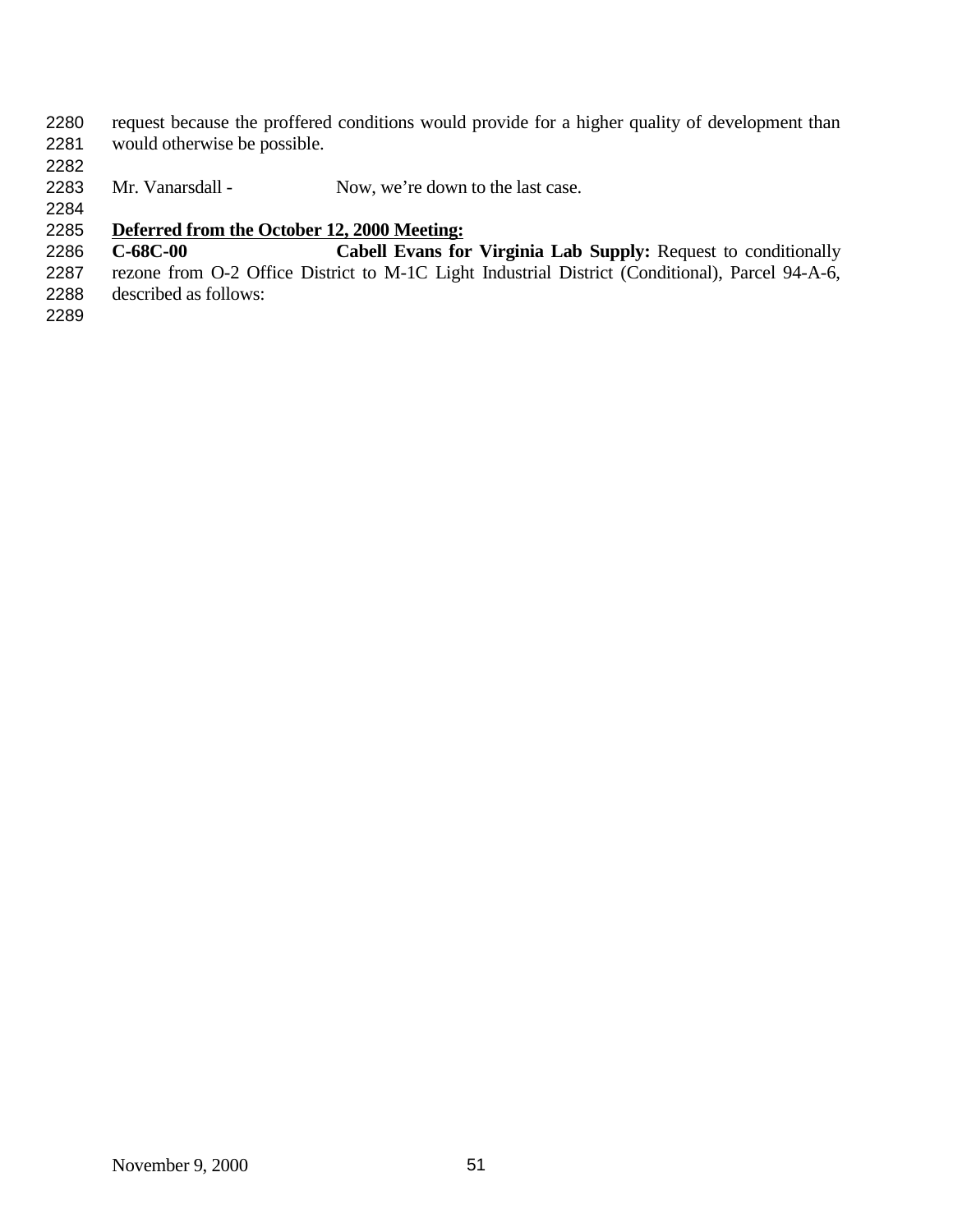Parcel A;

 Beginning at a point along the southern line of Dumbarton Road along a curve to the right, having a 2292 radius of 57.30' and a length of 70.51' to a point; thence S.  $24^{\circ}$  30' 00" E., 1.84' to a point; thence along a curve to the left, having a radius of 71.62', and a length of 75' to a point; thence S. 84° 30' 00" E., 20.15' to a point; thence leaving the southern line of Dumbarton Road along a curve to the 2295 right having a radius of 20', and a length of  $14.16'$  to a point;, thence S. 05° 30' 00" W., 249.34'; thence S. 84° 30' E., 7.00' to a point on the western line of Byrdhill Road; thence along the western line of Byrdhill Road S. 05° 30' 00" W., 50.50' to a point; thence leaving the western line of Byrdhill Road, S. 89° 23' 20" W., 122.89' to a point; thence N. 00° 36' 40" W., 385.00' to a point; said point being the point of beginning. 

Parcel B:

 Beginning at a point along the western line of Byrdhill Road; thence S. 05° 30' 00" W., 234.14' to a point; thence leaving the western line of Byrdhill Road; N. 84° 30' 00" W., 7.00' to a point; thence N. 05° 30' 00" E., 249.34' to a point on the western line of Byrdhill Road; thence along the western line of Byrdhill Road along a curve to the right, having a radius of 20.00' and a length of 17.26' to a point, said point being the point of beginning.

2308 Mr. Marlles - The staff report will be given by Mr. Mark Bittner.

2310 Mr. Vanarsdall - Any one in the audience in opposition to this case? We have some people here about it, not necessarily in opposition. All right, go ahead, Mr. Bittner, when you get yourself together.

 Mr. Bittner - We're passing out a fair amount of new material, which I'll cover right now. The plat for this case has been amended. I wanted to explain it really quickly. We're giving you a copy of it. A strip of O-2C zoning has been established along the Byrdhill Road frontage. The intent of that is to provide a buffer, as well as a transition and protection for the neighborhood to the east across Byrdhill Road.

 You'll notice that it does not extend all the way to the southern edge of the property. The reason being, there's an entrance to the property that serves not only this site, but also properties to the rear. You cannot cross O-2 property to get to M-1 property. So, they maintain the M-1 zoning all the way up to Byrdhill on the southern corner of the site.

| ---  |               |                                                                    |
|------|---------------|--------------------------------------------------------------------|
| 2325 | Mrs. Dwyer -  | I'm sorry, could you stop for just a minute. Are you talking about |
| 2326 | this?         |                                                                    |
| 2327 |               |                                                                    |
| 2328 | Mr. Bittner - | Yes. I am.                                                         |
| 2329 |               |                                                                    |
| 2330 | Mrs. Dwyer -  | That you just handed out to us?                                    |
| 2331 |               |                                                                    |
| 2332 | Mr. Bittner - | Yes.                                                               |
| 2333 |               |                                                                    |
| 2334 | Mrs. Dwyer -  | And that small strip along Byrdhill is O-2, Parcel B?              |
| 2335 |               |                                                                    |
|      |               |                                                                    |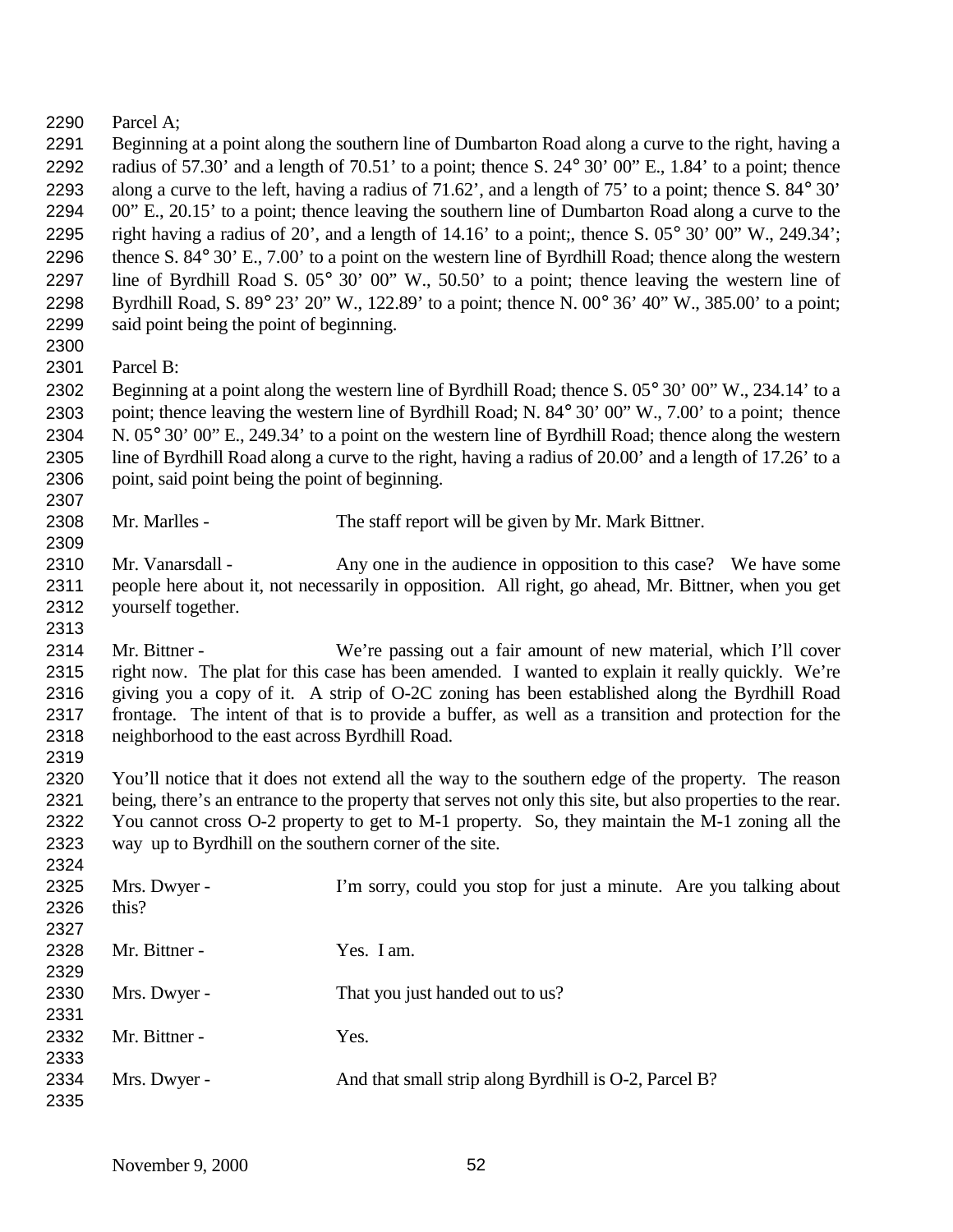| 2336<br>2337 | Mr. Bittner -                                                                                                                                                                                                | Yes.                                                                                                    |
|--------------|--------------------------------------------------------------------------------------------------------------------------------------------------------------------------------------------------------------|---------------------------------------------------------------------------------------------------------|
| 2338<br>2339 | Mrs. Dwyer -                                                                                                                                                                                                 | And then there's a 50-foot section for an access?                                                       |
| 2340<br>2341 | Mr. Bittner -                                                                                                                                                                                                | Right.                                                                                                  |
| 2342<br>2343 | Mrs. Dwyer -                                                                                                                                                                                                 | Okay. Thank you.                                                                                        |
| 2344         | Mr. Bittner -                                                                                                                                                                                                | Some new proffers were also submitted today, so you would need to                                       |
| 2345         |                                                                                                                                                                                                              | waive the time limit to accept them. There really aren't any major changes.<br>The proffers             |
| 2346         | incorporate the fact that part of this would be O-2. So, they list the allowed uses in two sections for                                                                                                      |                                                                                                         |
| 2347         | O-1 and O-2. Also, they reference a landscape plan, which I'll get to real shortly, and talk about                                                                                                           |                                                                                                         |
| 2348         | that.                                                                                                                                                                                                        |                                                                                                         |
| 2349         |                                                                                                                                                                                                              |                                                                                                         |
| 2350         |                                                                                                                                                                                                              | But, the proffer would simply state that there would be a landscape plan, which, as I said, I'll cover. |
| 2351         |                                                                                                                                                                                                              | What this plan is (referring to slide) is a landscaping plan that was submitted by the applicant. And   |
| 2352         |                                                                                                                                                                                                              | there are several comments or annotations that staff has made. We are suggesting some ways to,          |
| 2353         |                                                                                                                                                                                                              | perhaps, enhance the plan. I will cover some of the major points here.                                  |
| 2354         |                                                                                                                                                                                                              |                                                                                                         |
| 2355         |                                                                                                                                                                                                              | One is along the Byrdhill Road frontage. Right now, there is about a 7-foot wide landscaped strip.      |
| 2356         |                                                                                                                                                                                                              | We estimate that strip could be widened to be about 14-feet along the Byrdhill Road frontage.           |
| 2357         |                                                                                                                                                                                                              |                                                                                                         |
| 2358         | Their Plan also shows right now, it would only include Juniper landscaping covering, which is very                                                                                                           |                                                                                                         |
| 2359<br>2360 | low lying. Our traffic people said anything in this area has to be no taller than 30 inches, because of<br>the sight distance requirements. We are suggesting that they incorporate some low lying shrubs to |                                                                                                         |
| 2361         | create variety, and mix up the kind of vegetation there. One of the shrubs they might consider is a                                                                                                          |                                                                                                         |
| 2362         | Japanese Holly.                                                                                                                                                                                              |                                                                                                         |
| 2363         |                                                                                                                                                                                                              |                                                                                                         |
| 2364         |                                                                                                                                                                                                              | Also, you'll see some dark spots, which are areas that we consulted with our traffic engineer this      |
| 2365         | morning, actually, on site. Those areas where trees could, perhaps, be planted. As you get to the                                                                                                            |                                                                                                         |
| 2366         | most southern end of the site, if you keep the trees off of the frontage a little bit, they could be all                                                                                                     |                                                                                                         |
| 2367         | right there. There's also a couple up near the corner, you can't see this (referring to slide), near                                                                                                         |                                                                                                         |
| 2368         | where the first corner of the property is.                                                                                                                                                                   |                                                                                                         |
| 2369         |                                                                                                                                                                                                              |                                                                                                         |
| 2370         | One thing our Traffic Engineer, and that was Todd Eure, did suggest, that these be trees that have                                                                                                           |                                                                                                         |
| 2371         | not a large or expanse of canopy, and that the trunk also be clear of limbs so there could be some                                                                                                           |                                                                                                         |
| 2372         | site distance through there as well.                                                                                                                                                                         |                                                                                                         |
| 2373         |                                                                                                                                                                                                              |                                                                                                         |
| 2374         |                                                                                                                                                                                                              | There are two large potential landscape areas right along the Dumbarton Road frontage. You can          |
| 2375         | see the first one that's right at the very corner of Dumbarton and Byrdhill. Then, there's also                                                                                                              |                                                                                                         |
| 2376         |                                                                                                                                                                                                              | another one that bumps up right next to the northern side of the building.                              |
| 2377         |                                                                                                                                                                                                              | We think these are areas where you could do something very nice, very high quality. There's a lot       |
| 2378         |                                                                                                                                                                                                              | of space, and somebody could be very creative. A landscape architect could design something very        |
| 2379         | nice there.                                                                                                                                                                                                  |                                                                                                         |
| 2380         |                                                                                                                                                                                                              |                                                                                                         |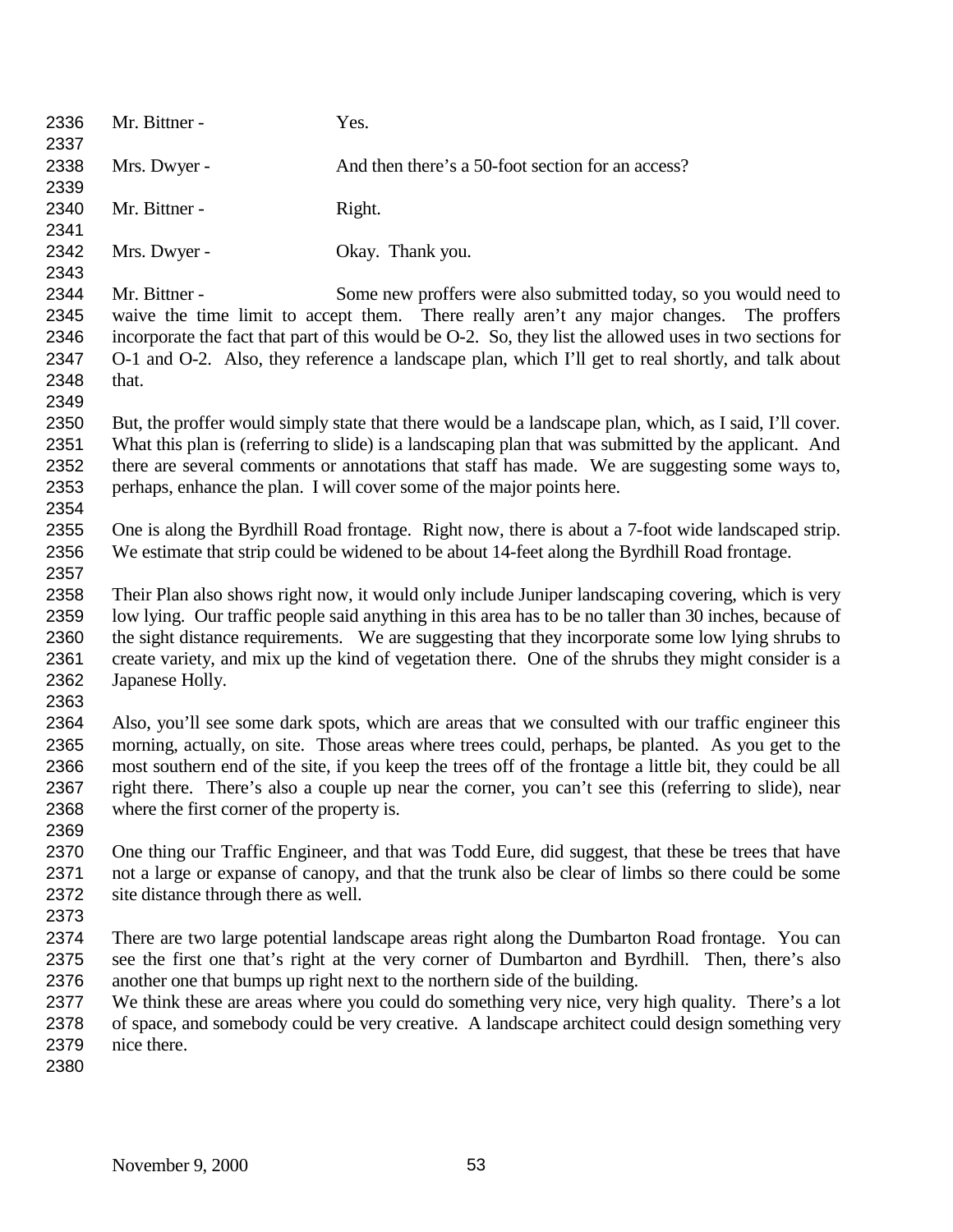There are a few other comments, including screening of the dumpster, and pulling landscaping away from the corner at Dumbarton and Byrdhill, again, at the suggestion of the Traffic Engineer, because there are a lot of trucks that come to that corner, and they clip that corner, and there's already some worn down dirt area. So, we wanted to pull it back just a bit so the shrubs or anything else that might be there is not run over by trucks.

 The applicant has indicated to staff that they are willing to do everything shown on this plan, with one minor exception. And, that is, we have one note where it says to remove the fence; the existing chain-link fence along the western border. The applicant is okay with that. He just simply would rather not put it in proffers because they would like to preserve the potential to maybe add in another fence in the future, or some other material. But, again, they are in agreement with removing the chain-link fence that is there now. They're also in agreement with everything else shown on this plan. They told me they would incorporate it into a full-fledged landscape plan between now and the Board of Supervisors. And, if that is, indeed, the case, staff would be in a position to recommend approval of this case. And, with that, I'd be happy to answer any questions.

2397 Mr. Vanarsdall - Any questions by Commission members for Mr. Bittner? I'd like to hear from Mr. Condlin. Thank you, Mr. Bittner. 

 Mr. Andrew M. Condlin - Mr. Chairman, members of the Commission, my name is Andy Condlin. I have with me the entire Shane family. I don't think we're missing any one, a couple of folks also here from the neighborhood.

 If I could, we had some folks that weren't able to attend, but signed a letter. I believe there's a letter in the file, as well, from adjacent neighbors. I'll give those to Mr. Taylor to make a part of the file. 2406 Again, we simply asked them to put their address and their name on there, with their phone number, 2407 if necessary. if necessary. 

 This property is a little over an acre, an existing abandoned building in need of some attention, as is the surrounding area. That property that Mr. Bittner is referring to, which, I guess, up in the top part, is actually owned by the County, as is along Byrdhill Road, in part. So, what we would be doing, we have proffered, would be entering into a landscaping and maintenance agreement with the Department of Public Works to provide some color, some greenery to this area that is really in kind of need of it.

 It's an interesting area, in that a larger zoning map does create and it goes through quite a bit of M-1 property between here and the railroad all along Byrdhill Road.

 In addition to the landscaping, we have proffered for, and I believe that we've placed within the 2420 proffer to maintain the existing one-story brick, colonial building that you see there of about 17,500 square feet. In addition to that, in addition to the brick exterior and the building size, we talked about some lighting limitations, the screening of the HVAC system, a public address system, truck delivery limitations, and things of that nature.

 But, specifically, with respect to this plan, I don't want you to get the impression that this was a situation where the applicant was late in providing things. But, we only recently received these, for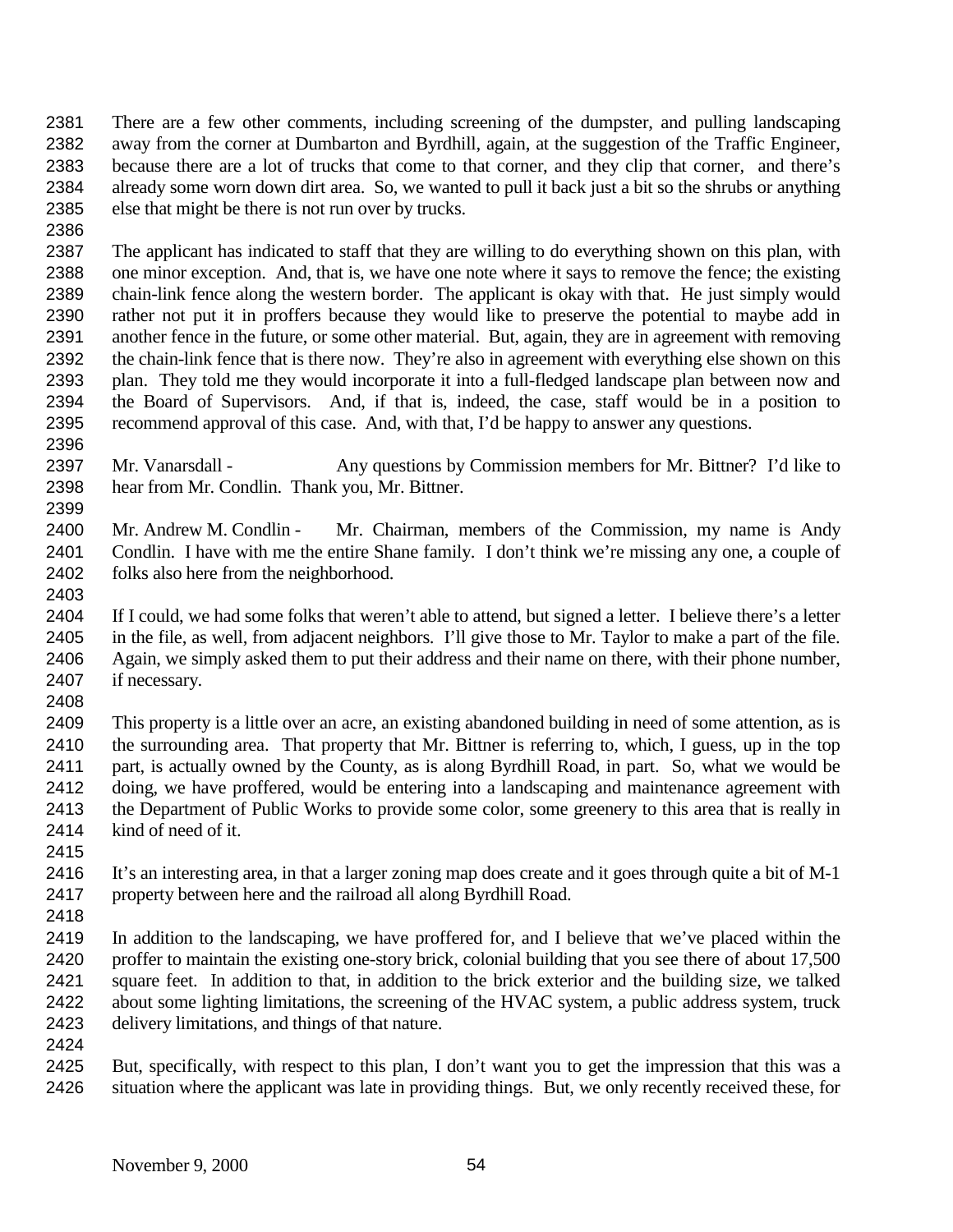good reason, I think, because of some of the other matters that the traffic engineer was taking care of recently.

 We didn't have an opportunity to change the plan. We'd be very happy to, and can to remain consistent with what you see here, with that one minor correction where it says, "Move fence, also put in proffers." Again, I didn't want to have to describe exactly where the fence was. It's already shown on the landscape plan. So, we thought we'd just go ahead and keep it on the landscape plan as its shown there is to remove fence in that area shown on the plan. I'll be happy to answer any questions you have at this time.

- 
- 2437 Mr. Vanarsdall Are there any questions by Commission members for Mr. Condlin? You might want to tell what the use is going to be, Mr. Condlin.
- Mr. Condlin Yes sir. This property is currently zoned O-2. One of the problems with O-2 is the inability to have much, if any, storage warehouse space. Virginia Lab Supply is a locally owned, family company. They have been in business for 19 years with the owners having over 70 years of experience.
- 

 Virginia Lab Supply provides high tech laboratory testing equipment and supplies to other companies. It's the only such company in Virginia. It does not do any laboratory work of any kind, and that's not allowed per the proffers. It only provides equipment such as beakers, gloves, scales, 2448 filter paper, testing strips; things of that nature.

 Clients include the County of Henrico, City of Richmond, folks at Whiteoak, restaurants. And they provide products from about 900 manufacturers. So, they are, essentially, a one-stop call for a lot of these businesses. And, what they do is, if somebody needs 20 beakers, or 20 testing strips, package them up, and send them out with UPS delivery, and they reorder those and fill their stock according to that. That's pretty much the nature of their business; again, needing more warehouse. And our uses have limited under M-1 to some specific office use, as its currently allowed, and then just that 13,500 square feet in warehouse space. That's what it would be limited to. 

 Mr. Vanarsdall - Thank you. For the benefit of the other Commissioners, this building has been unoccupied for quite some time, over a year, year and a half, and the applicant, as Mr. Condlin said, could not use it as it is under O-2, and he needed M-1. So, we thought if we could make it more attractive. We had a community meeting, first of all, and two gentlemen here this evening, Mr. Howell and Mr. Fayed were there and some other people. And then we went to the County and asked them could they landscape that corner, which is always been very unattractive and cars parked there sometimes for sale. Trucks run over it. The county agreed to that. And, in the end, we came down the front part, which you see beside Byrdhill Road, approximately 14 to 15 2466 feet of that will remain O-2, and the rest of it will be M-1. 

- Andy mentioned they were late getting this together. We waited for Todd Eure because he was working on a most important situation that happened in the County, as all of you are aware of, and 2470 that's the Lauderdale Drive accident.
-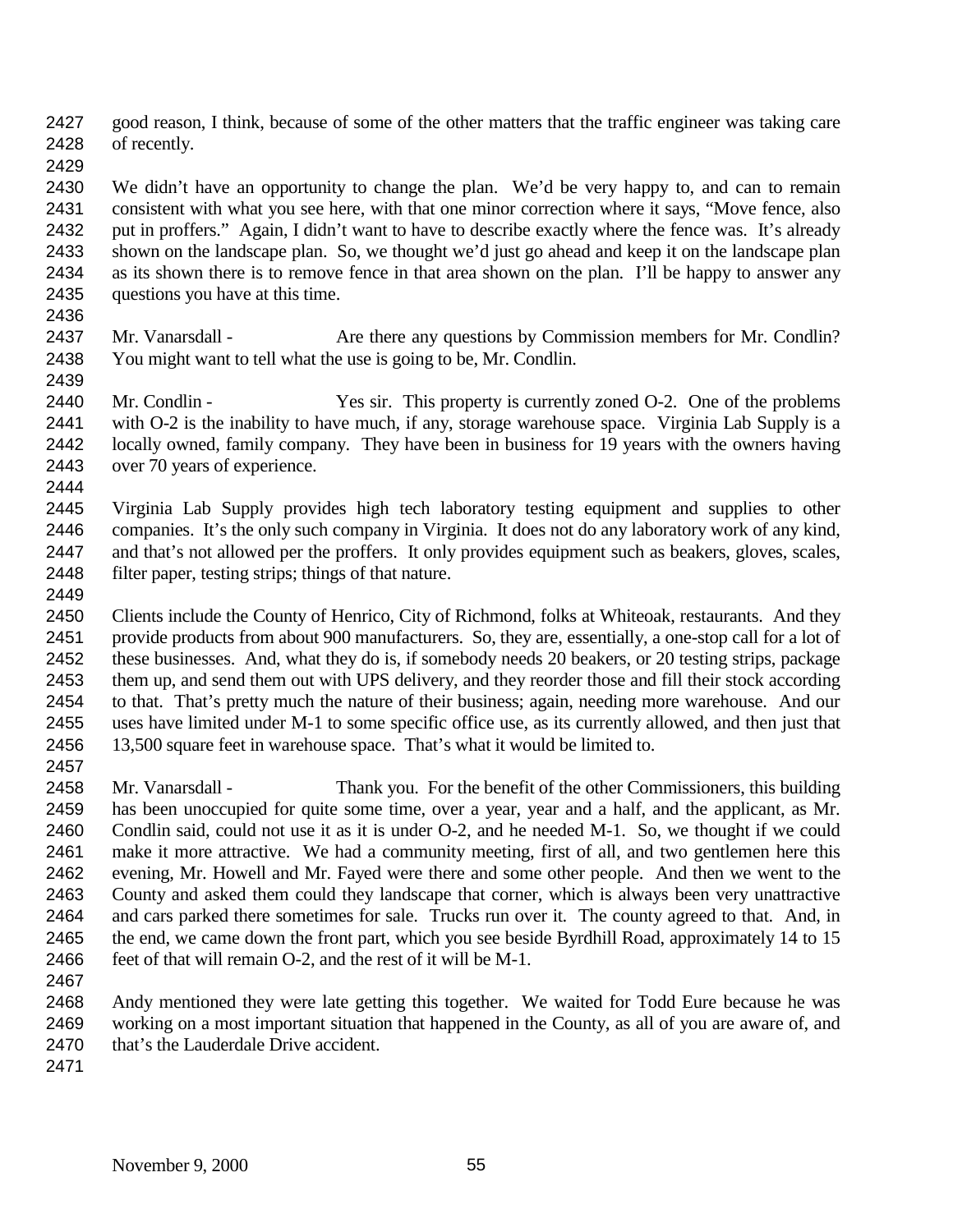| 2472<br>2473<br>2474                 | This morning, Leslie News and Todd Eure and Mark Bittner met over on the site, and did the layout<br>of the landscaping. And, now, the applicant has agreed to it. This is the only chance we have to<br>landscape this, probably, because there's no POD required. That's why it was most important.                   |                                                                                                                                                                                                                                                |
|--------------------------------------|-------------------------------------------------------------------------------------------------------------------------------------------------------------------------------------------------------------------------------------------------------------------------------------------------------------------------|------------------------------------------------------------------------------------------------------------------------------------------------------------------------------------------------------------------------------------------------|
| 2475                                 |                                                                                                                                                                                                                                                                                                                         |                                                                                                                                                                                                                                                |
| 2476<br>2477                         |                                                                                                                                                                                                                                                                                                                         | So, with that said, I recommend; we have to waive the time limit.                                                                                                                                                                              |
| 2478<br>2479                         | Mr. Marlles -                                                                                                                                                                                                                                                                                                           | Waive the time limit. Yes.                                                                                                                                                                                                                     |
| 2480<br>2481<br>2482                 | Mr. Vanarsdall -<br>time limits on this case, C-68C-00.                                                                                                                                                                                                                                                                 | Waive the time limits on the proffers. So, I move that we waive the                                                                                                                                                                            |
| 2483<br>2484                         | Mrs. Quesinberry seconded the motion.                                                                                                                                                                                                                                                                                   |                                                                                                                                                                                                                                                |
| 2485<br>2486<br>2487<br>2488         | Mr. Vanarsdall -<br>abstained).                                                                                                                                                                                                                                                                                         | Motion made by Mr. Mr. Vanarsdall, seconded by Mrs. Quesinberry.<br>All those in favor say aye—all those opposed by saying nay. The vote is 5-0 (Mrs. O'Bannon                                                                                 |
| 2489<br>2490<br>2491                 | And, now, on the case, itself, I recommend to the Board of Supervisors to approve this case with the<br>proffers and, I know this is kind of hard, but with the annotations on the landscaping and layout.                                                                                                              |                                                                                                                                                                                                                                                |
| 2492                                 | Mrs. Quesinberry -                                                                                                                                                                                                                                                                                                      | Second. And, I'd just like to add, everything's been odd, tonight,                                                                                                                                                                             |
| 2493<br>2494                         | SO                                                                                                                                                                                                                                                                                                                      |                                                                                                                                                                                                                                                |
| 2495<br>2496                         | Mr. Vanarsdall -                                                                                                                                                                                                                                                                                                        | Everything's been what?                                                                                                                                                                                                                        |
| 2497<br>2498<br>2499                 | Mrs. Quesinberry -<br>Therefore, I second.                                                                                                                                                                                                                                                                              | Everything's been odd, tonight. It's been consistently odd.                                                                                                                                                                                    |
| 2500<br>2501<br>2502<br>2503         | Mr. Vanarsdall -                                                                                                                                                                                                                                                                                                        | Motion made by Mr. Mr. Vanarsdall, seconded by Mrs. Quesinberry.<br>All those in favor say aye—all those opposed by saying nay. The vote is 5-0 (Mrs. O'Bannon<br>abstained). Thank you. And, you're right, it has been. Thank you for coming. |
| 2504<br>2505<br>2506<br>2507<br>2508 | REASON: Acting on a motion by Mr. Vanarsdall, seconded by Mrs. Quesinberry, the Planning<br>Commission voted 5-0, (one abstention) to recommend that the Board of Supervisors grant the<br>request because it is reasonable; and the proffered conditions will assure a level of development<br>otherwise not possible. |                                                                                                                                                                                                                                                |
| 2509<br>2510                         | Mr. Vanarsdall -                                                                                                                                                                                                                                                                                                        | Mr. Secretary, we have the minutes left.                                                                                                                                                                                                       |
| 2511<br>2512<br>2513                 | Acting on a motion by Mrs. Dwyer, seconded by Mr. Taylor, the Zoning Minutes of October 12,<br>2000 were approved as corrected:                                                                                                                                                                                         |                                                                                                                                                                                                                                                |
| 2514<br>2515                         | Page $33$ – Line $1421$ – except not expect.                                                                                                                                                                                                                                                                            |                                                                                                                                                                                                                                                |
| 2516<br>2517                         | Mr. Vanarsdall -                                                                                                                                                                                                                                                                                                        | Mr. Secretary, do you have anything else?                                                                                                                                                                                                      |